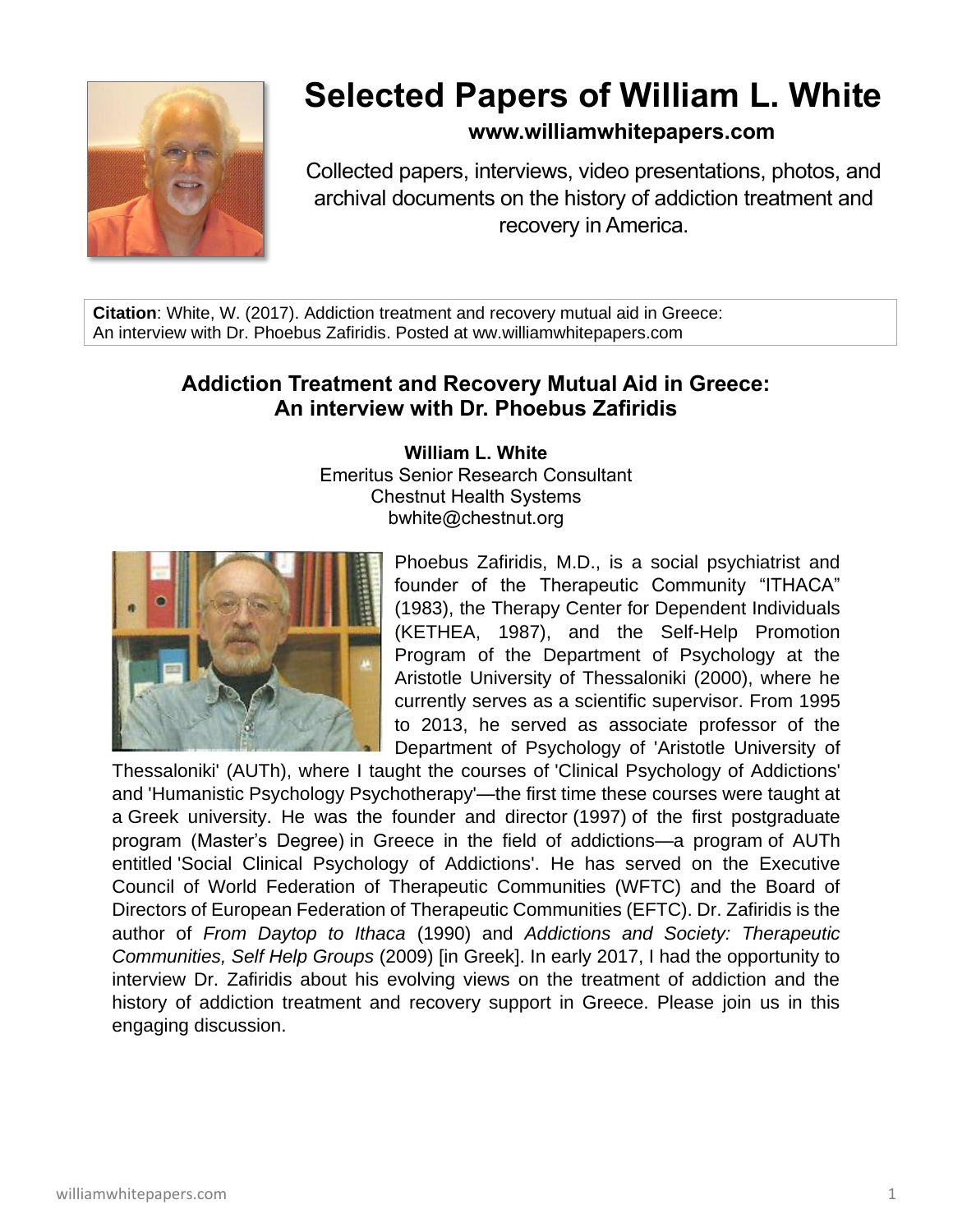#### *Background*

## *Bill White: How did you come to devote your professional life to working in the addictions arena?*

**Dr. Zafiridis**: My first contact with the field of addictions was very coincidental. It was in 1978. I was living in Western Germany at the time, specializing in Social Psychiatry, which was a very radical and innovative approach to mental health problems in Europe. It was a movement relevantly similar to the Community Psychiatry movement in the US. This is how I came to work in a federal pilot program for Social Psychiatry in Saarland. Along with the 13th District project in Paris, these were the only cases where this new approach was being applied in Europe. Within this new wave, and for the first time in the history of psychiatry, psychiatric morbidity was directly associated with social and economic factors. The program I was working in was based on the Psychiatric Reform of Franco Basaglia in Italy, the anti-psychiatry movement of David Cooper, Ronald D. Laing and Thomas Szasz, as well as Humanistic Psychology, which was a rather innovative field in Europe. Meanwhile, this program integrated many elements of Community Psychiatry. The new approach to psychiatric and psychological treatment was mainly applied in the psychiatric sector, which provided care for about 200,000 people.

This whole new understanding of the organization of mental health services aimed at abolishing confinement in mental asylums, psychiatric repression and violence, all of which had been common practice in conventional psychiatry since its inception. The psychiatric unit was responsible for primary, secondary and tertiary prevention, which meant prevention, treatment and rehabilitation of psychological and psychiatric disorders. For this, there was a central interdisciplinary crisis-intervention unit, surrounded by various psychiatric and psychological support structures, which aimed to respond to all mental health problems for people living in the area. The use of electroshock was out of the question and psychiatric medication was used sparingly. Conversely, humanistic psychology was the main treatment approach adopted in all cases, including acute psychotic episodes.

Social (Community) Psychiatry held that, for the most part, psychological problems derive from work stress, competiveness, egocentrism and a lack of real interpersonal relationships. Thus, as far as prevention was concerned, interventions were planned and applied in workspaces, schools and disadvantaged neighborhoods, in order for things to change. This radical humanistic perspective profoundly affected my scientific and professional career. This is why I mentioned the circumstances of my early professional psychiatric career, where I gained experience in addiction treatment.

During my training I had to work for about a year in the Center for Physical Detoxification and the Therapeutic Community. This was part of my medical rotation, which was obligatory for all interns. I was not interested in working in addiction at that time, as I knew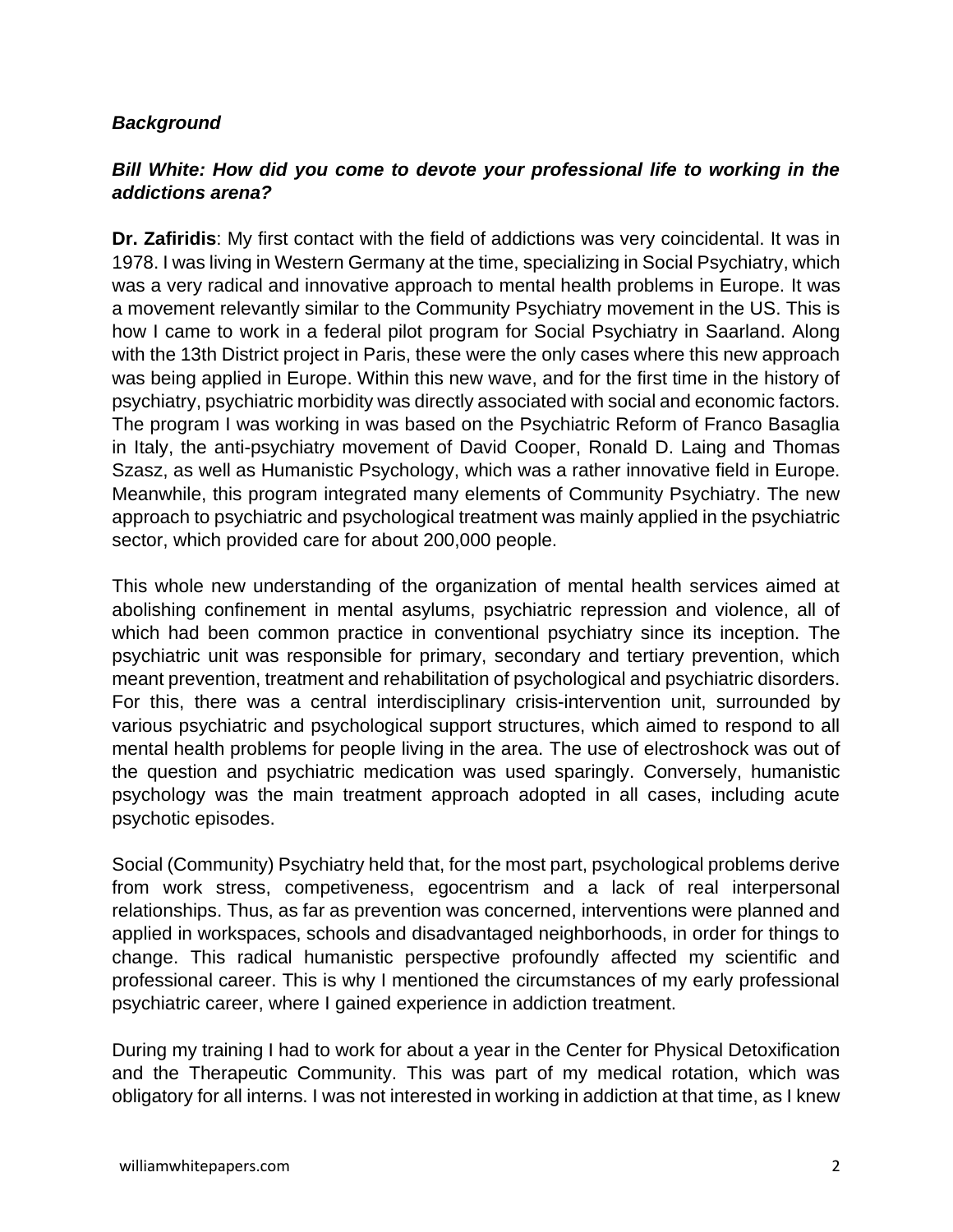that in Greece, where I would return once my training was over, drug abuse was rare and there was still relative restraint within alcohol abuse in that society.

## *Bill White: So how did you finally decide to work professionally in the field of addiction? When did this happen?*

**Dr. Zafiridis**: In 1982, after I returned to Greece and while I was working in the Athens Child and Adolescent Psychiatric Hospital, the Ministry of Health asked me to develop an innovative program, knowing about my experience in the addiction treatment field. In Greece, up to that time, addiction had been exclusively treated with psychiatric medication after voluntary or forced confinement of the user in psychiatric asylums. When I returned from a 45-day educational trip to Holland, Switzerland and Germany, which included my visiting various therapeutic programs, I submitted my proposal.

What I proposed was the creation of a multiphase "drug-free" pilot therapy program, something like a therapy chain. The first stage was the Counseling Center (Introduction Center), which aimed at bolstering the user's motivation and informing them about how the program worked. Then came the Center for Physical Detoxification, where the users could stay for a maximum of 30 days. This was followed by the Therapeutic Community open or closed, depending on the case— where the user could spend a maximum of 12 months. The final stage was the Rehabilitation phase, where the users could also spend up to 12 months.

The Ministry of Health accepted my proposal and in September 1982 I was asked to take charge of its implementation. The preparation, search for a site and staff training lasted about a year. In August 1983, the first stage of our program began with the opening of the Introduction Center and the Detox Center. The latter was closed down a few years later, when we realized that withdrawal syndrome was not an actual problem and that it could be treated as effectively in the Therapeutic Community, without the use of psychiatric medication.

In November of that same year, we inaugurated the first Therapeutic Community in Greece, on a farm that was allocated to us by the Ministry of Health for this specific purpose. I proposed to the members and staff that we call this Community "Ithaca", inspired by the eponymous allegorical poem by the Greek poet Constantine Cavafy. Ithaca is worthwhile read for any human being wishing to reflect on the course of their life (see the link where Sean Connery reads Cavafy<sup>1</sup>). One year later, the Social Rehabilitation stage was also servicing users. This program worked as a pilot program for 4 years. In 1987, after the positive results coming out of its evaluation, I submitted a proposal for the creation of an independent public organization called KETHEA- ΚΕ.Θ.Ε.Α (Therapy Center for Dependent Individuals). The aim of this organization was to create

<sup>1</sup> <https://www.youtube.com/watch?v=sl3uKXU6VLI>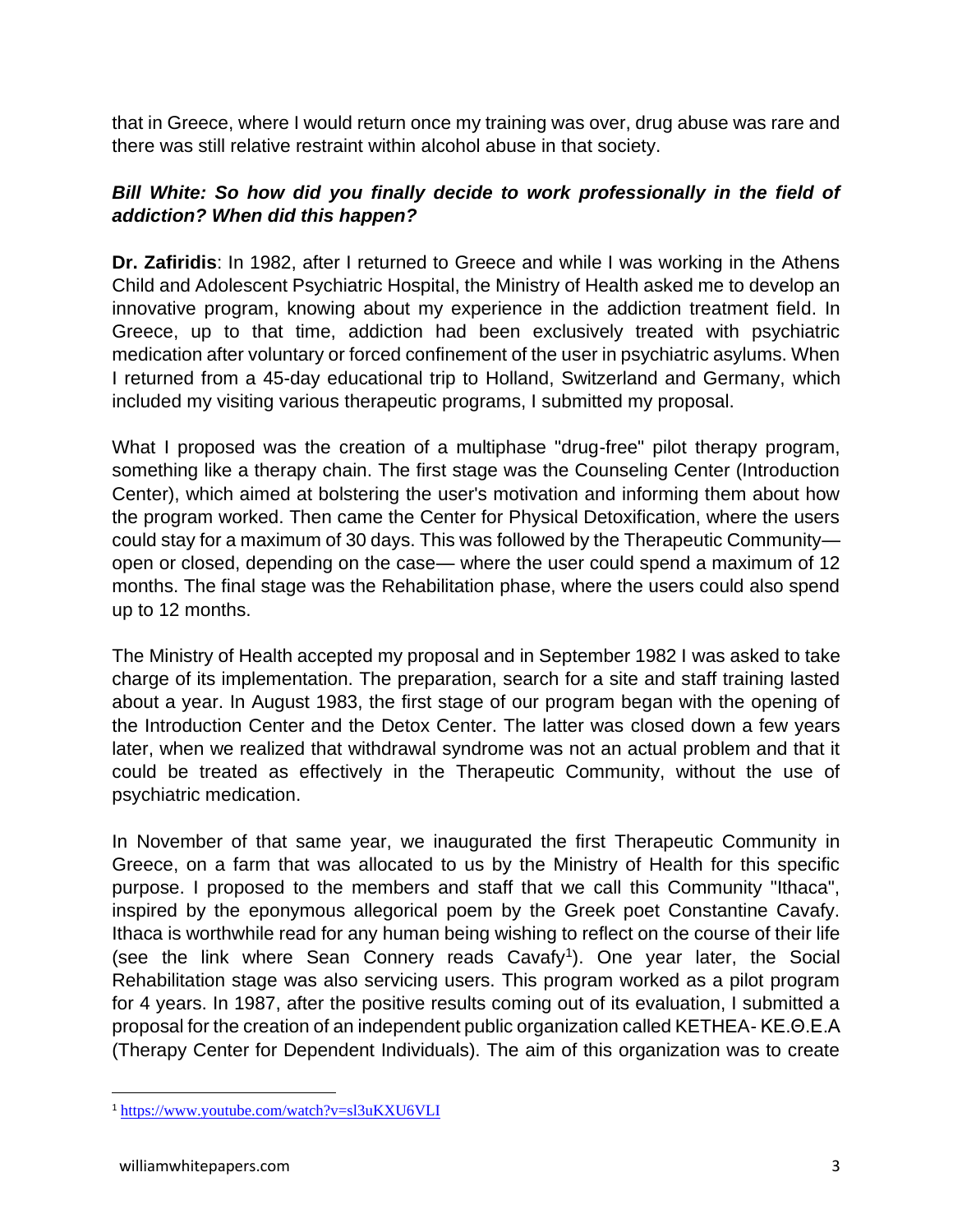multiple "drug-free" therapy programs all around Greece, which would respond to the country's increasing demand for treatment.

#### *Bill White: Back to the 1980s when you worked in the addiction field. How is this specialty viewed by other academics and service professionals in Greece?*

**Dr. Zafiridis**: At that time, very few health professionals and even less academics in Greece, could see themselves working in the field of addiction treatment. For most of them, drug addicts were doomed criminals, who stand no chance of curing themselves and that would spend the rest of their lives going in and out of prison. So health professionals saw themselves as managers of an incurable medical disease. They deeply believed that addiction was incurable, at least until adequate medication would be discovered.

I remember that the day when we announced the opening of our program and especially of the Therapeutic Community ITHACA, in 1983, many colleagues told me that I was crazy to start up such a venture- especially when it's based on the experience of former addicts. These people freaked out just by the mere thought that one could ask former addicts their opinion on what helps people fight addiction, because, for them, addiction was a path of no return. They believed that the only thing that a health professional could do was manage the problem by prescribing big amounts of psychiatric medication, tranquilizers and substitutes, according to the dominant scientific approach of the time. It is thus obvious why most psychiatrists were not willing to work in our program. The only exception was Giorgos Bardanis, a young psychiatrist who had just finished his internship. He's the one who directed successfully the open (no stay) Therapeutic Community "Strofi", in 1988. Strofi was part of KETHEA was the first community globally which was addressed to adolescent addicts and showed very good rehabilitation results.

#### *Bill White: And how did they react later?*

**Dr. Zafiridis**: The situation changed later on. Whatever hesitation existed on behalf of the Scientific Community, was then followed by a direct attack by certain groups of academics and psychiatrists. They accused the Therapeutic Communities of undertaking a venture which is not based on scientific knowledge but on the experience of few addicts in the States, and predicted that it was thus bound to fail. Their claims were not confirmed in action, thanks to the addicts themselves and their families, who embraced this venture from the beginning as if it were a personal challenge. This did not come by surprise, as those people compared the dignity and the honor they felt in the Therapeutic Community, to the humiliation they had experienced "on the corner", in the traditional psychiatric departments and in prison. So, thanks to the enthusiasm of the staff, the members of the Therapeutic Community and the constant and coherent support of their families, the Therapeutic Community model progressively established itself in Greece. ITHACA and the other five Communities we founded later on were recognized by the majority of the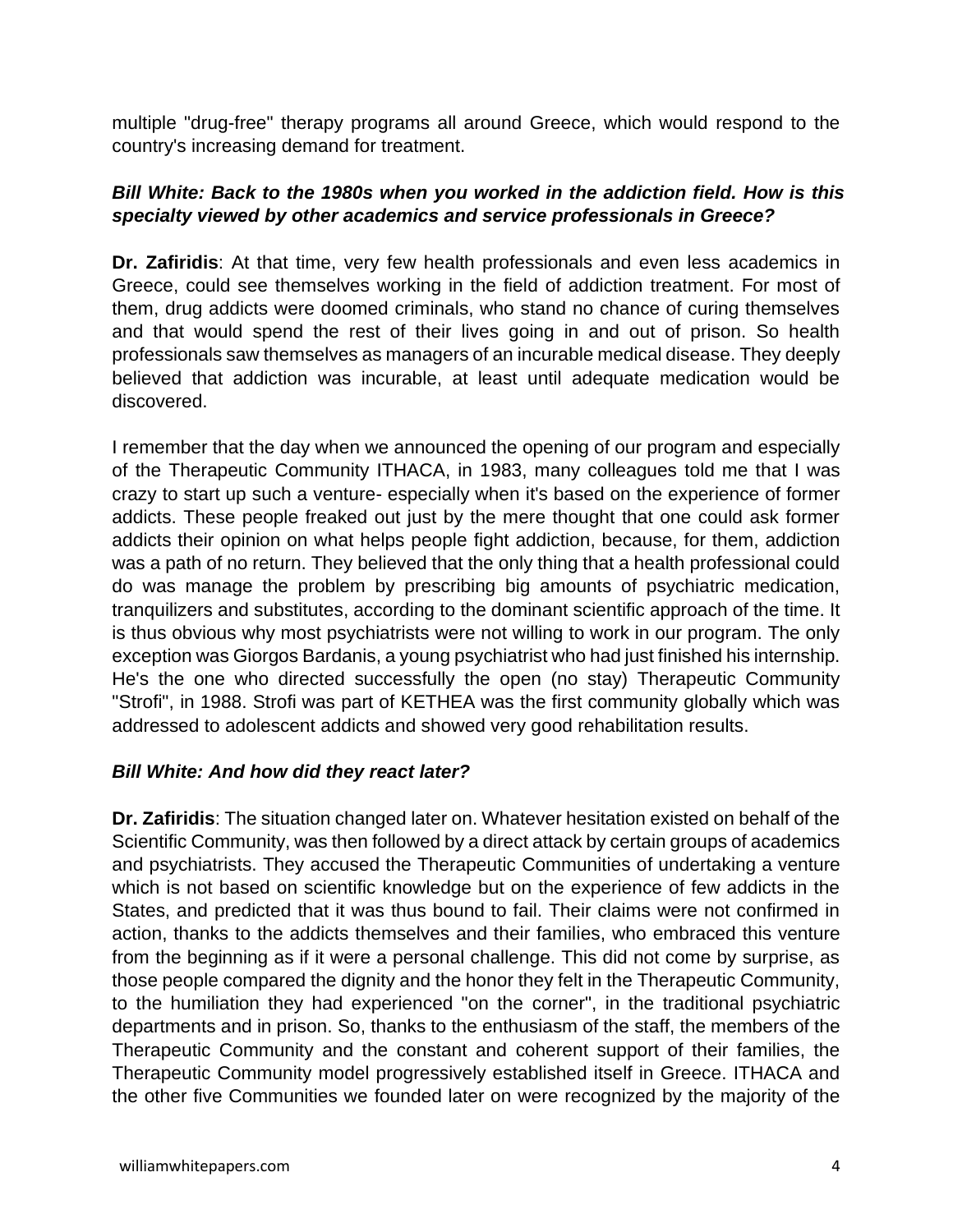scientific community and the society as the only place in the country where addicts could change and give their lives a new meaning (NA had not appeared in Greece). This was also due to the fact that the results in first few years of their functioning, the therapeutic Communities were impressive.

## **ITHACA and KETHEA**

## *Bill White: What was the philosophy behind the Therapeutic Community ITHACA and the KETHEA, which you founded later on?*

**Dr. Zafiridis**: As you probably know, there are two types of Therapeutic Communities for addicts, based on very different philosophies: the professional Communities, also known as democratic or loosely-structured; and those which are created by former addicts, which are called hierarchic or strictly structured Communities. The first were founded by mental health professionals and based on the psychiatric Therapeutic Community of Maxwell Jones, which was active in the end of 1940s in a military hospital in the UK. Jones' Community hinged on the realization that communal living was more effective in the treatment of soldiers' mental disorders than psychotherapy and medication. The addicts' communities that were inspired by this model had sufficient medical staff and assisting personnel (nurses, cooks, cleaning staff) for chores such as cooking, etc., to service a rather small number of members (around 15-20). Addicts were not considered participants in a community with a specific goal, but rather patients whose treatment required professional psychotherapeutic techniques. The member-staff ratio in these Communities was usually one to one (1:1).

The second type of Communities was not founded by mental health professionals. They were inspired by "The Concept Houses" that blossomed in the US in the 1960s. They were initially founded in the States by former addicts in a totally self-funded and selfmanaged way, without any professional staff of direction. The SΥNANON Community in Berlin is a similar example, and it is still active today. Later on, these Communities were directly or indirectly funded by the State, including the Daytop Community, with a professional staff of former addicts. (In some cases, the staff were also mental health professionals who shared the same philosophical tenants as the Community). The number of professionals working in these communities was relatively small comparing to the high number of members. For example, the first Therapeutic Community of this type in Ithaca had a maximum of 8 professional staff members, even at times when its members numbered over one hundred. This could have never been achieved if the members had not been taking most of the responsibility for the Community's functioning upon themselves. As a matter of fact, the members participated in all the different levels of hierarchy in the Community, as well as in the various activities, such as farming, construction, cooking, administrative work, public relations, etc., all according to how long they had been living in the community, their capacity for taking responsibility and the support and solidarity they showed to younger members. Independently of their position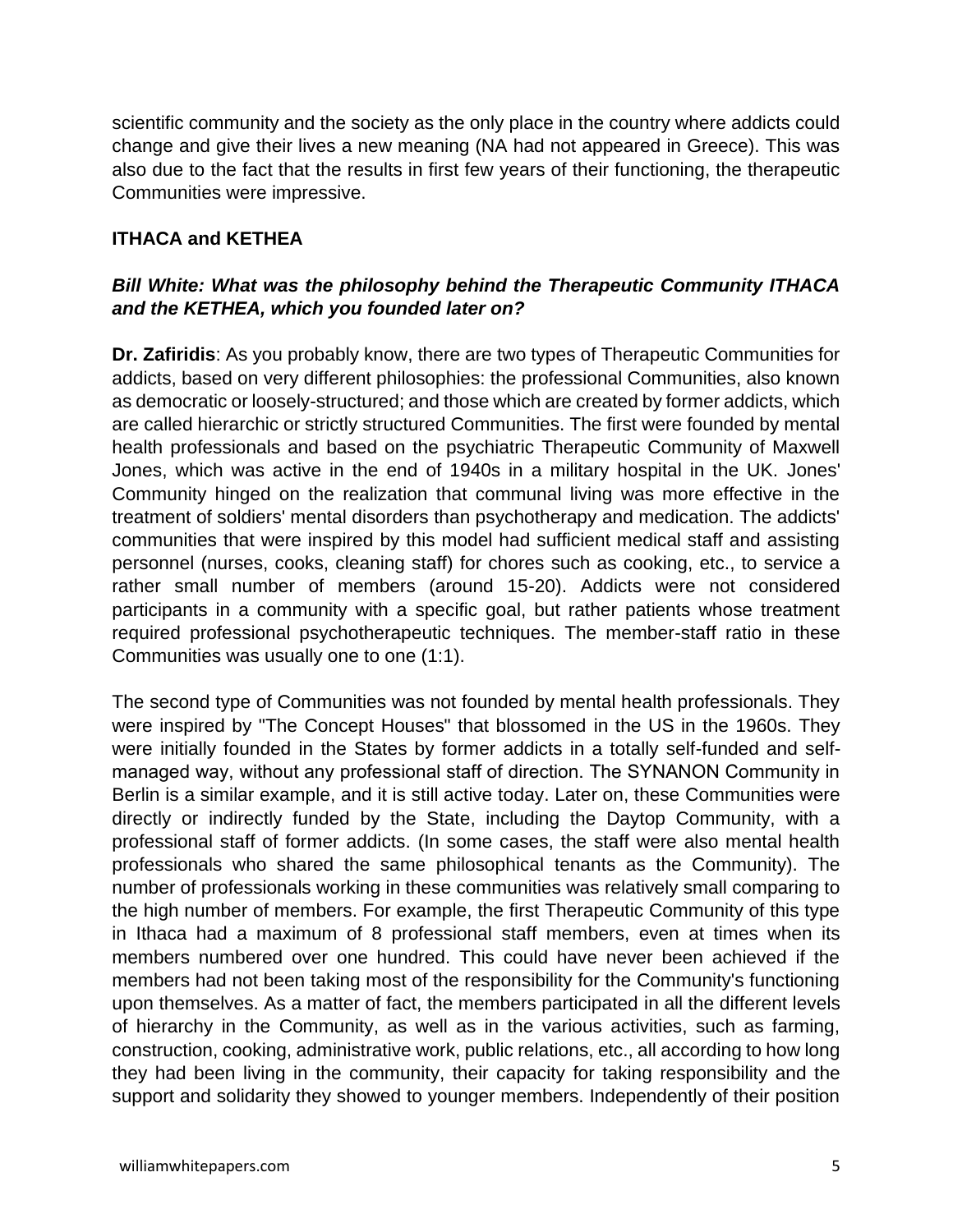in the alternating hierarchy, the members would work for at least 8 hours a day servicing the needs of their everyday living. The mental health staff did not have a fixed time schedule. All critical decisions concerning the Community were taken by the Coordinator's Council, which consisted of some older members as well as one counselor, who was the only staff member. As a result, the main role of the staff was basically supervising and assuring smooth life in the Community. This is the reason why we consider this kind of community as part of the wider self-help/mutual aid movement.

As you can see, the model I chose for the first Therapeutic Communities in Greece was that developed by the former addicts. However, I introduced many alterations and new ideas. As a matter of fact, the fourth Community that we founded in the context of the Therapy Center for Dependent Individuals, named "Alternative Community Intervention (PAREMVASI)", was based on a totally new philosophy that was internationally recognized as the third generation of this approach.

## *Bill White: Can you elaborate on why you decided to create this Community? What were its differences from the other Communities you had formerly created?*

**Dr. Zafiridis**: You can see a detailed analysis of the disadvantages of the Daytop model and the theoretical conception of the "Alternative Community Intervention (PAREMVASI)" (Zafiridis, 2011, 2009 [In Greek], 1993, 1991, 1990) according to my personal experience. In the same articles I elaborate on the origins of the idea of the "Alternative Community" Intervention." This new type of Community was totally extroverted, unlike the former, whose most common problems were related to its introverted structure. In this new Community, the communal spirit that had helped members deal with their addiction was now proposed to the broader community through interventions in disadvantaged areas and schools, targeting the treatment of their respective problems. The identification of the problem, planning and action were cooperatively undertaken by locals and members. This interactive procedure had very positive results for both members and citizens. Unfortunately, the Community functioned with this philosophy for only 2 years. A series of internal problems in the KETHEA led to the abolishing of its primary philosophy and brought back the traditional model.

## *Bill White:* **Y***ou mentioned that the first Therapeutic Community was also the first "drug-free" therapeutic program based on the former addicts' Community model in Greece. What were the difficulties you faced bringing such a new approach to your country?*

**Dr. Zafiridis**: One of the main problems I had to deal with when I tried to apply the Daytop model in Greece was finding the right professionals. This model presupposed that the staff consisted of former addicts, or mixed staff with both former addicts and health professionals, as in the Marathon House. But in 1983, drug and alcohol addiction in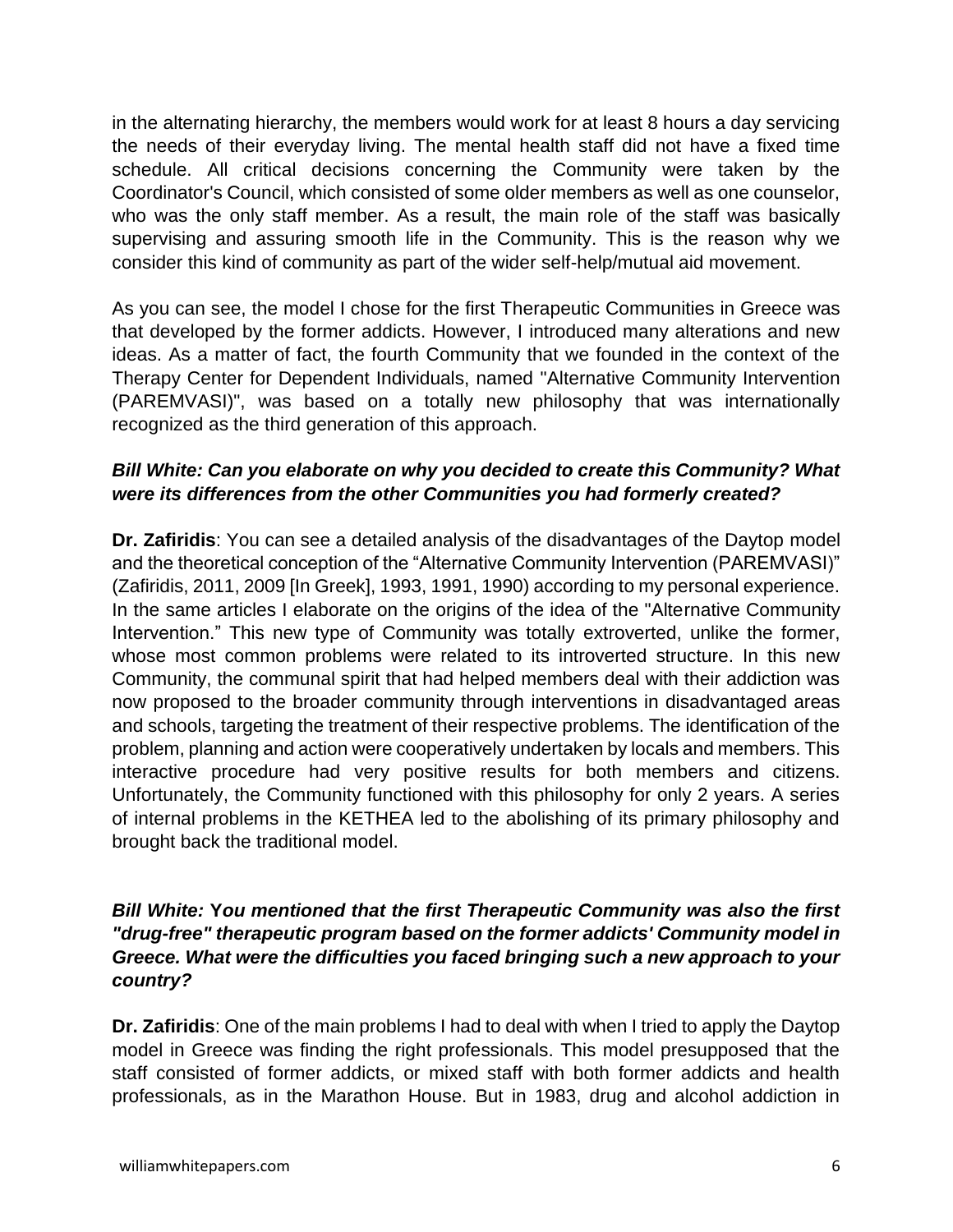Greece was very new. There were hardly any rehabilitation programs and it was obviously difficult to find any former addicts. In addition to that, there were hardly any mental health professionals with experience in the addiction field.

In order to overcome this problem, I chose to work with young colleagues—professionals without much experience, such as social workers, psychologists and sociologists, who shared common values. Their interest was not to succeed in their professional career but to help people deal with their problems. They were uncomfortable with the way that society functioned; hence they saw addiction as a result of an ill society. They empathized, but at the same time they were willing to work on their own personal development alongside the addicts in the Community. There were ready to pursue both personal and social change.

My choice proved to be right, as the young professionals and the addicts seemed to bond well together. We got rid of our predefined social roles and started growing together. Personal development was a common goal for both groups in the Community. In the first Therapeutic Community in Greece in 1983, "Ithaca", there was no division between therapists and users, meaning passive addicts and active specialists. This was a determining factor in our relationship with the members. It created an atmosphere of solidarity and love. Members and staff felt that the Community was their home. We often said that in the commune everyone is equal and has the same psychological and emotional needs and existential frustrations. Some people simply happened to have a supplementary problem, being addiction.

The daily group meetings were based on my experience with Gestalt therapy. Every afternoon we discussed everyday life problems and tensions. Later on, psychiatrist Martin Kooyman provided us with some educational assistance regarding the learning and application of Casriel's Bonding Psychotherapy and Rogers' Encounter Group. Kooyman was the director of Εmiliehoeve, the first Therapeutic Community based on the Daytop model in Europe, founded in 1972 in The Hague. In addition, Juan Corelli-Perres' assistance was equally important to me for the inner organization and functioning of the Community. He was the director of the Ce.I.S. in Italy, where the Daytop model had already been applied for several years.

## *Bill White: Although you are a mental health professional, you opted for a Community model not created by the scientific community but by former addicts, and which was evidently more complicated. Can you tell us more about why you made that choice?*

**Dr. Zafiridis**: Despite the fact that I had worked in a professional Therapeutic Community in Germany, I decided to propose the creation of a hierarchically structured, Daytop model-based Community in Greece. This was at a time when David Deitch was still the director of the Community, before Monsignor O'Brien revised the model's philosophy.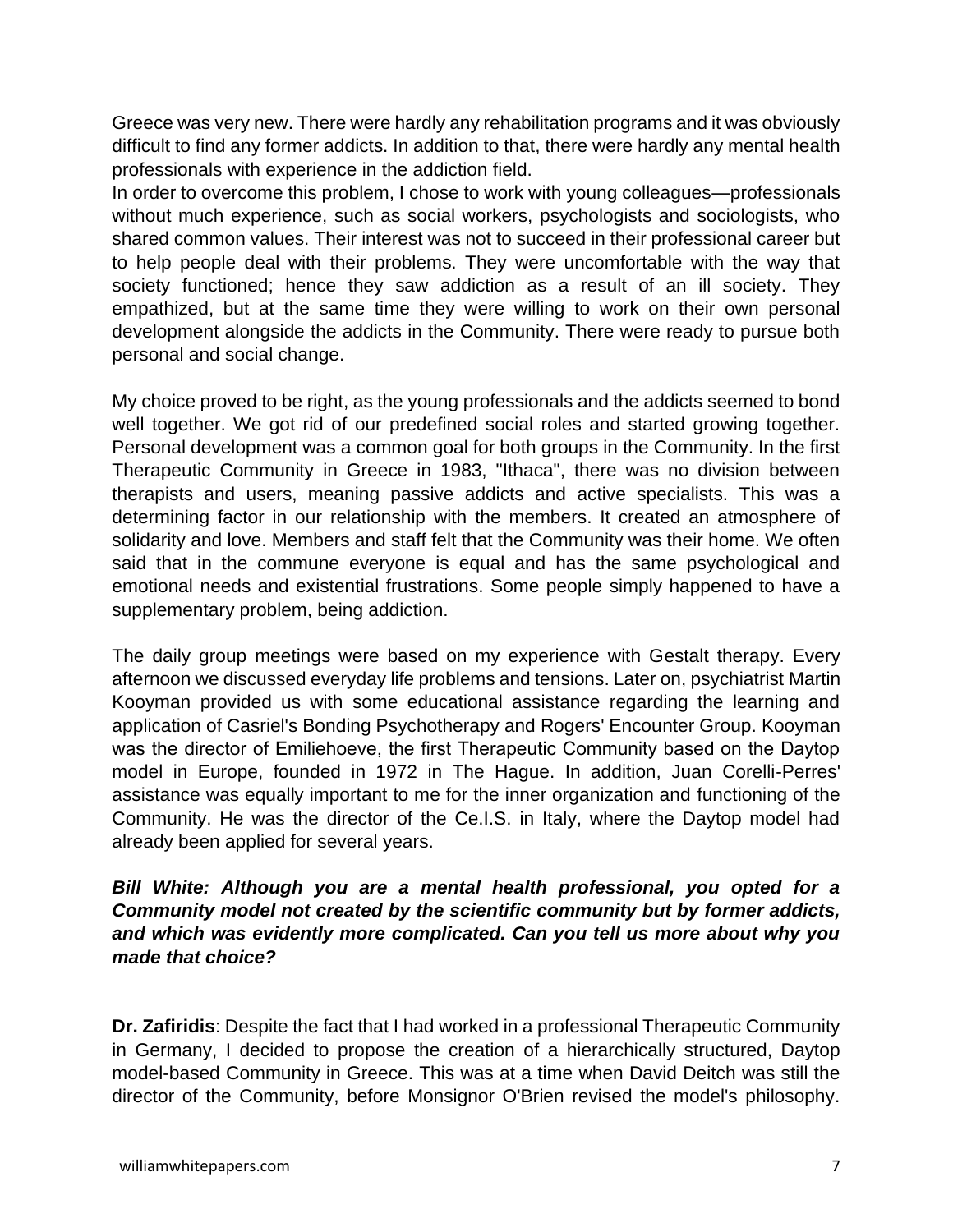There were two reasons why I made this choice. The first reason is that the hierarchic model of a strictly structured Community corresponded better to the profile of the addicts back then. That said, addicts' behavior was mostly delinquent at the time, or else they had a serious criminal background, poor to nonexistent social capital and a lack of basic social skills.

The second reason is that my experience in professional Therapeutic Communities (the one I worked in as well as others that I visited) showed that these kinds of Communities had very low rehabilitation rates. I guess it makes sense to elaborate on the reasons why this model of low social coherency, which was conceived by mental health professionals, failed completely in helping addicts, as opposed to the hierarchically structured and more socially coherent Communities that were built by former addicts in the US. First of all, when I opted for the former-addicts model of the US, my only criteria was its effectiveness, since I ignored the reasons why the democratic or loosely structured professional models were ineffective. It took me a lot of time and a lot of experience, such as that which I gained with Ithaca, to understand the innate disadvantages of the professional model. Sharing my everyday life with the members of Ithaca helped me comprehend what was essential to their treatment. Some important factors were social cohesion, honest relationships, companionship created by common activities and transparency on all levels of everyday life. The most important, however, was the honor and dignity the members felt by participating in the administrative and therapeutic decisions and in the configuration of the Community's policies regarding internal and external issues.

All these ran contrary to the passivity, the loneliness and the disappointment that the members felt in the Community in Germany, where I had worked as an all-knowing scientist and therapist rather than a participant in common life with a distinct role.

Based on these experiences, I figured that the low rates of success (about 10-12%) were due to the low levels of social cohesion and communal spirit in the professional Community. I also realized that social cohesion and communal spirit, which were both so important to recovery in the microcosm of the Therapeutic Community, were probably equally essential factors to the prevention and treatment of addiction in real society. Indeed, this is the case. A community with high levels of social cohesion has enough social capital (support, care, solidarity) to support its most vulnerable members, according to research such as that of Richard Wilkinson (& Pickett) 2010, 2005, 1996.

This idea is also suggested by a study on natural recovery conducted by Granfield and Cloud (2001). The researchers' conclusion is that an addict with large social capital has more chances of rehabilitation with the help of his fellow human beings in society and without any special scientific help. In fact, the close link between social cohesion and addiction has been historically proven. As Bruce Alexander argued, at any moment in the history of humanity, whatever the place, problems of addiction were much more present in societies undergoing crisis, deregulated societies, and societies with low or inexistent levels of social cohesion and integration (Alexander, 2010).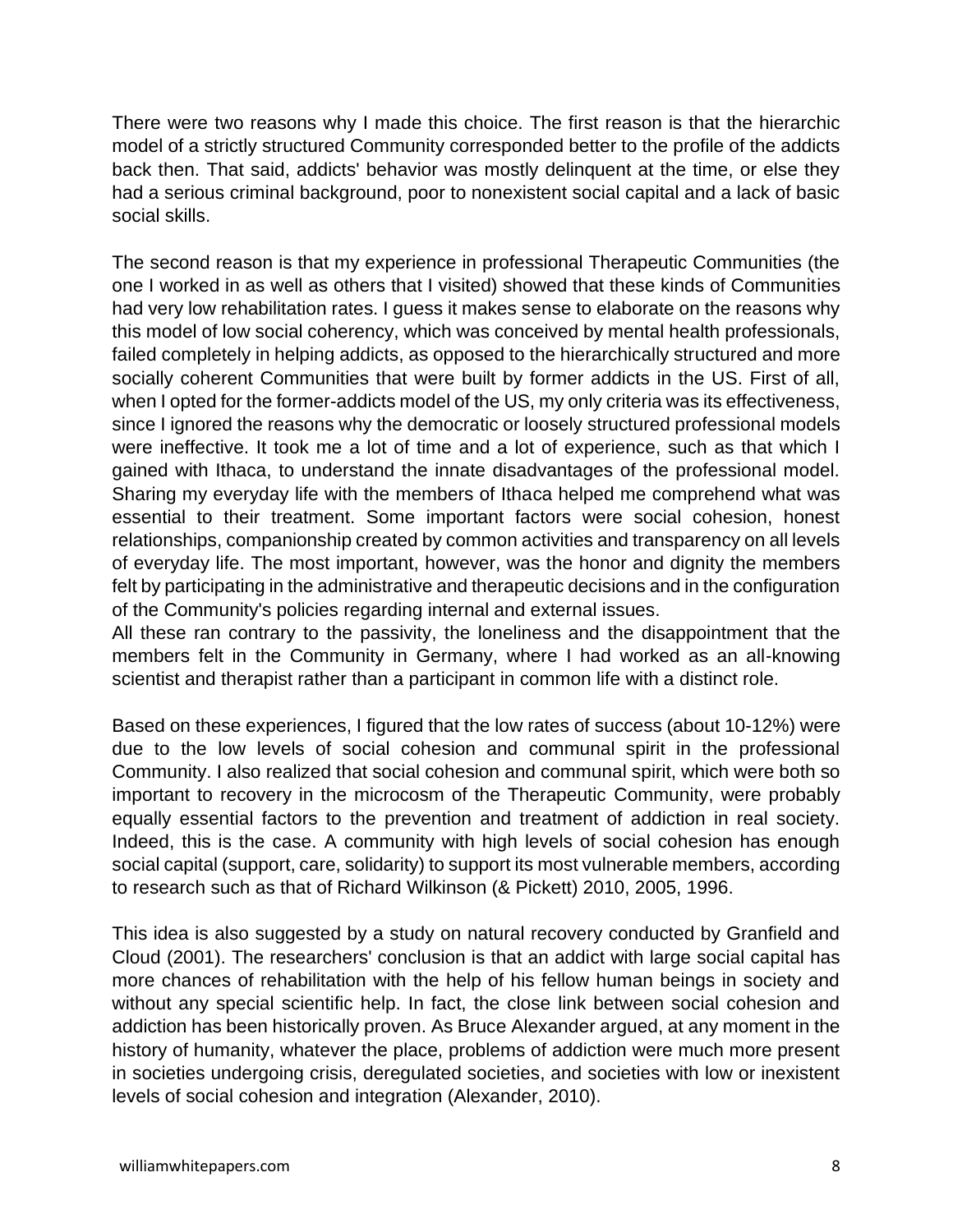*Bill White: So, if I get it right, you believe that Therapeutic Communities for addicts—displaying low or high levels of social cohesion and structure, depending on the philosophy adopted—are examples of micro-societies whose comparative study can furnish us with answers about the psychosocial problems of modern macro-society and the errors in treatment committed up to present.*

**Dr. Zafiridis**: That's right. On the one hand there's the unsuccessful model of the Therapeutic Community created by mental health professionals. On the other, there's the successful model created by former addicts on the lookout for solutions to their problems. Both models can be very informative about the phenomenon of addiction as well as for the continuous failure of the politics of its treatment. The first model was based on dominant theories of addiction and the addict's needs. These theories emerged from quantitative research of dubious credibility and which, due to ideological preconceptions, naivety or self interest, focused exclusively on the biochemical operations of the human brain related to the consumption of drugs. This kind of research "forgets" to highlight the existential problems and agonies of human beings and ignores the economic and social factors that are related to the development of such problems. A quintessential example is the fact that dominant psychiatry and psychology, with the support of big organizations in Europe and the US such as NIDA, as well as the press, propagandize addiction as a strictly personal, hereditary, biological and psychological problem. At the same time, they avoid any reference to the thorough research by Zinberg (1984) and Alexander, Hadaway & Coambs [(& Beyerstein) 1981, 1980, 1978] which has proved the indisputable and determining role that environmental factors play in the genesis and development of addiction.

## *Bill White: Is the failure of the Therapeutic Community created by mental health professionals related to the lack of credibility of the dominant scientific theories?*

**Dr. Zafiridis**: Correct. I believe that one of the greatest errors of the dominant scientific approaches (closely related to preconceptions and to the lack of credible research) is the professional Therapeutic Community, which ignored the role of social and cultural environment, ultimately leading to failure. The Community of former addicts focuses on environmental factors and communal values, and thus succeeds. This does not come as a surprise, since the pseudoscience constituted by all dominant approaches in the field does not wish to research or deal with the social and cultural causes of addiction. By focusing on the dysfunctional individual, who is the symptom, rather than on the dysfunctional society, which is the cause, this approach covers up the truth and fails to deal with the problem. The addict cannot be seen as the symptom because the symptoms and the illness are deliberately intertwined. Therefore addiction becomes a chronic relapsing brain disease and the addict becomes a medical patient. Hence, the modern economic growth model, which carries the real illness, remains untreated. Within this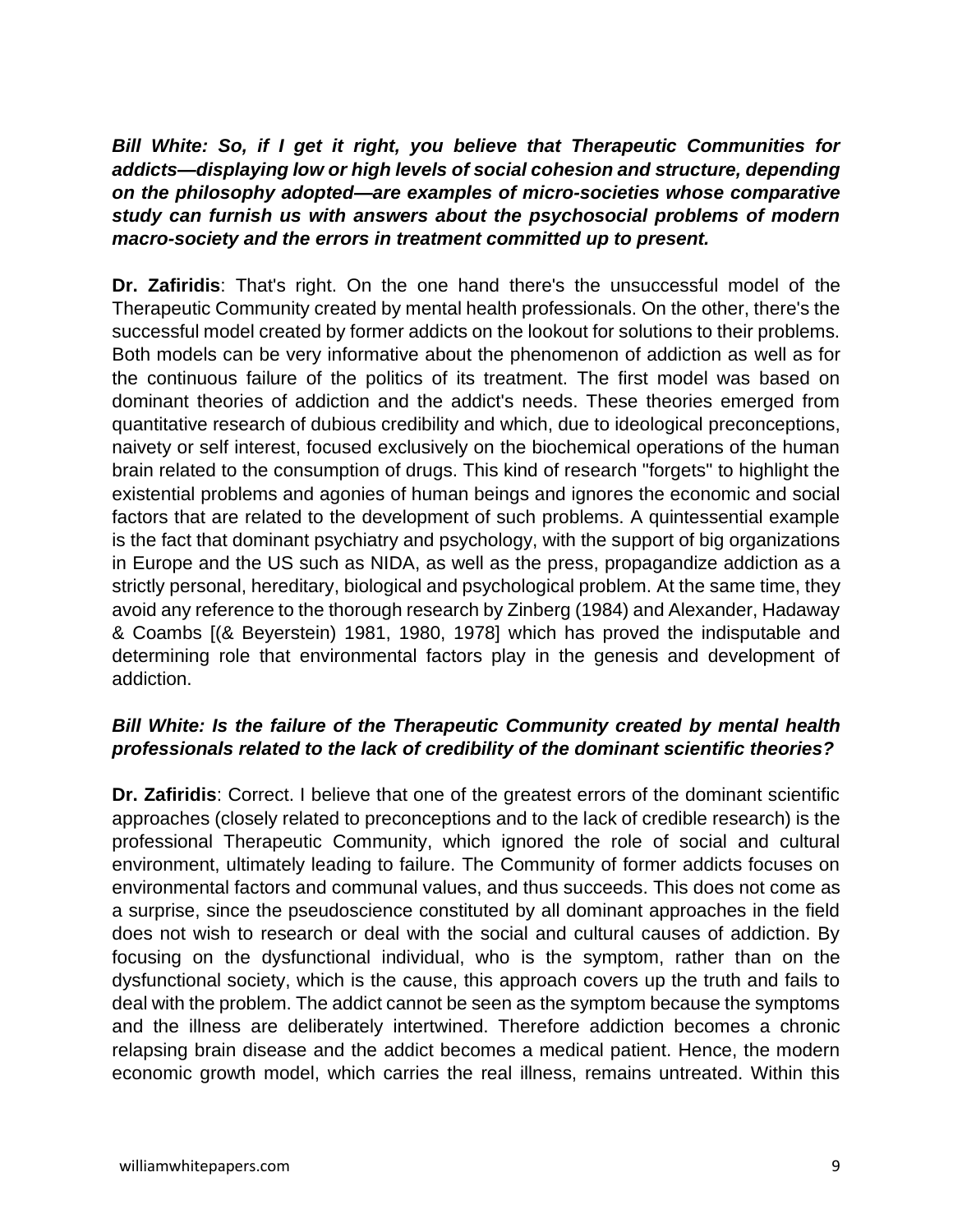model, the psychological and spiritual needs of human beings are unimportant and human happiness is measured according to citizens' capacity to consume.

#### *Bill White: Are you implying that the dominant approaches to addiction deliberately confuse the symptoms with the illness, out of political or other interest?*

**Dr. Zafiridis**: Yes. Otherwise I can't explain some people's persistence with ideas that make absolutely no sense. I have been working in this field for 40 years and I still can't explain the ideas that some colleagues and some organizations support. We are overwhelmed by neuroimaging evidence, as if any type of disorder in the brain's biochemical functioning could explain the enormous proliferation of addiction. In 1910, addicts represented less than 0.2% of the general population in the States (Musto, 1999) while today they are more than 10% (Center for Behavioral Health Statistics and Quality-SAMHSA, 2016). How could their approach explain such a difference?

Medical science, and the positivistic paradigm persistently adopted by psychiatry and psychology, never intended to deceive people to such a degree. We have never been told that by taking an aspirin to reduce fever our body would get rid of the virus, the real cause, at the same time. Symptoms and causes were never intertwined. For, according to Kuhn (1962), true science does not compromise with an ineffective scientific paradigm that uses mitigating approaches to cover up its failed practices. To the contrary, it examines the reasons for the failure of the dominant scientific paradigm and tries to negate it and replace it with a new one that can better correspond to the field's unresolved questions.

Such a thing has never happened in the addiction field. For the last hundred years, the policies upon which we're based—intended to deal with the expansion and treatment of addiction—have totally failed. However, the dominant medical paradigm has not been neglected. There are two reasons why this might have happened: either psychiatry and psychology are not real sciences and, hence, they are not subject to the epistemological rules that Kuhn has analyzed, or the negation of this ineffective epistemological paradigm is hampered by political intercessions and personal motivations.

I am more convinced by the second argument. I believe that policy makers over the last decades, in collaboration with the dominant scientific trend, have been trying in every possible way to avoid any association of growing psychosocial problems with the socioeconomic environment. The reasons are obvious. Such a correlation would imply a demand for political and social change. Therefore, manipulation of research in the specific scientific field is an essential condition for the maintenance of the status quo. The research in psychology and psychiatry that is unaffected by political or economic interests can illustrate the importance of transparency, social justice, social coherence, and decreasing inequality to the mental health of citizens. A first introduction to these ideas was made by G.W. Albee (1998), the godfather of American clinical psychology. This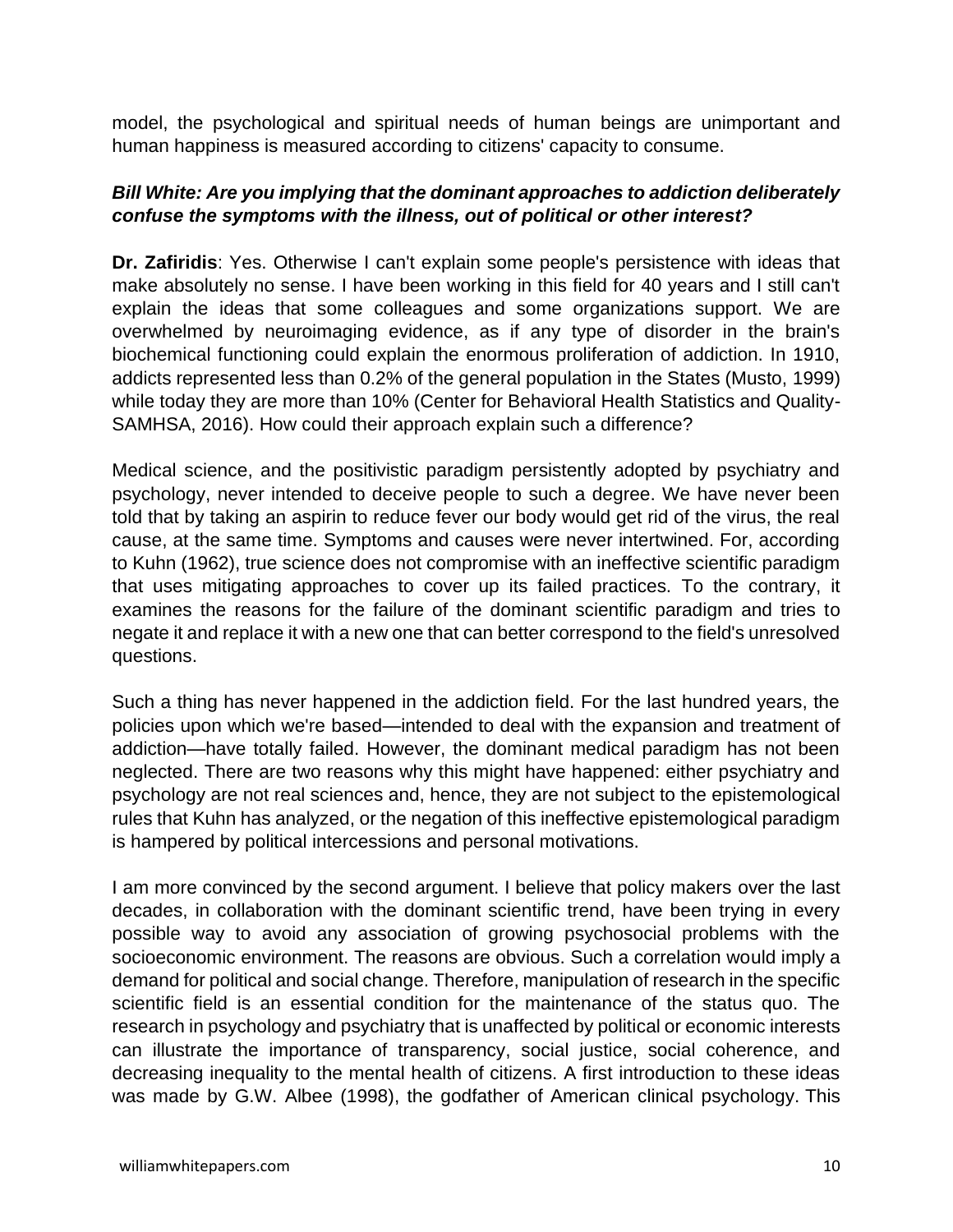research has also recently been confirmed by Wilkinson [(& Pickett) 2010, 2005, 1996]. By the way, I believe that similar misleading tactics—meaning the treatment of symptoms instead of causes—has been applied by western governments to other contemporary problems as well, such as environmental issues.

## *Bill White: Can you tell us more about the former-addicts model and its positive outcomes?*

**Dr. Zafiridis**: The model created by former-addicts themselves can be considered as an example of participatory action research within contemporary epistemological research. Participants don't have a preconceived theory that directs their actions. It is based on their own experiences and addresses their personal problems and needs. They plan and implement actions for their treatment and review them when needed. In this way they produce a new theory based on their actions, often unaware of that fact. This theory is validated by its successful implementation. Apart from criticizing some of their particular practices, could anyone really question the effectiveness and the influence that AA and SYNANON have had on our theoretical understanding of addiction? Could anyone question the fact that for over 100 years, the scientific community has been unable to develop any effective treatment methods? Neither of these examples of self-help was based on any preexisting scientific theory. I published an article in the journal *Therapeutic Communities* (Zafiridis, 2011) in which you can read more about SYNANON and the way in which it altered our understanding of addiction and of psychology in general.

Another conclusion coming out of the comparison of these 2 models is mostly related to the configuration of the micro-social environment of the Therapeutic Community. Bear in mind that the failed micro-social environment of the professional model, with its very loose or nonexistent social cohesion, is in fact a reflection of the current social reality. On the other hand, the successful model of the former-addicts forms a micro-social environment based on communal tradition and inspired by a vision of a more humane society. Despite the fact that it has been designed by the addicts themselves, it is a utopian endeavor that covers the psychological and emotional needs of people, relieves their existential stress and assuages human pain—the pain, the agony and the needs of every human being. Therefore, we must pay attention to the political message that this utopian endeavor puts forth.

In my opinion, the former addicts in the US, with their self-managed communes, indirectly propounded a political proposal. They suggested a social structure in the form of a community, which could fulfill people's need for security, love, trust and true relationships, and hence keep them from resorting to addiction. Their initiative proved that the prerequisite for the well being of modern man is the fulfillment of existential, psychological and emotional needs by a functioning social environment. And this is why I believe that the study of both types of models of Therapeutic Community and their comparison are particularly interesting and offer fresh knowledge for the addiction field. The analysis of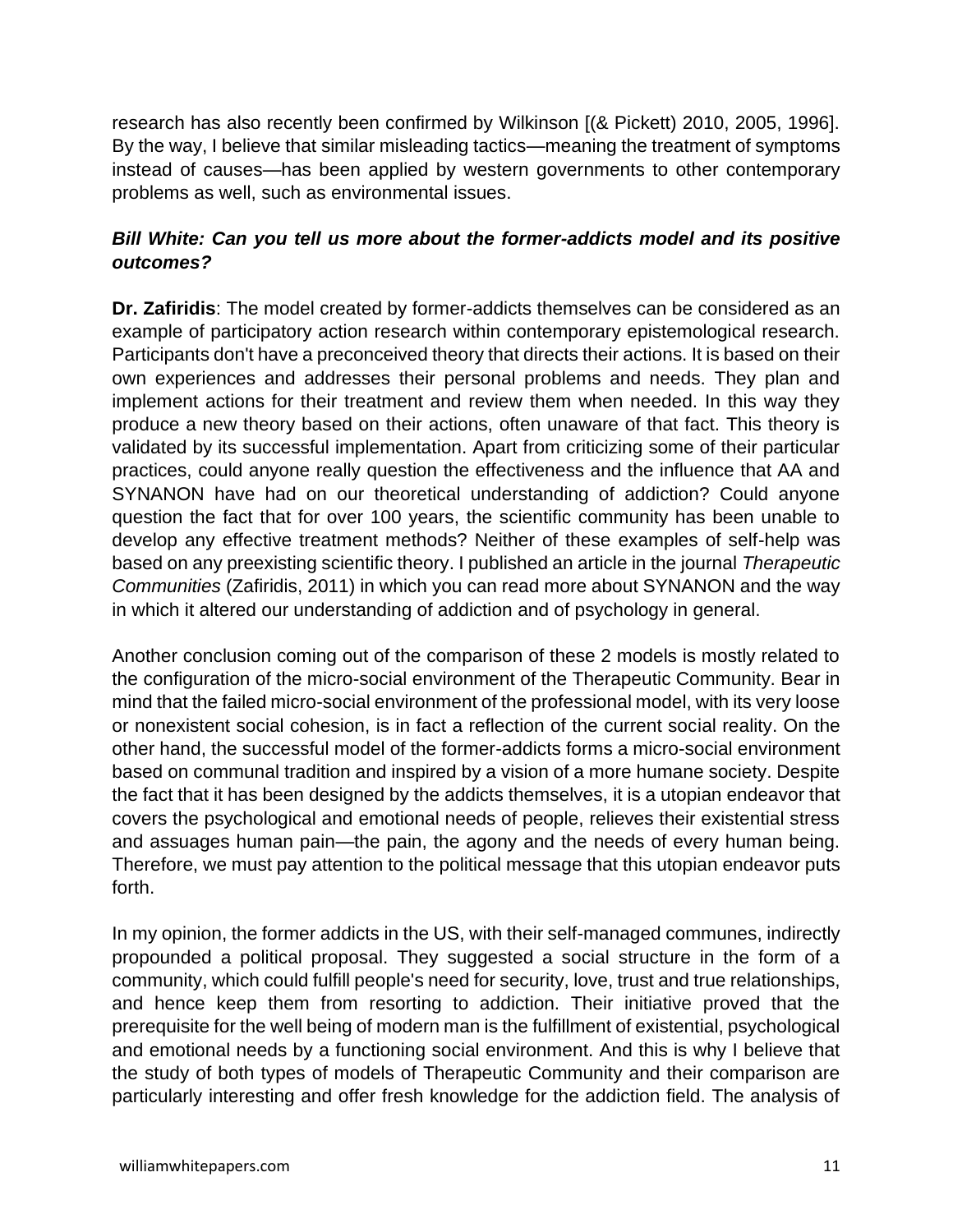the way that the professional Therapeutic Community worked and the investigation of the reasons for its failure to support addicts can lead us to some legitimate parallels with the current social reality. It might actually give us some answers to many important current issues such as: the responsibility that lies with social and political factors regarding the origin of the growing psychological and existential frustrations of people today; whether the economic political imperative of modern societies contributes to the well being of people; and finally, whether the rising psychotherapy industry, with its diverse therapists and numerous methods of treatment, could support the politics for the treatment of psychosocial problems, give meaning to lives misguided by false consumerist needs, and impede the spread of all kinds of addiction. This would imply that pursuing any radical change is unnecessary.

## *Bill White: You seem to be one of the few professionals that had the opportunity to work within both models of the Therapeutic Community. As a young psychiatrist, you worked in a democratic or professional Community in Western Germany. Later on, you created strictly structured Therapeutic Communities in Greece, similar to those created by former addicts in the US. Can you tell us more about the way the professional Community worked and the reasons for your disappointment?*

**Dr. Zafiridis**: As I mentioned, my first experience in the addiction field took place in one of the 300 professional democratic Therapeutic Communities for addicts that existed in West Germany. At least 3,000 psychologists, social workers, psychiatrists and occupational therapists were recruited, but their work contributed to the recovery of only few hundreds of addicts. The model of this community was based on democratic community psychiatry as developed by M. Jones, and was funded, directly or indirectly, by the State. Its therapeutic approach was based on Humanistic Psychology/ Psychotherapy. The proclaimed goal of therapy was personal and family change. No substitute drugs were given apart from some psychiatric medication at the stage of physical withdrawal, and this only in rare cases and when the addict was living in the community. The main therapeutic tools were Gestalt psychotherapy for the members and systemic psychotherapy for their families. Everyday life in the Community was based on a system of reinforcement of coherent behavior and discouragement of negative behavior, inspired by behaviorist approaches in Psychology. The multitudinous professional staff, which was equal to the number of members, consisted of specialized psychotherapists and assistive personnel specializing in various fields and assuring the proper functioning and the good public image of the Community. Apart from Gestalt therapy, the psychotherapy sessions applied all modern techniques of the time, such as Psychodrama, Art Therapy, Dance Therapy and Meditation.

In theory, these procedures were aimed at reinforcing members' self-awareness, as well as their capacity to take responsibility for their feelings, behavior and life choices. But how could this ever reflect reality when all actual responsibilities regarding their everyday lives were assigned to the staff instead of the members themselves? Therefore, the goals of the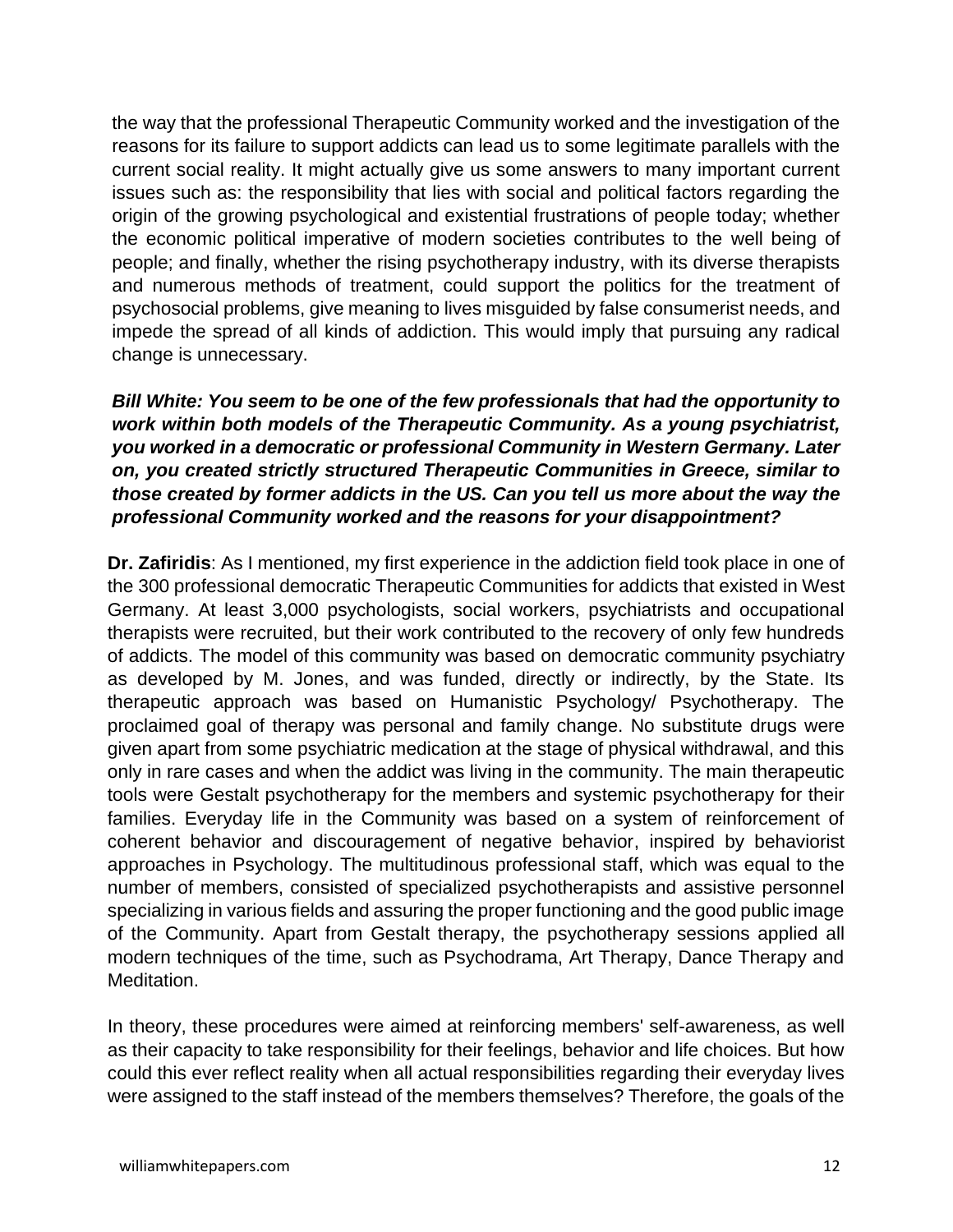psychotherapy groups and the proclaimed goals of the Community were inconsistent with the reality that members experienced in their everyday lives. Most of the time, members were not even informed about problems related to life inside the Community. Such issues were discussed among the staff, who made all decisions. The members' decisions concerned insignificant issues such as planning their entertainment, while in everyday life they tended to secondary tasks. They were unaware of the administrative and economic policies. For them it was only natural that the staff members were responsible for issues regarding the structure and functioning of the Community, just like in a hospital.

## *Bill White: You have just described a context that reinforced members' passivity. Was that a conscious choice on behalf of the staff or was it due to ignorance?*

**Dr. Zafiridis**: The assignment of all responsibilities related to the administration and the functioning of the Community to the experts/therapists was a political choice implemented in every professional Therapeutic Community. Upon initial consideration, this seemed unrelated to the therapeutic goals of the Community and the psychological progress of the members. This is what both the director and the staff believed. Nevertheless, this purely administrative choice—or so it seemed to be, at first glance—proved devastating to the therapy. It deprived members of the opportunity to grow and change, which could have been offered to them had they participated in the responsibilities of a true communal life. Since all responsibilities were assigned to the therapeutic staff, this particular administrative system tended to reinforce the preexisting passivity of the members. Communal life was meaningless for members—hence their psychological and emotional needs remained unfulfilled. This was the first time in my professional career that I realized how administrative political decisions concerning the functioning and the structure of human communities/societies could determine the fate and the emotional state of people.

## *Bill White: Was the staff or the director not aware of the intense contradictions you just described?*

**Dr. Zafiridis**: The answer is undoubtedly no. In reality we were a bunch of people that knew nothing about rehabilitation. We were considered "addiction specialists" by society, political authorities and the majority of addicts only because we were mental health professionals. We had been trained in the wrong way, we believed in wrong theories and we implemented a wrong recipe for rehabilitation. However, there have often been some members who have pointedly criticized the contradictions between the goal of the therapeutic procedure, which was growth, and everyday life in the community. Sadly, we did not listen to them. Neither did the other members, for that matter. I believe that our inability to listen was due to a false underlying perspective on how personal development and change can be achieved.

According to this perspective, the political choices that directly or indirectly influence the way in which social and cultural life work are not related to the psychological state and the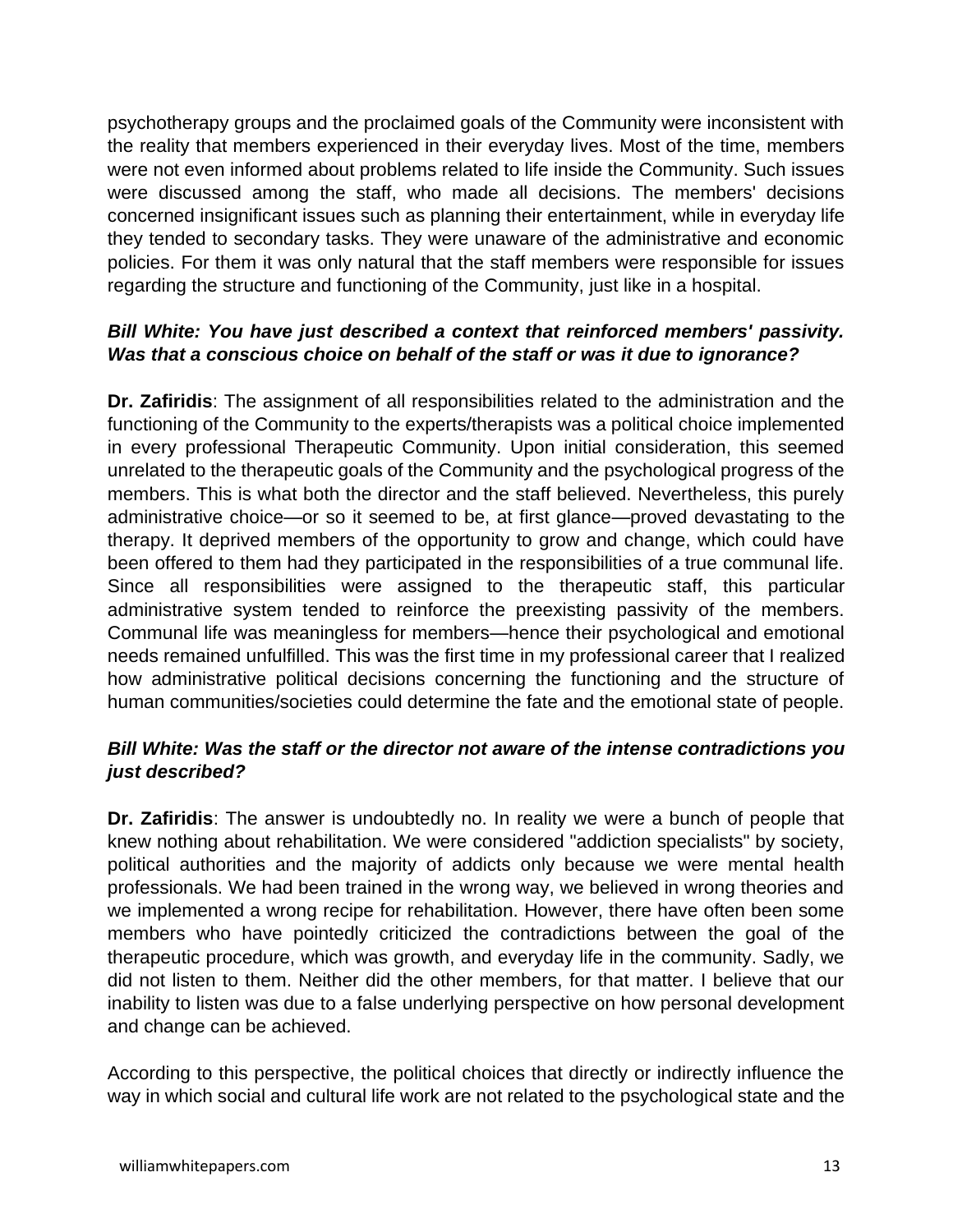change or therapy of people. Au contraire, "personal change can be achieved only during psychotherapeutic procedures and the implementation of specific techniques utilized toward that end." This was something like the word of God to us all, and especially to those who had been trained in this specific type of psychotherapy. In light of such a perspective, the communal co-existence of addicts made no sense, per se. It did not contribute to the members' personal development and change. It was important only in the sense that it could insure the members' participation in the psychotherapeutic procedures.

That the staff adopted this approach as if it were dogma was very limiting to our perspective and made us unable to realize that distilling common life down into a parody of communal life hampered therapy. None of us knew how extremely important interactions and other collective psychological and support procedures (within a healthy social and communal context) were to the treatment of addiction and other psychosocial problems. Nor did we know that true human relationships require a sense of collective meaning that extends beyond personal interest, which in turn helps people overcome their mistrust and come closer to one another. And finally, we did not realize that all this required active rather than passive members of the commune. It was thus impossible to collectively plan a Community capable of encouraging such engagement.

What's worse is that no member of the professional staff suspected that the problems of the clients, which we had been called upon to treat, were for the most part related to a dislocated society. As a result, the Community environment could not foster therapy until it stopped reproducing these conditions. So, we succumbed to the psychotherapeutic stereotype—according to which therapy and change can only take place through therapeutic procedure—and focused exclusively on such procedures. We saw the coexistence of addicts as an essential condition for them to avoid consuming medicine, first, and then to participate in the psychotherapeutic sessions. However, a simple hotel-style accommodation and arrangement of everyday life would suffice for such an end. The paradox was that although this type of accommodation was a choice made in order to assure participation in the psychotherapeutic sessions, in reality it sabotaged them.

The inchoate community/social life created by this kind of cohabitation was responsible for many problems in members' interaction. Without substantial interaction, members were bound to develop superficial relationships. It was not hard for one to notice the loneliness and the lack of trust and of honest relationships pervading their everyday lives. Under these circumstances, it was only natural that members try to make up for these gaps by participating in psychotherapeutic sessions. That's where they tried to find meaning for their lives, develop relationships with other members and fulfill their need for love, mutual interests and values. However, this persistent effort was not sustainable, especially in people's real lives, outside of the sessions.

Whatever its achievements, psychotherapy was not able to influence or improve the hard reality of members' everyday lives in the long term. The social life that emerged in such a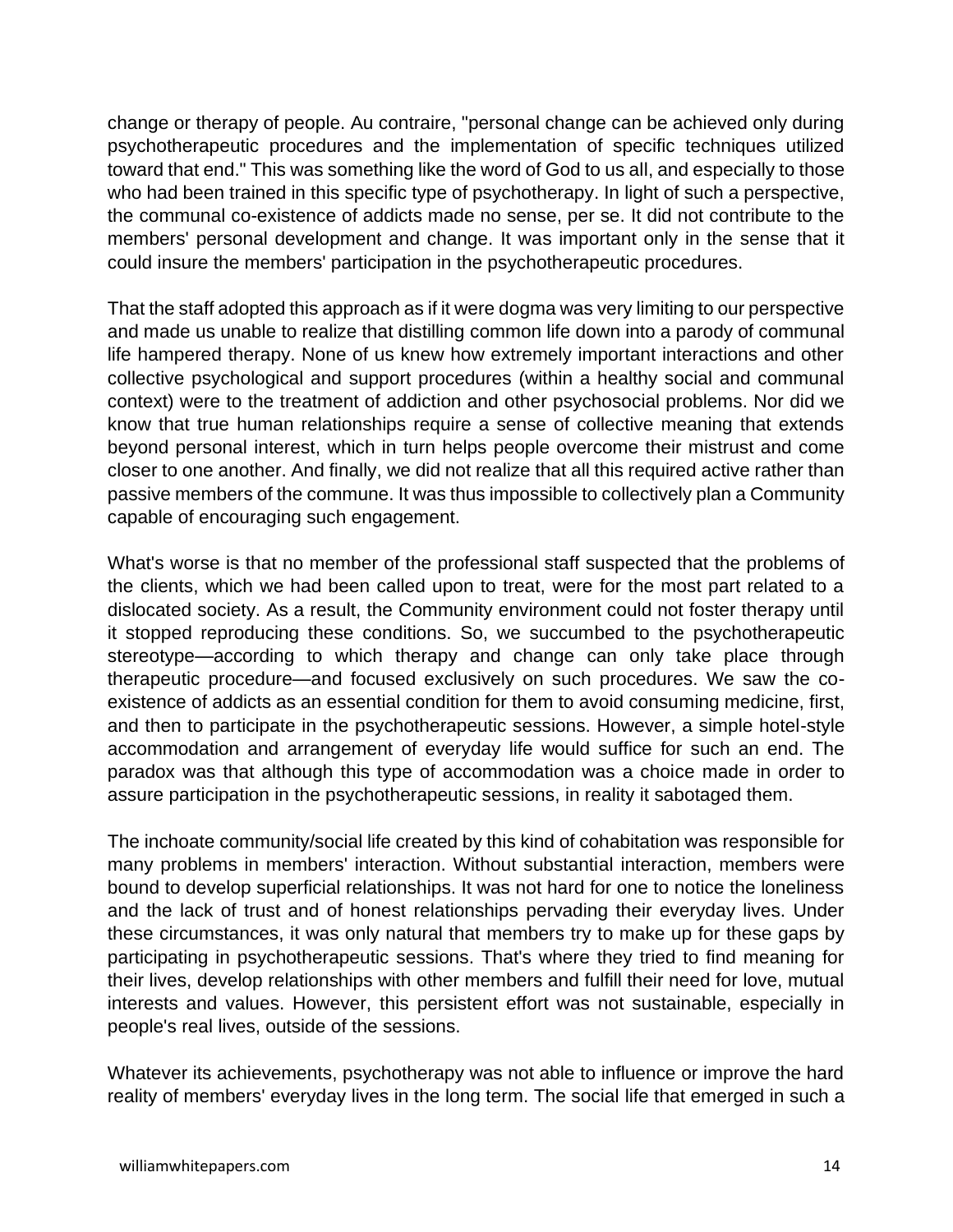context did not encourage personal development. To the contrary, it hampered it, confirming Rogers' (1980, 1977) later claims that personal change is pointless unless accompanied by social change. The context and the coherence of communal life seemed to be the only factors affecting the quality of human relationships, behavior and mental state. As I've mentioned before, these things were regulated by the director and the staff members. The members thought that it was normal for them to have no say and did not make any efforts to change it. It was sad. People were satisfied with some good food, trips and the kindness of the staff. At the same time, they thought that it was completely normal to spend their everyday lives full of sorrow and loneliness, without any sense of meaning.

#### *Bill White: You said that the psychotherapy sessions did not manage to produce positive results, promote personal growth or improve everyday life in an underprivileged social environment. Failure, for you, was due to an environment lacking in coherence. Can you elaborate on this?*

**Dr. Zafiridis**: It is true that psychotherapy groups did not seem to be able to improve social life. As a matter of fact, what was happening was exactly the opposite. In an unexplained way, it seemed like poor social life was actually having a negative impact on the content and results of the therapeutic procedures. The non-participation in decision making, the lack of common actions and goals and the paucity of interaction obliged members to conjure problems out of their meaningless everyday lives or past experiences, simply to feed the needs of their psychotherapy sessions. As a result, members' psychotherapy sessions were restricted to a repetitive and almost forced examination of their selves and their relationships with close family members.

They didn't have a choice, anyway. The lack of any substantial interaction outside of therapeutic groups made it harder for them to identify their real problems and interrelational difficulties in the "here and now" of their common lives. Hence, all the material brought to the psychotherapy group for processing was already "censured" and exclusively related to past experiences that the members considered important. Therefore, most of the hidden parts of one's self—and thus one's self-awareness—were left out of the procedure. By the end of each session, at the feedback stage, all promises regarding personal change were replaced with statements about how helpful the group had been to understanding such-and-such psychological problem, just to stroke the egos of the therapists. Yet, the next day, the members' lives did not differ from the previous, since the hotel-style environment was not offering any space to practice what was achieved during the psychotherapeutic procedures.

The negative results of this situation were evident from the high rate of member relapse. These relapses made all therapists, who were otherwise satisfied with the group work, feel rather uncomfortable. All evidence indicated that, despite the intentions of the therapists and the people receiving treatment, the lack of members' substantial participation Community life undermined the credibility the of therapeutic procedures in a radical way.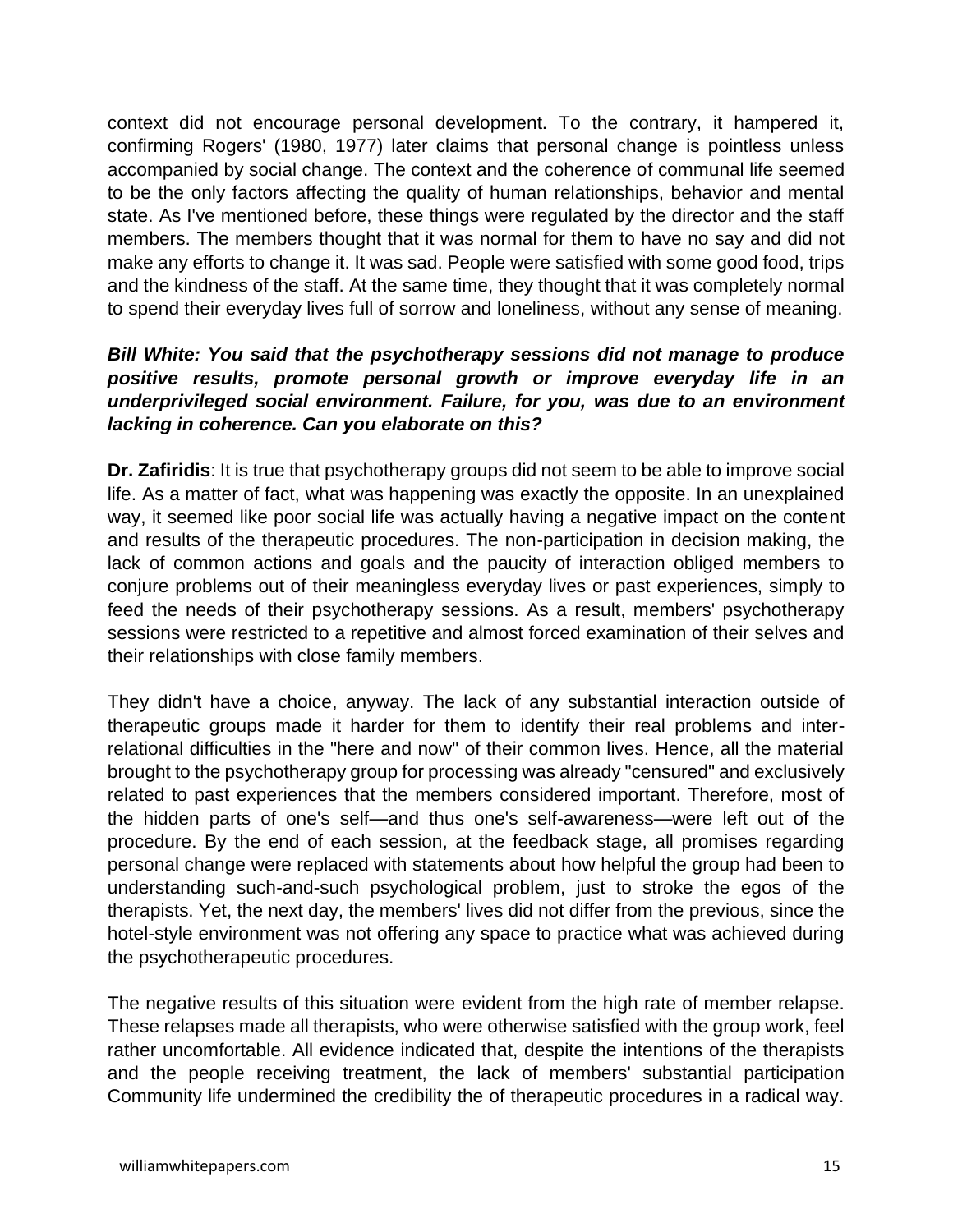Hence, a lack of credibility affected the outcome and turned the sessions into an outlet for tensions, with no signs of meaningful personal change. I believe that my experience in the professional model of Therapeutic Communities once again confirms the tenants of Critical Psychology (Prilleltensky & Nelson, 2002; Sarason, 1981): if, during psychotherapy, human existence is divorced from its social environment and personal change is restricted to a constructed, specialist-designed psychotherapy group, therapy and self-awareness procedures can't be completed.

## *Bill White: Your claims suggest that the professional or democratic Community, in which you worked, was a simulation of real society. You also said that the goals of the psychotherapeutic procedures were personal change and self-awareness. So, do similar groups in real society fail to achieve their goals, too?*

**Dr. Zafiridis**: I believe that this has been proven. Since the early 1960's, millions of people in North America and Western Europe have participated in various groups that, in one way or another, focus on the "self" and its problems and frustrations. Have you noticed any improvements? To the contrary, the rates of psychopathology, school violence, early teenage suicide and addiction have steadily increased. At the same time, the use of psychiatric medication, prescribed drugs and tranquilizers is at a peak (UNODC, 2011). All these facts force us to consider the relation of Western social problems to cultural and social conditions, rather than personal, medical, biological and psychological factors. Hence, I do believe that psychotherapeutic procedures would make more sense if they related people's personal psychological problems to the prevailing social conditions and promoted personal as well as social change. For it is self-awareness and the understanding of one's environment that make citizens claim their right to participation in political decisions that determine the quality of their lives. That is mature political action. This is the emancipatory version of psychotherapy, as opposed to the dominant manipulative version, which is content with appeasement and temporary relief of the symptom. This symptom is considered to be a very personal experience in modern societies. It is treated as a problem of separate individuals and most of the time is classified as a new disorder by a "neutral" scientific community, supported by the pharmaceutical industry. This is why psychology and psychiatry should investigate and address the social and cultural dimensions of personal problems, instead of covering them up.

And don't jump to the conclusion that these claims are all supported by some leftist psychiatrist. You'd be mistaken. Freud himself, in a letter he wrote to Putnam, fully expressed the dialectic relationship between personal change/therapy and social change in a repressive society: "therapy, utterly lucid as to its limit and strength within a repressive society, issues into a social critique and praxis of liberation" (Jacoby, 1975). This path has been neglected by dominant psychotherapy, which is obedient to professional and other interests. But this seems to be the only way for people to develop critical thinking and a holistic approach to their problems. *When consciousness goes beyond the understanding*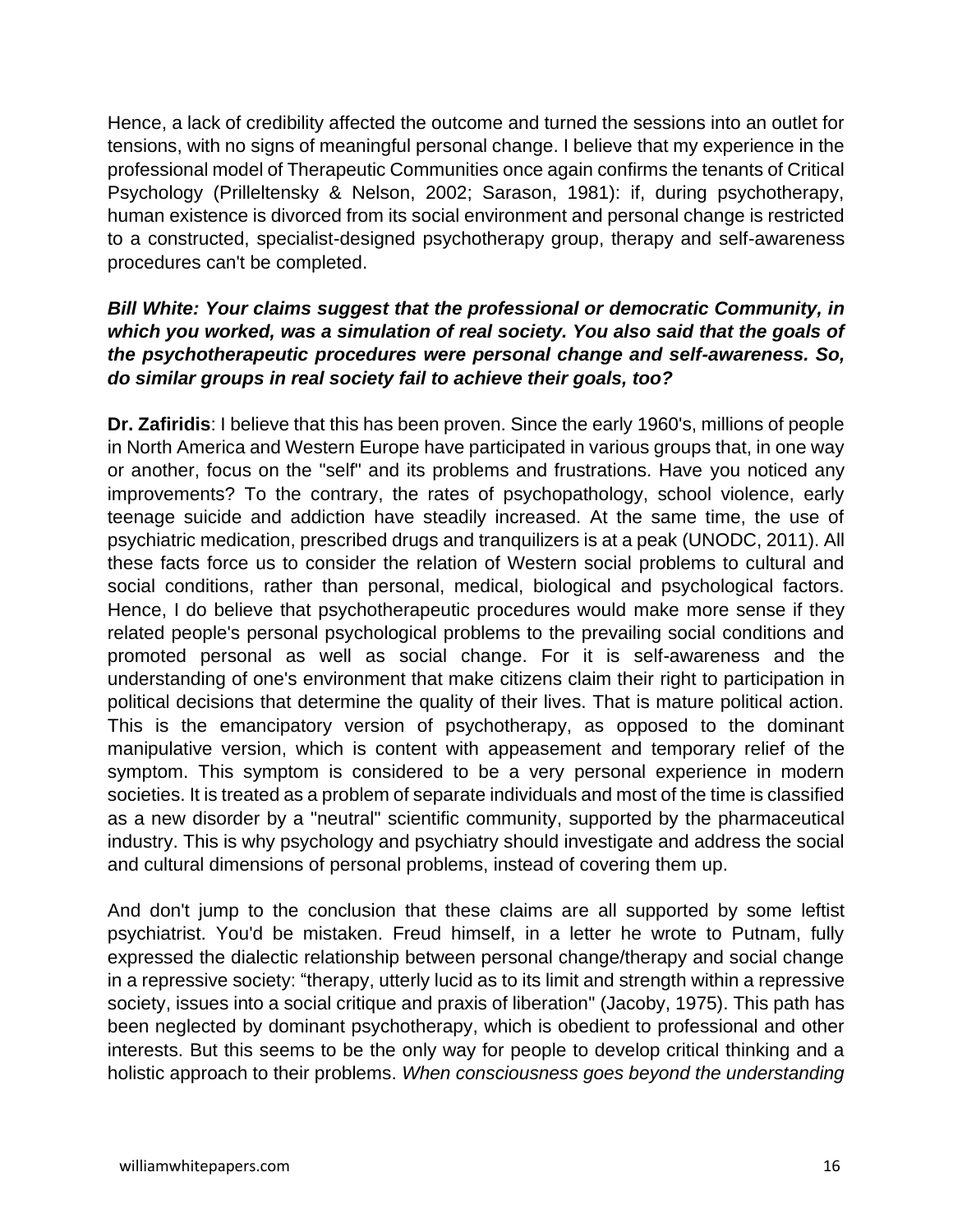*of a fact and starts placing it critically into the system of relations, then it surpasses itself, it goes deeper and becomes critical consciousness* (concientization)- Paulo Freire (1970).

## *Bill White: I am particularly curious about the way in which the members reacted to the professional or democratic Therapeutic Community. Did they ever ask for changes that would improve life in the Community?*

**Dr. Zafiridis**: You're right to wonder about the members' reactions, which were neither frequent nor collective, as one would have expected them to be. Yet I believe that they knew better than anyone else that what the Community offered them was useless to their rehabilitation. On the other hand, we should not forget that the professional staff did not offer any opportunity for them to develop critical thinking or put in question the way that the Community functioned. I think it's worth elaborating both on this, and on our own manipulations that prevented members from seeking changes to the chosen therapeutic system. This is how we did it: we levied our scientific discourse and prestige in order to defend the therapeutic system. This is exactly how dominant psychology and psychiatry work, attempting to defend the sociopolitical status quo.

Thus it's true that, in our regular Community meetings, members often criticized the professional staff for a centralist character of the model and for excluding them from decisions regarding their everyday lives. However, we were experts in fielding such criticism.

We used all of our scientific knowledge and psychotherapeutic tools to make undisciplined members obey. We interpreted their behavior as a projection upon the staff of an unprocessed relationship to parental authority. Abetted by our scientific prestige, this arbitrary interpretation would soon become unquestionable fact. We used various "scientific" arguments to prove that the defense mechanism of projection was a sign of immaturity. After congratulating the members for exposing themselves we referred them to psychotherapeutic sessions, where they were expected to work on their personal problems. If this was not enough to calm them down, we reminded them that our authority was applied with their own permission, and as a result of their "democratic" decision to join the Community. If they did not like the way things worked, they were welcome to leave and try another program.

This is a quintessential example of our repressive approach to a problem whose root was not psychological—as we falsely claimed—but rather political. Members' participation in organizational and therapeutic decisions depended on the given Community's policies toward a given issue. This was not accidental. It was taking place within a model that was by default procedural, attentive not to the root of problems but rather to the treatment of their symptoms. The true causes of members' negative behavior toward Community policies —a lack of democratic and communal procedures, for example— were concealed. The scientific staff attributed these valid member complaints to psychological problems,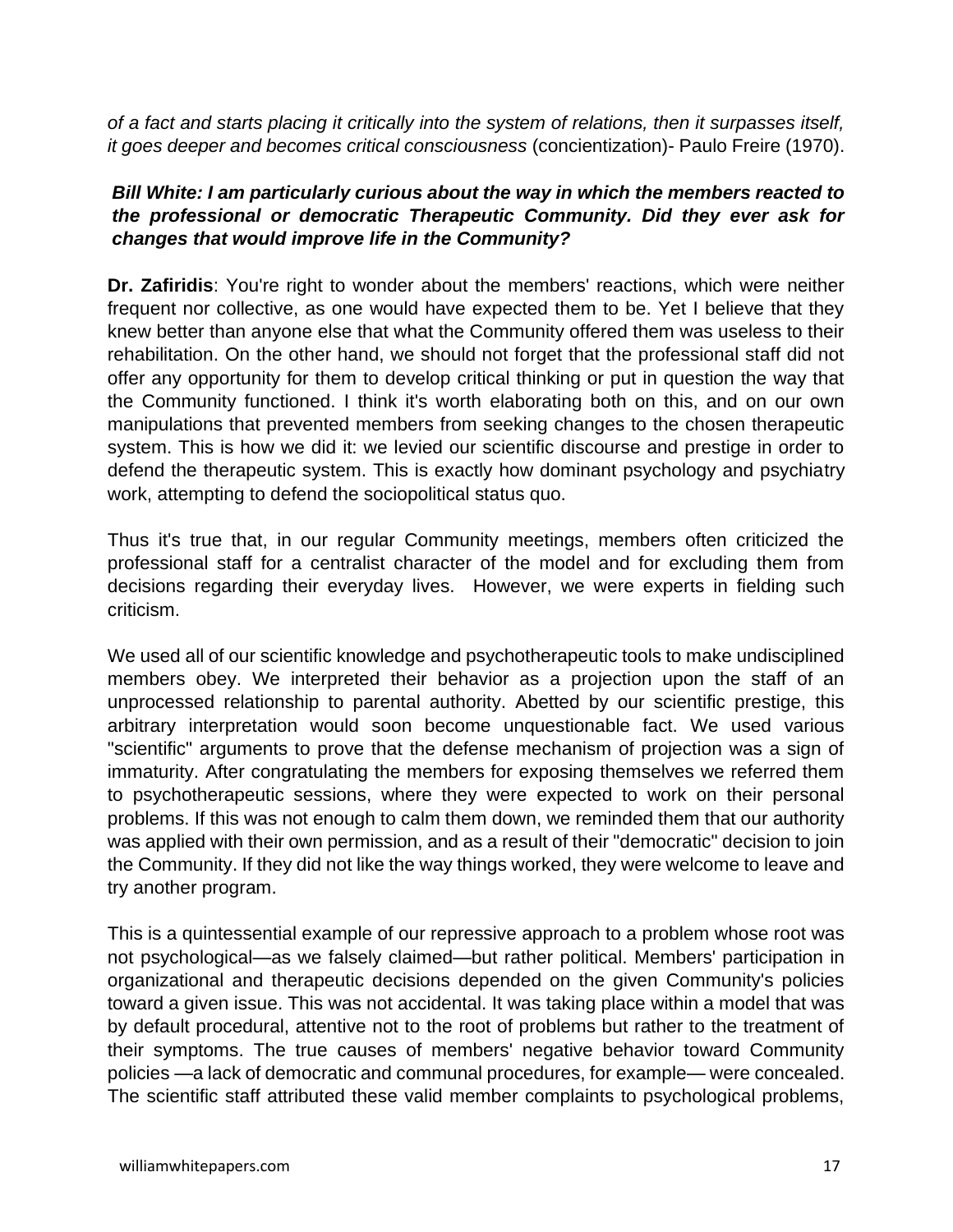for which treatment could only derive from psychotherapeutic sessions. Hence, the Community environment did not need any change or improvement. The members had to adapt to a given, unfair, normative context that could not be improved in any way. Community policies unfair to members were transformed into a personal psychological problem via the tool of Psychology. In therapeutic language, this disorientating procedure is called procedure of personal growth. It would make more sense if it were called "training to adapt unconditionally to an inflexible and inappropriate context". Obviously, if this happened in a psychiatric clinic, the disruptive member would also be given some psychiatric medication; this is how Soviet Psychiatry dealt with resisters, and it is still applied today by western Psychiatry, though in more covert ways. This microcosm of political and social repression has been particularly successful in modern western societies, where it's also supported by the scientific community.

## *Bill White: Has your scientific approach been influenced by your experience in these two different models of Therapeutic Communities?*

**Dr. Zafiridis**: Νot exactly. My scientific approach to addiction was not determined by my experience with the professional Therapeutic Community where I worked early on. Nor was it really influenced by my personal experiences in "Ithaca", which I founded in Greece and based on the former-addicts model. However, both experiences gave me the opportunity to come face to face with persisting questions in the addictions field. Such questions concerned the failure of all scientific therapeutic projects and state statutory policies to address the universal increase in all types of addiction. They helped me develop my critical thinking and place in question (hesitant, at first, but more determined later on) the central tenants of the dominant scientific current in the addiction field. I started off my career as a supporter, and with time and experience I ended up a passionate opponent of the dominant scientific trend.

#### *Psychology and Psychiatry in the Service of the Political System's Imperatives*

#### *Bill White: You ended up very skeptical about the dominant scientific current of Psychology and Psychiatry. Can you elaborate on why this happened?*

**Dr. Zafiridis**: I am more than skeptical. I challenge the credibility of what it espouses, especially when it comes to addiction. I believe that dominant approaches to addiction, which are partly or entirely based on biological approaches, have proven to be wrong. I have already talked about why I believe this. And yet, they remain "dominant". This is a paradox that many field researchers have analyzed (Alexander, 2014; Satel & Lilienfeld, 2013 ; Reinarman, 2005 ; Ford, 1996 ; Peele, 1989 ; Fingarette, 1988) and which drove me to look into the ways in which these approaches are "constructed". At this point we have to bear in mind that only in the last years an introduction of the approach of the social constructionism has been attempted within the field of addiction. In my new book, which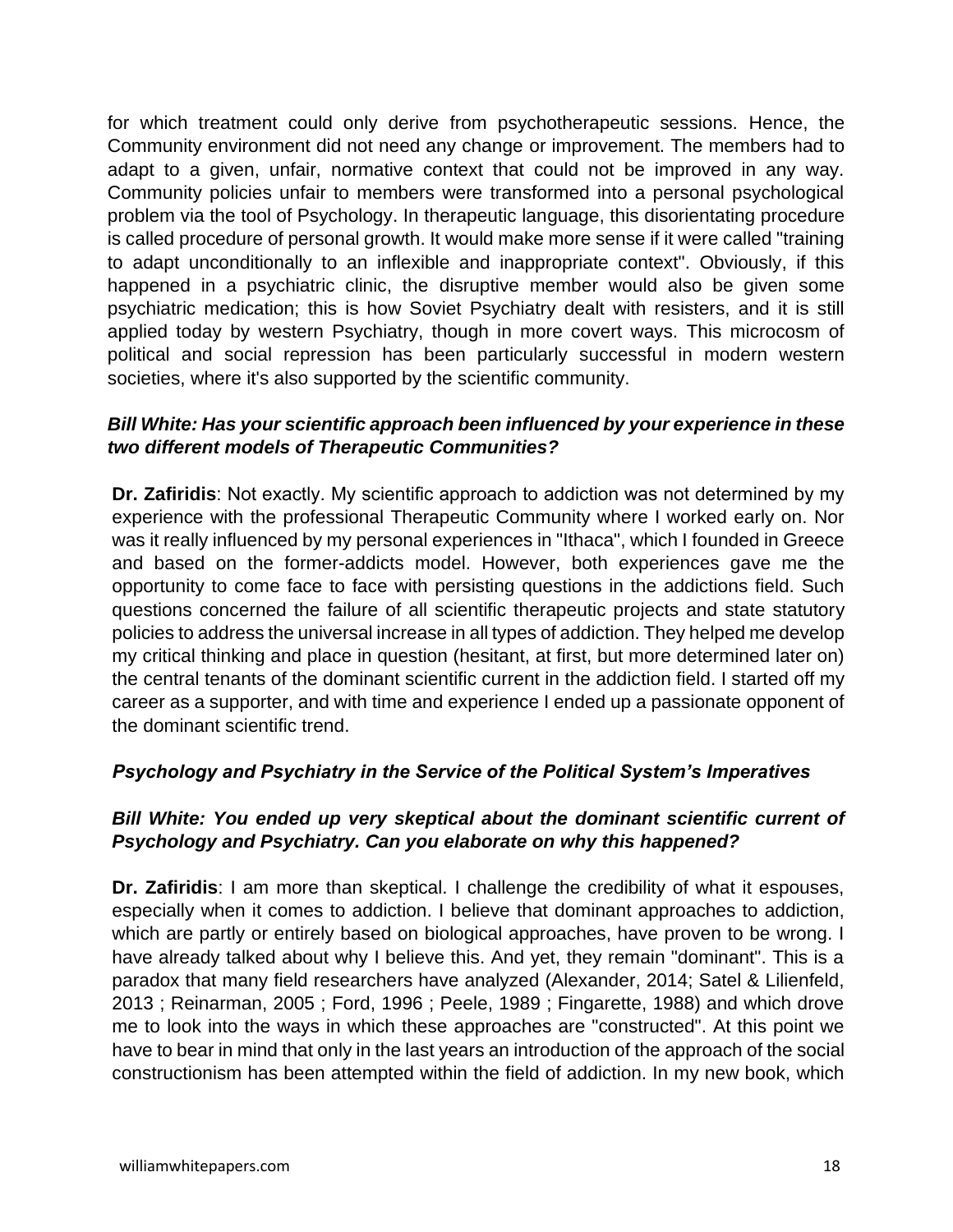is about to be published, I tried to elaborate on this kind of questions. Hence, many of my answers here are based on the arguments you find in my book.

My conclusion was that research is done under pressure of personal beliefs and expectations (Hart, 2017). The criteria for these choices are not exclusively scientific, but depend on the possibilities for funding, publicity and acceptance by the field's dominant researchers (Ioannidis, 2016, 2011). Yet our research choices determine our scientific conclusions. For they depend directly on the area of the scientific field that we choose to focus on. For example, when we opt to focus on the effects of drugs on the human brain, the conclusions are insufficient to pin an entire framework on regardless of the validity of the research methodology. The research will therefore be based on real data but will lead to false conclusions regarding the nature of the phenomenon. Focusing on one specific relationship and leaving out other possible causal factors—social, cultural or political represents bias.

So, research neutrality is different in humanistic sciences than it is in positive sciences. In physics and chemistry, researchers can easily remain objective, unless they have an interest to do otherwise. Humanistic sciences, especially Psychology and Psychiatry are very closely related to the social, cultural and political reality. So, it makes absolute sense that decisions and research choices in humanistic sciences—what will be investigated and what will be left out—are influenced by personal beliefs and lifestyle. It is wrong to believe that scientific neutrality, and thus credibility, is achieved by decontextualizing psychological problems from the sociopolitical circumstances in which they are developed.

Adopting such an approach says more about the researcher's worldview than the credibility of his or her research. Unfortunately we have been trained to believe that the political system and its cultural superstructure have nothing to do with personal problems and psychopathological disorders. Hence, any investigation into the causes of its development would put the credibility of our results in danger. It would affect the scientific "neutrality", considered by dominant Psychology and Psychiatry to be an essential factor in research objectivity. It would be dangerous because this investigation would supposedly be influenced by the researchers' social and political beliefs. As if ignoring social context weren't influenced by personal belief. What's the basis for this argument? Why does the dominant trend insist on ignoring different perspectives on psychosocial phenomena, whereas the paradigm in positive sciences changed decades ago? I wonder if these people have heard of the evolution in quantum mechanics and Heisenberg's "uncertainty principle", according to which observational results depend on the position/perspective from which phenomena are observed. However, the dominant approach insists on one specific perspective. Hence, most researchers in addictions (and other psychosocial problems) do not consider environmental factors to be potential causal factors.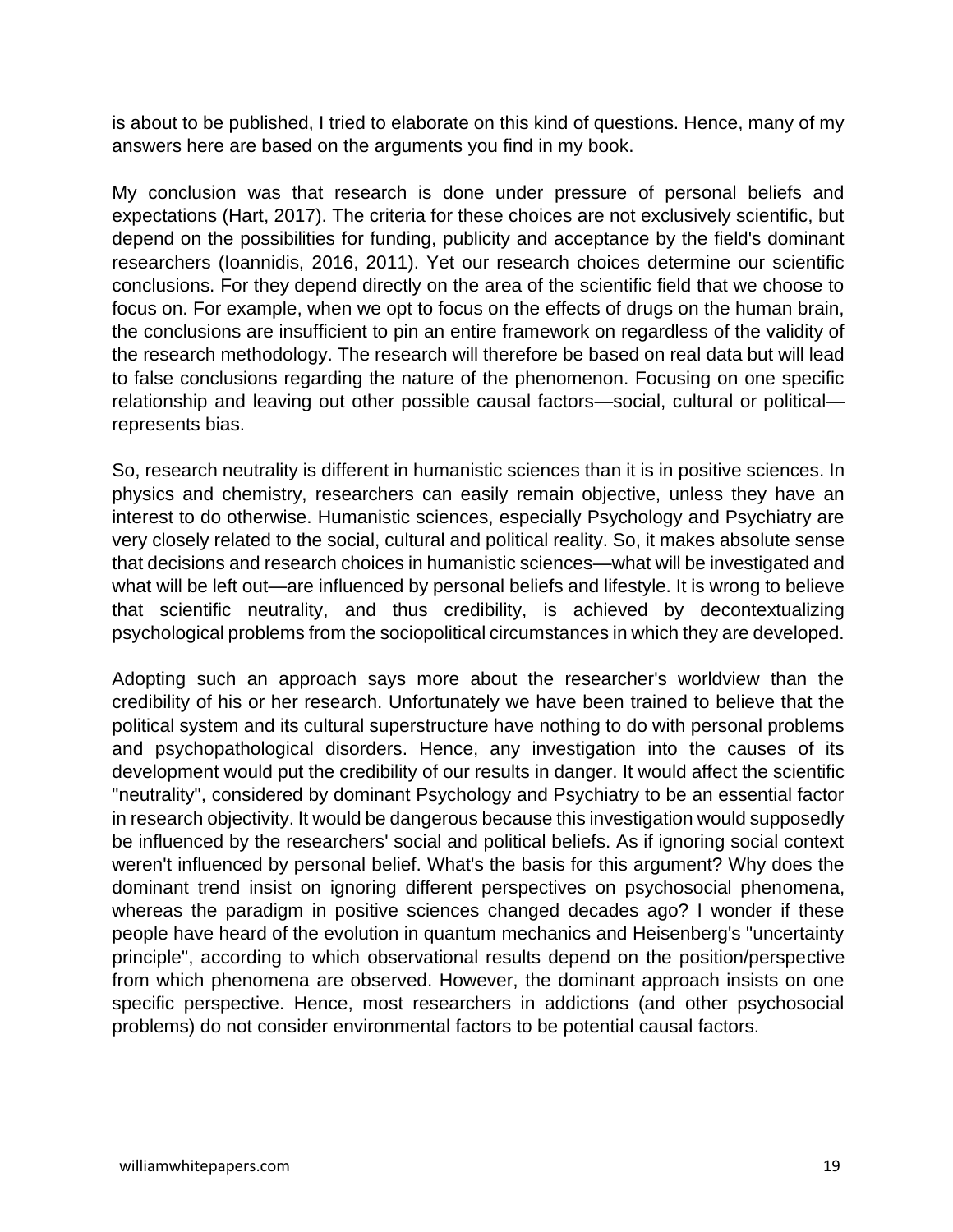## *Bill White: I do believe that there are some scientists out there who acknowledge the existence of a relationship between sociopolitical environment and Mental Health, even if a vague one. Do you believe that the relationship is very close?*

**Dr. Zafiridis**: Yes, I believe that there's a direct interactive relationship. How could we forget Foucault's research (1965) on the social construction of psychological/psychiatric diagnoses and social exclusion in modernity? The French philosopher Helvetius (1773) had already depicted, in the 18th century, the importance of the sociopolitical environment to the development of a person's character, destiny and course in life. Furthermore, renowned intellectuals, such as Erich Fromm (1942), (even non-Marxists) such as philosopher, psychoanalyst and economist Cornelius Castoriadis (1996) <sup>2</sup> have since supported the same argument. Castoriadis claimed that the relationship between the political system and the human psyche is so intensely interactive that each political system produces its own anthropological type.

A wise Indian once said that men have two wolves inside of them: one good and one evil. What the man becomes depends on which wolf he chooses to feed. Unfortunately, the majority of people cede this choice—consciously or unconsciously—to the imperatives of the political establishment in which they live. All political systems, even democratic ones, are very well aware of this and use it to achieve the maximum of consensus toward their aims (Chomsky in Achbar, 1994). Had they been unable to produce the appropriate anthropological type and influence people's choices, they would not have survived to apply their irrational and self-destructive political plans.

Let's look at an indelible historical example: the thousand-year-long, prosperous empire of the Third Reich that the Nazi political machine promised to the German citizens. This example is very relevant to current reality: neoliberalism promised people everlasting economic growth, just as Nazism did, despite the consequences that this economic imperative has had for people and the environment. How could someone look into and interpret the psyche, the personal attitudes and the psychological problems of German citizens at the time of the Nazi regime and during WWII, without taking in consideration the environmental factors? Without shedding light on the sociopolitical imperatives and unprecedented mechanisms of enforcement developed by the Nazi political regime, and on the regime's capacity to puppeteer psychological need in ways that would make even today's advertising industry blush with envy? Such research would lead to false conclusions, since it would not take into account the interactive relationship between the political system and its citizens. It would thus ignore all the tools that the political establishment used in order to manipulate one of the most educated groups of people in the Western world, and to then construct an anthropological type that blindly obeyed irrational orders. This type of man was paranoiac, cold-blooded, and predisposed to

<sup>&</sup>lt;sup>2</sup> The English translation of this book is available on :  $\frac{http://www.notbored.org/RTI.pdf}{http://www.notbored.org/RTI.pdf}$ , under the title *The Rising Tide of Insignificancy (The Big Sleep)*.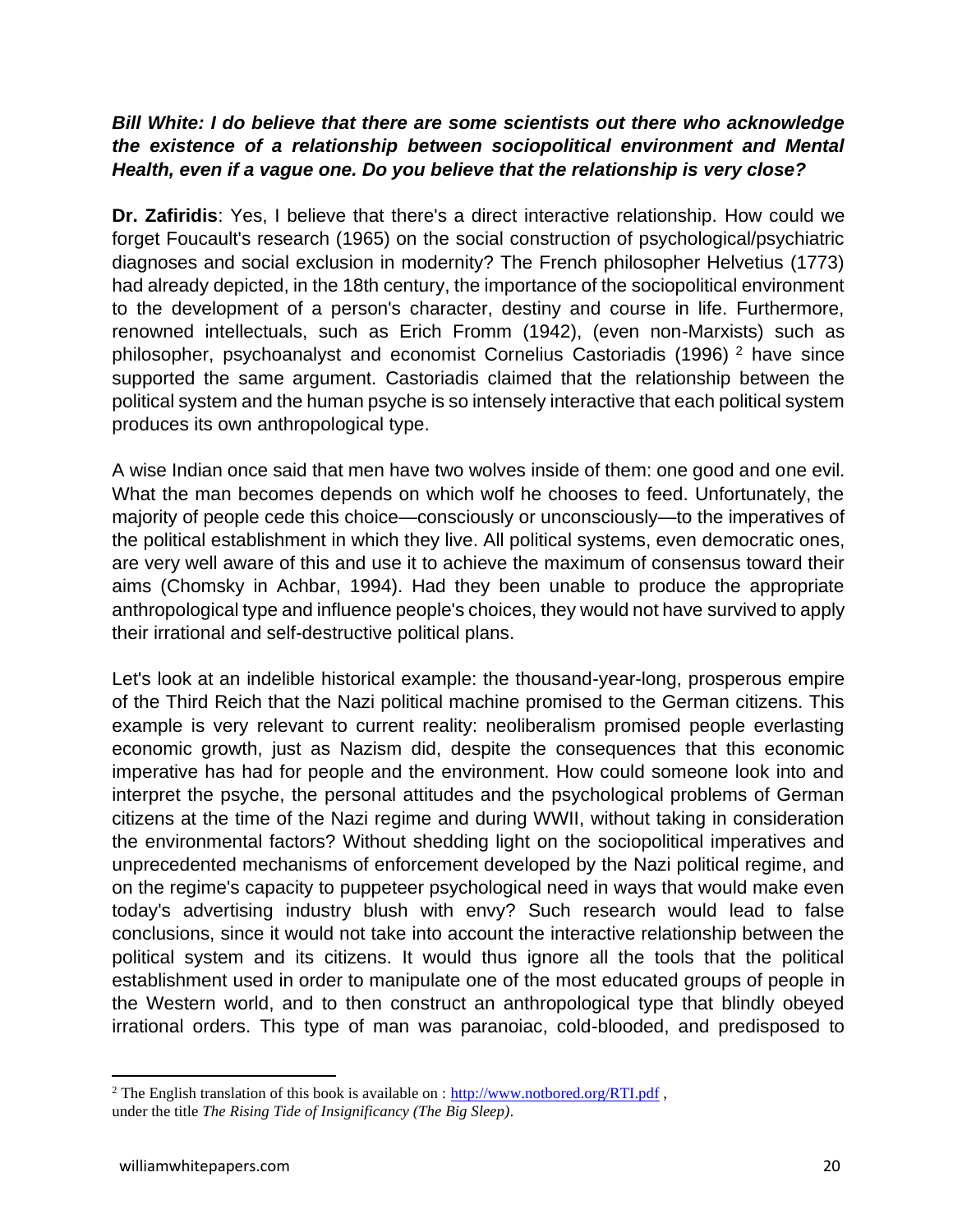commit crimes. He was the true supporter of the Nazi political system and the new order of things.

I am afraid that such research, which removes human behavior from its sociopolitical context and its historicity, would certainly lead to the conclusion that 80% of the German citizens suffered from paranoid thinking, Manichean delirium, or at least antisocial personality disorders. Such research would convince us that Germany experienced high psychiatric and psychological morbidity at that specific historical moment. However, it would not be able to explain the causes of this morbidity. It would also not be able to justify the decrease in psychopathological behavior after the change of regime, and that without any medical or psychotherapeutic intervention. Of course, hardcore supporters of nosological and hereditary approaches do not look for interpretations to these phenomena. They hold that psychiatric and psychological disorders are not related to social and cultural environment. As a result, they opt for medical treatment, which is of course highly convenient for the pharmaceutical industry.

If neuroimaging techniques were as developed back in the time of Nazi Germany as they are today, they would find hyperactivity in soldiers in the regions of the brain related to reward. These were the soldiers who fought and died or committed zealously horrible crimes, doped by Nazi theories that promised the ascendency of the Nazi political system over the entire planet. The genocide of 6,000,000 Jewish people and the massacre of 12,000.000 soviet civilians are proof. So organizations such as the NIDA (National Institute on Drug Abuse), who believe that neuroimaging can sufficiently interpret human behavior, might argue that the fanatic behaviors and extremities committed by these soldiers were not a consequence of the specific political environment but of an inherent brain disease. This disease was spread all over the German people.

How credible can a scientific study of people, their habits, their choices, their personal attitudes and their pathological behavior be when it ignores sociopolitical factors? I believe that mathematician and philosopher Bertrand Russell has already provided us with some answers regarding the subject. In an effort to lampoon the absolute faith that people have in the righteousness of scientific research, he told a story about a turkey that was familiar with scientific research. The turkey found that, on his first morning at the turkey farm, he was fed at 9 a.m. Being a good inductivist turkey he did not jump to conclusions. He waited until he'd collected a large number of observations that he was fed at 9 a.m., and made these observations under a wide range of circumstances—on Wednesdays, on Thursdays, on cold days, on warm days. Each day he added another observation statement to his list. Finally he was satisfied that he had collected a sufficient number of observation statements to inductively infer that "**I am always fed at 9 a.m.**". However on the morning of Christmas Eve he was not fed but instead had his throat cut. Inductivist reasoning, based on true observations, led to a false conclusion (Chalmers, 1976). This did not come as a surprise, as the scientist turkey had arbitrarily decided to limit his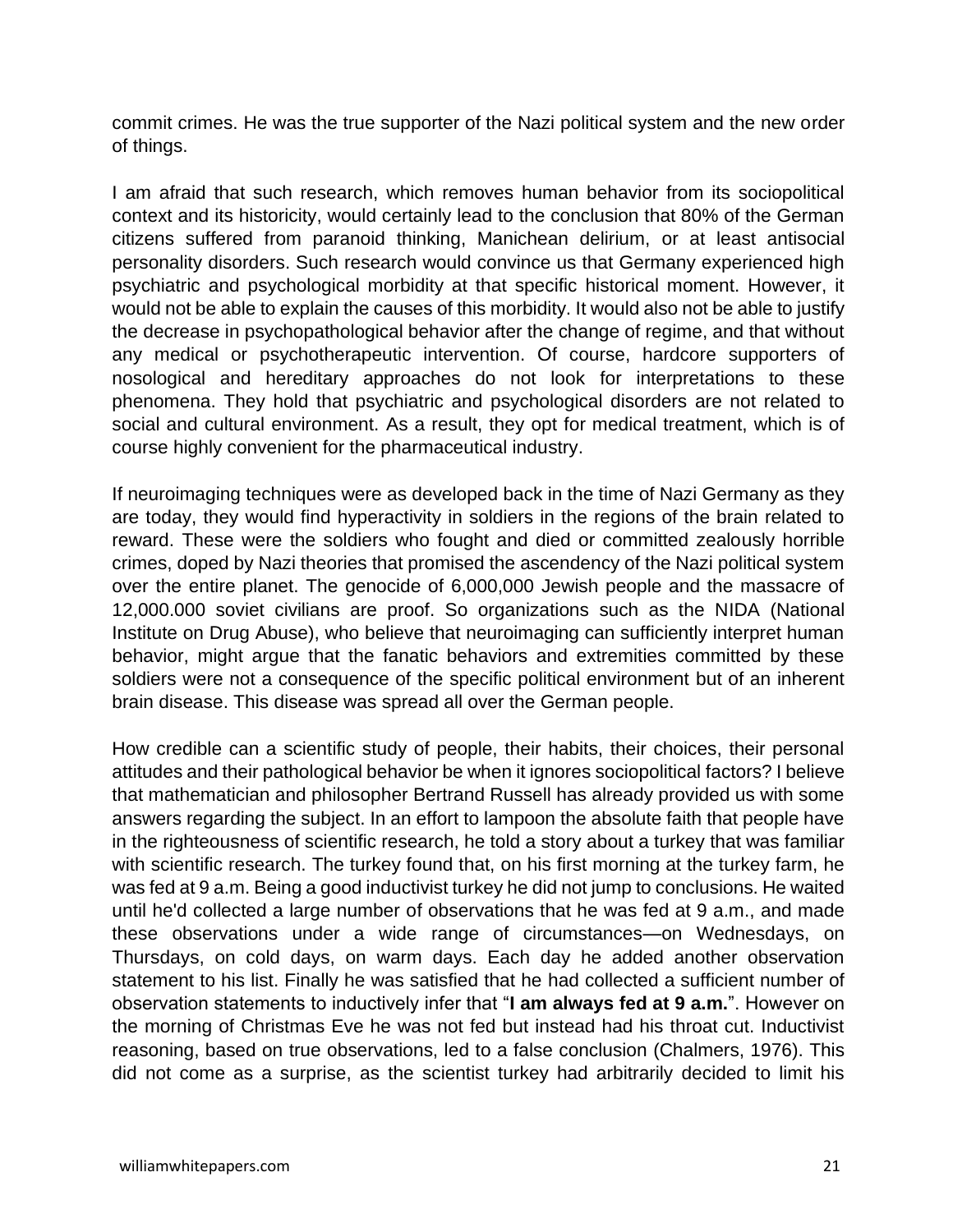research to the food factor, and did not take into account the habits and the plans of his owners.

## *Bill White: You claimed that research and diagnosis of human behavior is unreliable when it does not take political and social environment into consideration. You also said that such research can end up advocating a political system. Can you provide more examples on the subject?*

**Dr. Zafiridis**: There are many cases when psychiatric and psychological diagnosis, based on unreliable observations and research, are used in order to cover up the real sources of problems and thus discourage any necessary political and social change. I will briefly go over some of these examples.

The first one regards the construction of a new disease. This disease concerned slaves in the cotton fields of the American South, and was introduced by an "illuminated" American scientist (with perfect knowledge of the ancient Greek language, considering the names he gave to his "discoveries"). "*Drapetomania*" was identified, by the renowned Dr. Samuel A. Cartwright of Louisiana, as a psychiatric disorder in 1851, to explain the tendency of black people to flee captivity (meaning the field the "master"). At that time, Dr. Cartwright was one of the most prominent doctors treating black patients. As many slave owners believed that they contributed to civilizing and educating their slaves, it was hard for them to explain why the latter wished to escape. Cartwright claimed that it was a medical disease that could be treated, and prescribed whipping (so that the devil might come out of them). In the case of relapse, he suggested cutting off their toes, so that they could not longer run away. According to Thomas Szasz (1970), in the antebellum South, Drapetomania was considered a psychiatric disease. Its symptoms were the uncontrollable urge of the slave to flee captivity and pursue freedom. These "diseases" served two aims: first of all, they justified captivity as a therapeutic necessity. Second, they ceded responsibility for treatment of the disease to the slaves' masters (Szasz, 1970).

Cartwright introduced another disease, called "Dysaethesia Aethiopica", to explain the slaves' evident lack of motivation to work. Once more, the suggested treatment was whipping the slaves. "Dysaethesia Aethiopica" was thought to affect both spirit and body. Its symptoms were described as follows: hebetude of the intellectual faculties and physical lassitude. He thought that the disease was prevalent among "free negroes", and was most often interpreted as laziness by the field masters. The diagnostic criteria were disobedience, lack of respect, unwillingness to work and deliberate destruction of equipment and tools. Apart from whipping, treatments included strenuous work, to "send vivid blood to the brain and liberate the mind". Dr. Cartwright also claimed that "The disease is the natural offspring of negro liberty--the liberty to be idle, to wallow in filth, and to indulge in improper food and drinks" (Cartwright, 1851).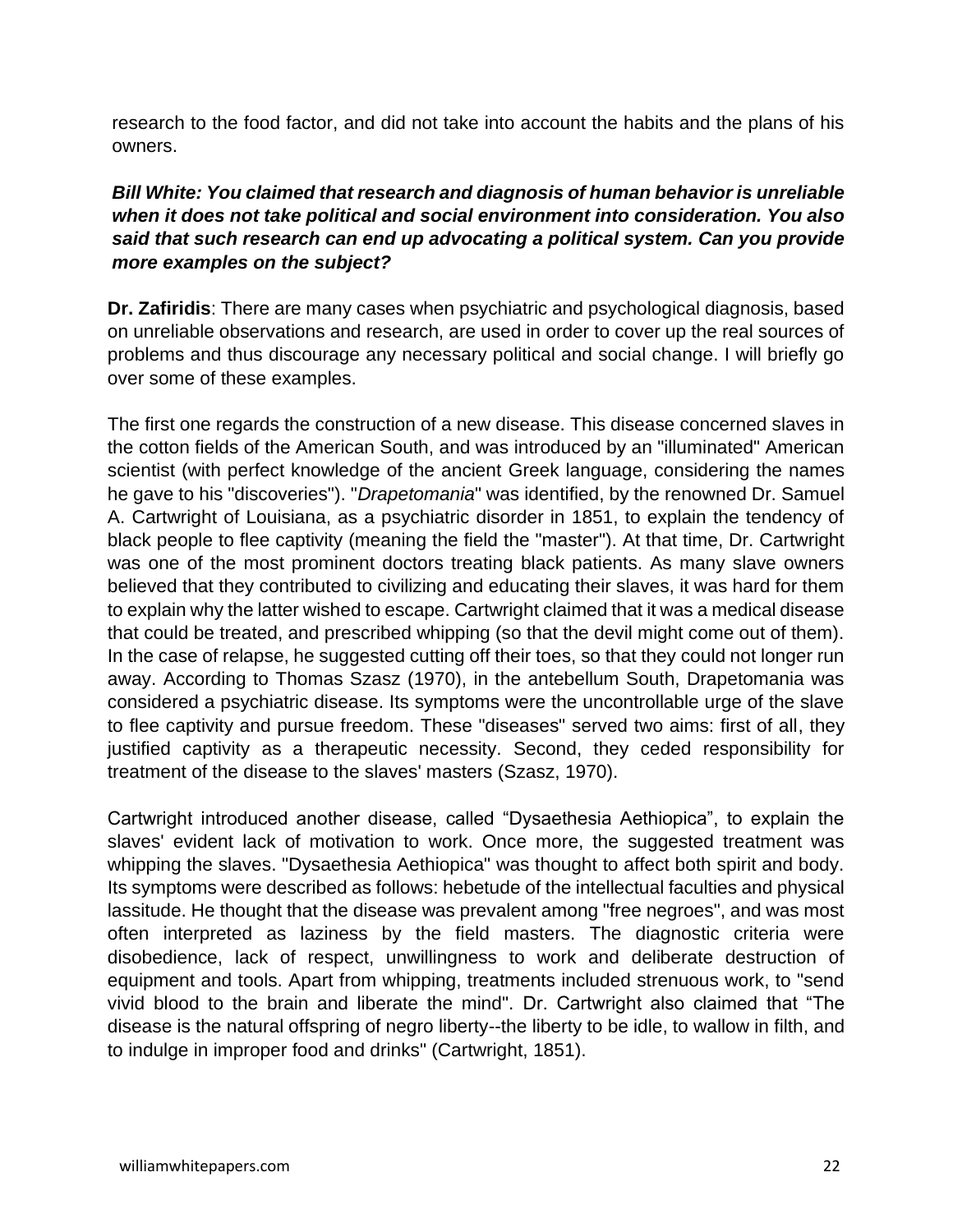These examples demonstrate the errors that science can commit when it refuses to study human behavior as a reflection of its socio-political environment. This was the first time in the modern, rational era that a new disease was discovered in order to conceal the true causes of a fundamentally political problem.

## **Bill White: One might claim that Dr. Cartwright's opinions did not reflect the** *prevailing medical view, though.*

**Dr. Zafiridis**: It's true that people could argue that, but it would be hard for them to provide proof. Firstly, because Dr. Cartwright published these opinions, without any reactions from the rest of the scientific medical world. Secondly, his opinions were radically irrational and contrary to any scientific principle. So if scientists disapproved of these opinions they would have condemned them. Dr. Cartwright's effort to legalize political injustice toward black people and use diagnosis to transform a political problem into a personal psychological problem should not be considered an exceptional case. There are much more official examples.

## *Bill White: Can you give some?*

**Dr. Zafiridis**: An official example from the addiction field is the Harrison Narcotics Tax Act, approved by the American congress in 1914. This federal law prohibited the free circulation of drugs. However, it includes some connotations that people have not paid enough attention to. The Harrison Act assigned indirectly the responsibility for the problem of addiction to the medical scientific community. Doctors were given the right to prescribe illegal drugs, based on their own judgment on each particular case. Maybe this was the only way, as most drugs were already being used in medicine for therapeutic purposes. But the permission to prescribe drugs was not limited to cases of people suffering from known medical diseases. Doctors could prescribe drugs to addicts as part of a planned therapeutic treatment based on gradual dose reduction. This, in my opinion, indirectly proclaimed that addiction was a medical scientific problem. The only way for people to get hold of prohibited psychotropic substances was through a medical prescription. This might sound normal to you today, but it was not the case back then. Up to that moment, addiction had been described as a moral, spiritual (Peele, 1990) or social problem. Lefty intellectuals realized that there was a growing predilection of the working class to opiate in order to deal with the horrid working conditions in the factories of that time. They thus saw addiction as a mainly political problem. As a matter of fact, President William Taft had referred to the social and moral characteristics of this problem, during his speech in the Congress (International Opium Commission, 1910, pp. 44-51).

I wonder what happened between 1910 and 1914 that made politicians change their minds and consider that it is a purely medical issue that could be treated with prohibiting measures. Despite my efforts, I could not find anything before 1914 that proved that addiction was considered to be a medical issue. I did not find anything relevant. Any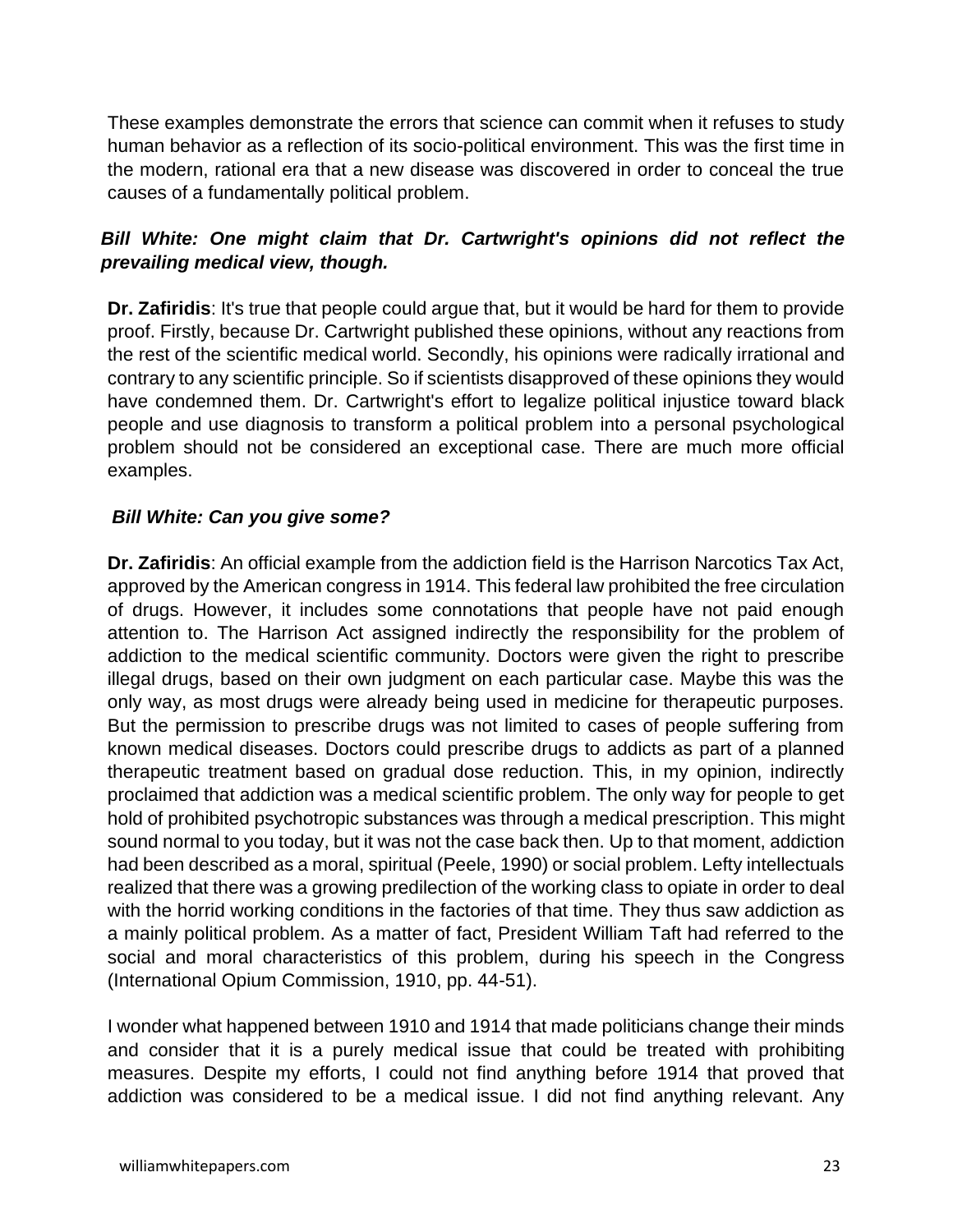research trying to support the biological origins of addiction came much later on. This could justify health care measures. By the end of the day, it's obvious that the Congress changed the name of the problem, from social and moral to medical, in a totally arbitrary way.

This arbitrariness can be interpreted in two ways. Firstly, the United States Congress had been pressured by the temperance movement, as well as by the rising pharmaceutical and medical scientific community, which expected to make profit out of these bans. Secondly, political authorities realized in time that the acceptance of the growing problem of addiction as a result of an intellectual, moral or even social crisis would go against their political interests. Such an acceptance would mean that the capitalist model of development, promoted as the absolute means toward well being, wasn't healthy enough; it created a growing number of people who could integrate neither psychologically nor socially, and thus they resorted to drugs. All these "side-effects" would make citizens suspicious about the existent political system. Medicalization was used to abolish the potential danger as people tend to believe that it's absolutely impossible that medical diseases are connected to the socio-economic environment around us. Considering all the above, the Harrison Act achieved its objective. With the medicalization and "psychologization" of addiction, public opinion came to refer to addiction less and less as a social or political problem. Most people have been convinced that it is a personal psychological or medical problem. And yet, I must admit that the Harrison Act made sense and was coherent.

Prohibiting drugs through legislation as a public policy for dealing with their growing consumption presupposes an acceptance of the bio-medical perspective on addiction and the "infectious" effect of drugs. According to this perspective, availability determines the expansion of the phenomenon. Hence, banning drugs should result in control and progressive disappearance of the epidemic. Demand is an irrelevant factor. People come across drugs randomly in their lives and they become patients because of the substances' demonic addictive nature. In the case of infectious medical epidemics, the availability of the bacteria determines the range and the strength of the epidemics. Likewise, the availability of drugs determines the level of addiction. For the treatment of great medical epidemics, there have been health-service legislations, control measures and bans which aimed at limiting the infection factors and controlling the infected individuals. The Harrison Act of 1914 thus applied the same successful recipe. Indirectly allocating responsibility for the problem to the medical community was concomitant. Anyway, a series of epidemics had already been successfully treated with similar prohibiting regulations (such as the quarantine, etc.)

The instigators of the Harrison Act disregarded the fact that, up to that specific historical moment, all legislation regarding healthcare and the prevention of large-scale epidemics had been based on credible medical observation and research. This had come from empirical observation of contagious epidemics and the infectiousness of the bacteria causing them. The infectiousness of addiction, however, and the addictive properties of psychotropic substances, were based on nothing but assumption.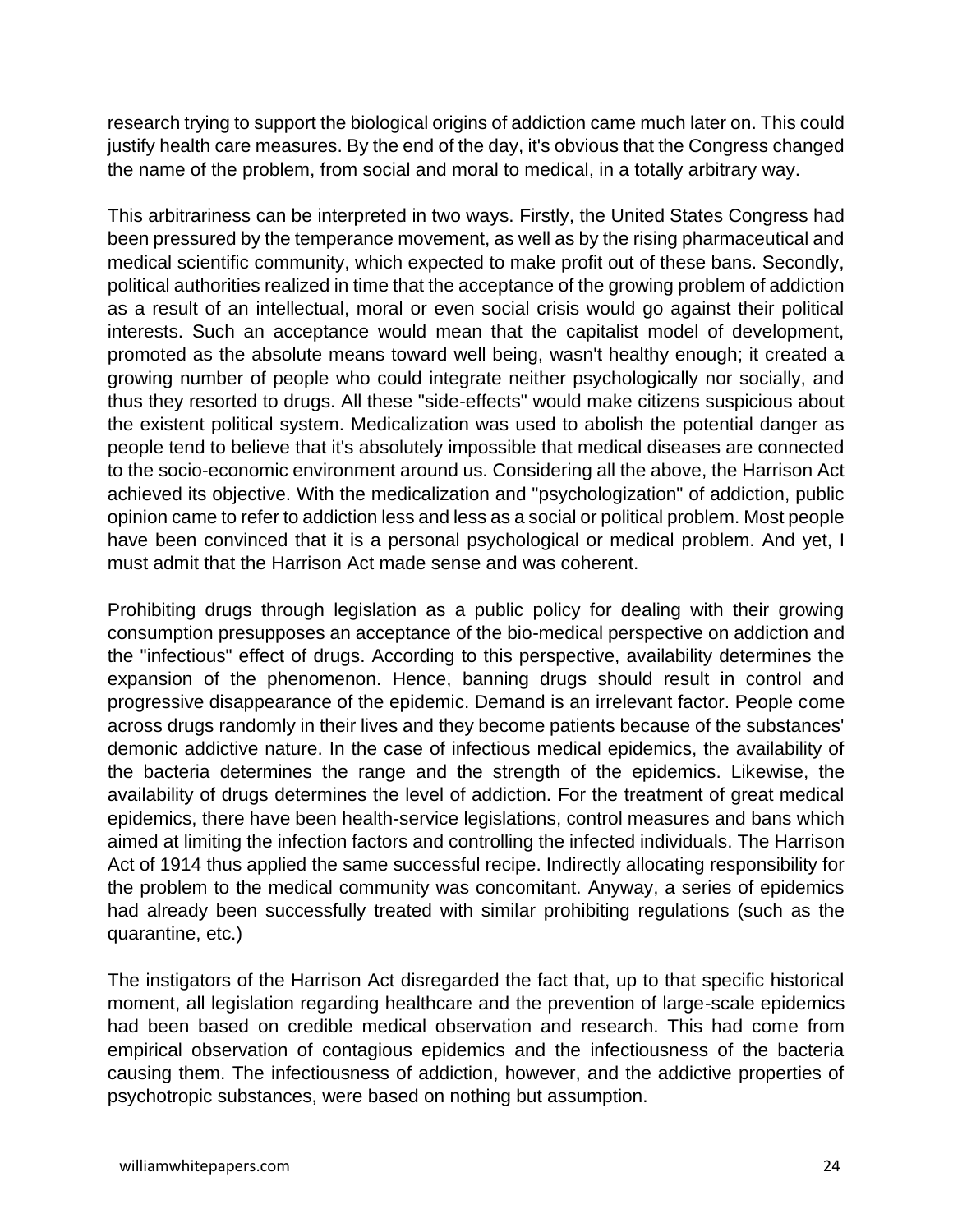## *Bill White: Why are you focusing on the Harrison Act?*

**Dr. Zafiridis**: I believe that the Harrison Act is very historically significant because it introduced certain "innovations". Political powers arbitrarily determined (in accordance with their own interests) the biological origin of addiction and assigned the scientific community the responsibility of dealing with the problem, while also legitimizing the decision through further scientific research. What's even more surprising is that the medical community willingly accepted this assignment, despite the lack of any legitimate research. To the contrary, they often went above and beyond the Harrison Act, not only failing to seek to reduce the dosage, but actually prescribing drugs in order to maintain it. This is one of the first known cases of official entanglement of the political and the scientific communities.

Secondly, by adopting the biological perspective on addiction, the act demonized and prohibited drugs, allotting them sole responsibility for the expansion of addiction. The act launched a war that has cost billions of dollars to tax payers. This misleading war did not manage to stop the expansion of drugs. On the contrary, it succeeded in covering the true causes of the phenomenon and exempting citizens and the political system from their responsibility.

Thirdly, with the assistance of the American government this pointless policy was made international, and has since been applied all over the world. Finally, prohibition legislations like the Harrison Act have been very helpful in the long-term in improving health conditions and eradicating epidemics like cholera. However, the same legislations failed completely in the case of addiction. This paradox can be explained in only one way: Addiction is not a disease.

#### *Bill White: What other examples are there, apart from addiction?*

**Dr. Zafiridis**: I do insist that the dominant trend in Psychiatry and Psychology has a very specific perspective on the psychological problems and frustrations experienced by people today. This is why it goes from one mistake to the next. And not solely in the field of addiction. Those who support this trend, backed by a pharmaceutical industry that funds their research, rush to introduce new diseases in every field. All existing problems caused by the irrational and inhuman modern developmental model are transformed into personal psychological or psychiatric problems. Consider, for instance, the case of Attention-Deficit Hyperactivity Disorder, or ADHD, and the rates of depression and suicide among adolescents.

When I returned to Greece in 1982, I was already a psychiatrist and had just completed my thesis at the University of Zurich Faculty of Medicine. I had enough experience from practicing psychiatry. My first job in Greece, as I already mentioned, was as supervisor in the Child and Adolescent Psychiatric Hospital of Athens. I was very surprised by the fact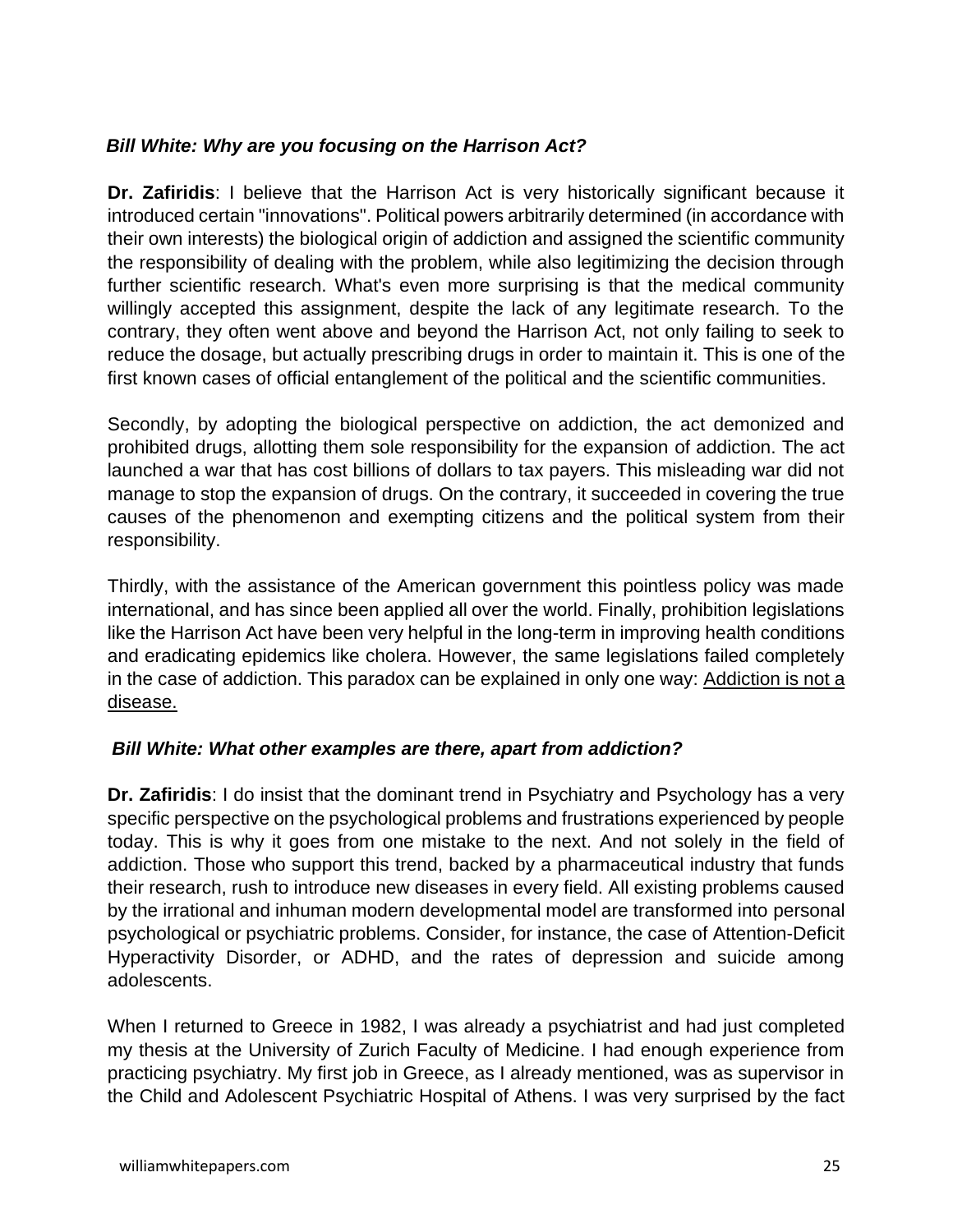that diagnosis of depression, ADHD and suicidal tendency among adolescents were very rare in Greece, as compared to Switzerland and Germany—two very technologically and economically advanced countries. I am mostly referring to Athens, where there were plenty of child psychiatrists, most of whom had been trained in the US and in Europe, and who thus had the necessary experience to detect such disorders. Twenty years later, these diagnoses started to be assigned more and more frequently to Greece's students.

Could this phenomenon be explained by nosological theories, and without taking into consideration the social and cultural changes that had been imposed by the country's transition to a free-market economy? Could such an interpretation ignore the new challenges and demands that the new generation of students had to confront? Children had to deal with a new reality at school. Stuck behind their school desks or in their classrooms, they would no longer have time to play with others. The new educational system was designed to serve the needs of an economy and free market, ignoring the psychological and emotional needs of children. Why didn't the dominant trend promote research that regarded the above factors as causes of ADHD and depression? Why did they not promote research that would investigate children's' disorders from a different perspective, and consider them as unconscious but justified reactions to a bad educational system? Why are the political and scientific authorities not funding this type of research? What are they afraid of?

Some years ago I discussed these issues with a friend of mine who is a child psychiatrist. Marios Markovitis is a prominent child psychiatrist and is considered the godfather of child psychiatry in northern Greece. He was the director of the Adolescent Psychiatric Unit in a major Thessaloniki hospital for many years. At that time, all the big textile factories were shutting their doors, one after the other, within the span of a few months. Free market laws obliged them to move to Bulgaria, where wages were much lower than in Greece. Markovitis confirmed that adolescent depression rates in those areas, where unemployment had caused serious social instability, skyrocketed within a few months' time. The increasing number of adolescents from these areas arriving at his clinic corroborated Markovitis' claim. Parents were doing just as bad, since guilt for their child's problem was added on top of their already existing psychological problems. So instead of promoting conventional drug prescription, he decided to start talking to the parents, the teens and the local community stakeholders about the effects of unemployment on the psychological state of families and children. This was a fortunate turn. If the director of the Adolescent Psychiatric Unit had been a supporter of the dominant scientific trend, instead of Markovitis, he would surely have prescribed the teens antidepressants. Then the pharmaceutical company would have provided him with money so that he could wander around international conferences telling people how amazing the results of the specific psychiatric medications were.

Markovitis told me about his experience successfully treating radical case of ADHD. It was the child of some family friends. Instead of psychiatric medication, Markovitis suggested to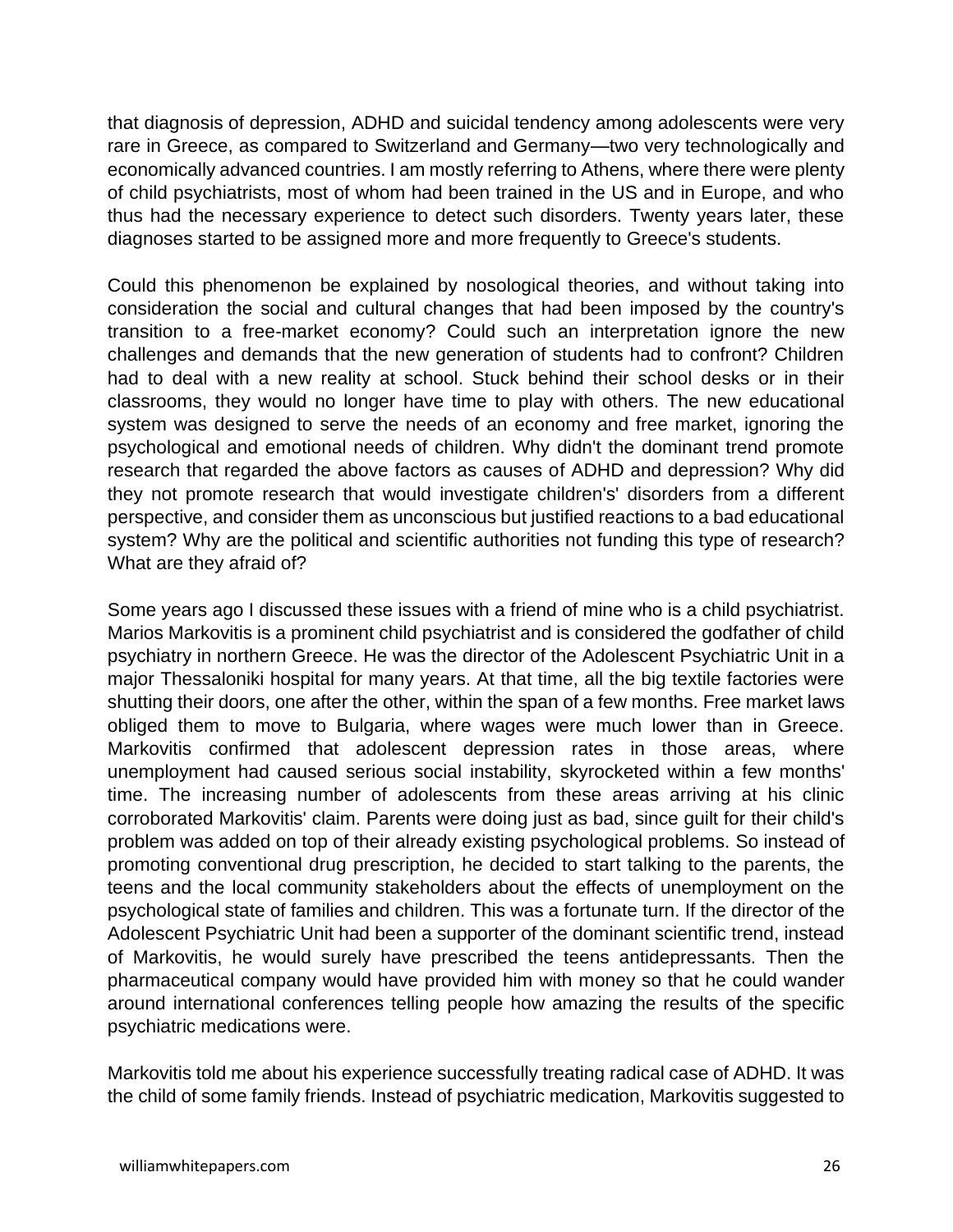the parents that they move from their city apartment to a farm in the suburbs of Thessaloniki. After they did what he suggested, the child's behavior changed radically and he ceased showing symptoms of ADHD. I don't mean to say that scientific research of psychological disorders must focus exclusively on the role of the sociopolitical and economic environment. I am very frustrated that it doesn't treat these factors equally. This is why I consider the dominant system's approach biased.

You do not have to support the political system in Cuba in order to be willing to investigate the reasons why this country -which according to our economic criteria is considered to be a failed country- has, according to WHO, comparable rates of mental and physical health to those of the US and Europe. And bear in mind that these rates exists despite Cuba's low per-capita income and despite the long-lasting embargo imposed by United States (Lamrani, 2014; Spiegel & Yassi, 2004). And most of all, I do not understand why respectable research such as that of Wilkinson [ (& Pickett) 2010, 2005, 1996], Navarro (2002, 2004), Alexander (2010), which interprets the failure of capitalistically developed countries to ensure people's health—and sheds new light on the reasons behind this—is not part of the curriculum in university Psychology and Psychiatry programs.

## *Bill White: You claim that the dominant trend in Psychology and Psychiatry has given in to the temptation of power and money and put science in the service of the political system, rather than in the service of people. Can you elaborate on this?*

**Dr. Zafiridis**: I do believe that, in their own way, dominant Psychology and Psychiatry today support the people in power. They conceal facts that would help citizens realize the true nature of their problems and urge them to fight for social change. This is not only achieved by constructing diagnoses and nosological theories to explain people's misery and suffering. It is achieved by the "psychologization" of everyday life, with the support of the television, popular media and multiple pop psychology publications. I have had enough of listening to personal dramas that center around a lack of meaning and emptiness; failed friendships, romances and relationships; financial and professional failures; deep sorrow caused by a pet's psychological problems; and problematic parental relationships, which are used by 40 or 50 year-old people as excuses for their misery, or even for the family drama caused by the inability to afford a summer house, etc.

And all this, at a time when our politicians are piling refugees from Syria into tents and unheated buildings, and people right next door can't have enough food to survive the day. We avoid looking at what's going on right next to us, ignoring the suffering that exists around the world. The more we focus exclusively on ourselves, the more we ignore other people's problems, and hence, the greater our misery seems. This is the price to pay for egoistic behavior. A citizen who's drowned into dozens of personal psychological problems- mainly due to social decay- cannot be critical and responsible for his or her choices. He or she is no longer a citizen of democracy, as defined by Aristotle, Socrates and other ancient Greek philosophers. He or she is trapped into personal, professional and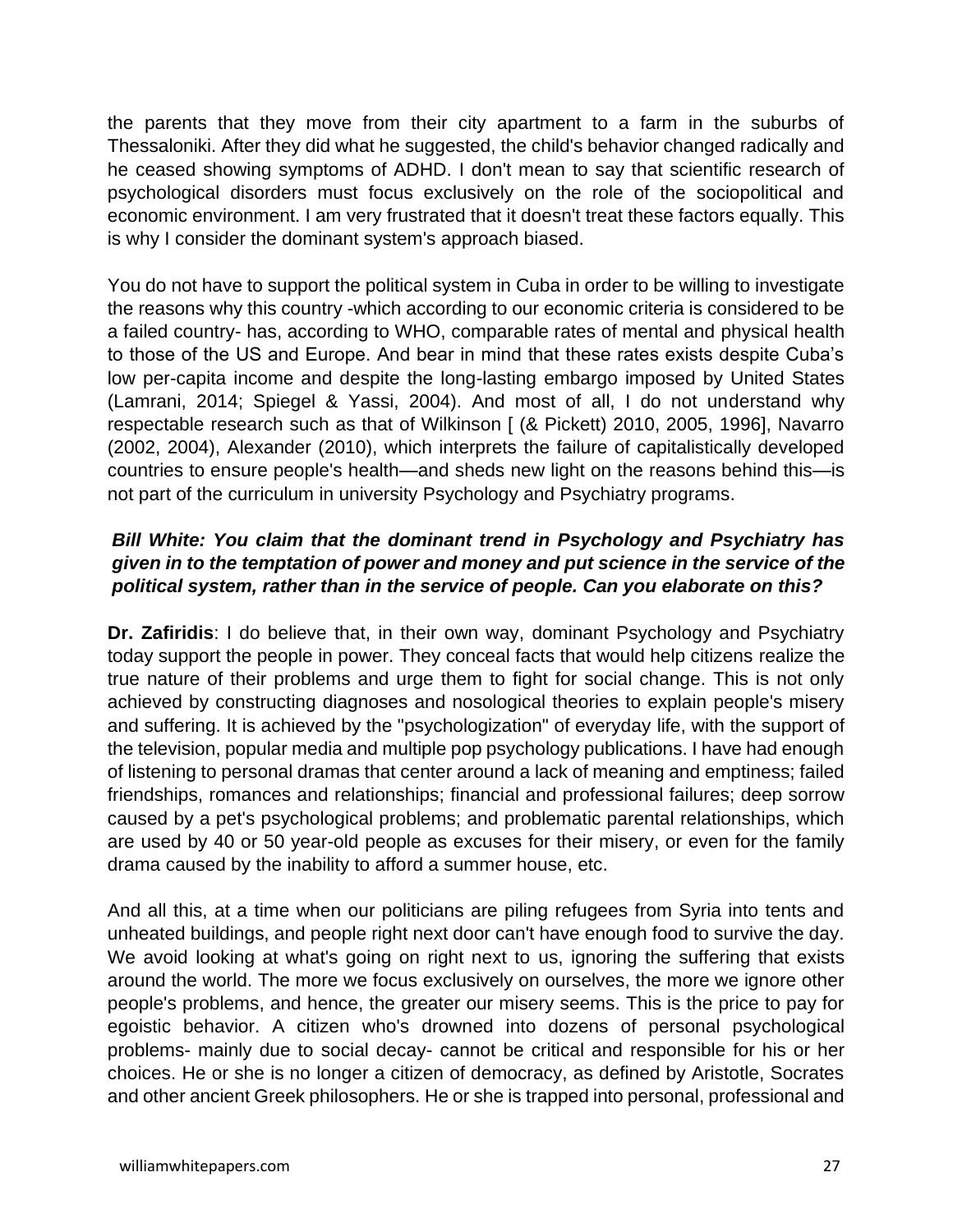social conventions, excessive work stress, tensions, worries and anxiety, in a very competitive and insecure social environment. He or she experiences every day personal, family and professional dramas. As a result, his or her political function becomes insufficient. All of the energy is invested into the treatment of these problems, which is his or her "psychotherapy" that can provide him or her with individual solutions.

Dozens of disorders, made up by the scientific community of Psychology and Psychiatry (most remarkably, the "clinical syndrome of addiction"-) have been constructed in order to make this egocentric choice legitimate on a scientific, social and moral level. Every human behavior and choice is categorized as a disease or disorder (APA, 2013 ; Frances, 2013 ; Mosher, 1998). Hence, citizens, as formal "patients", are now justified to spend their day thinking about their suffering "selves" and their treatment. They retire from any active political action and remain ignorant about major political problems regarding poverty, climate change etc. This is a new model of manipulation. Psychologically manipulated citizens are, in my opinion, very easily controlled by political and scientific power and uninterested in life's crucial aspects as any citizen who's deeply alienated by the economic system<sup>3</sup>.

#### **Related Academic Interests**

#### *Bill White: Could you describe for our readers the current nature of alcohol and other drug problems in Greece and any trends that are of particular concern to you?*

**Dr. Zafiridis**: In the beginning of the 1980's, which is a lot later than the US and the Western European countries, Greek society had to face for the first time in its history a rapid increase of drug and alcohol abuse. This coincides with the entrance of the country, at the end of the 1970's, in a transitional period characterized by intense and rapid changes. This transitional period with all the dramatic social changes was the result of changes in economy, turning rapidly from a state controlled and agricultural economy to free market economy. These changes in economy were imposed by consecutive governments that were passionately supporting the neoliberal model of development, as it had already been applied in the US and the other Western European countries. And as everywhere else, these governments talked about economic development, implying that the accumulation of wealth is directly affecting people's happiness.

<sup>&</sup>lt;sup>3</sup> For readers who want to know more about citizens' psychological manipulation, I recommend the documentary film *The century of the self* (2002) by Adam Curtis, produced by the BBC (available on: <https://www.youtube.com/watch?v=eJ3RzGoQC4s&t=29s> ) as well as the film *Manufacturing Consent - Noam Chomsky and the Media* (1992) by [Mark Achbar](https://en.wikipedia.org/wiki/Mark_Achbar) and [Peter Wintonick](https://en.wikipedia.org/wiki/Peter_Wintonick) (available on: <https://www.youtube.com/watch?v=AnrBQEAM3rE> ).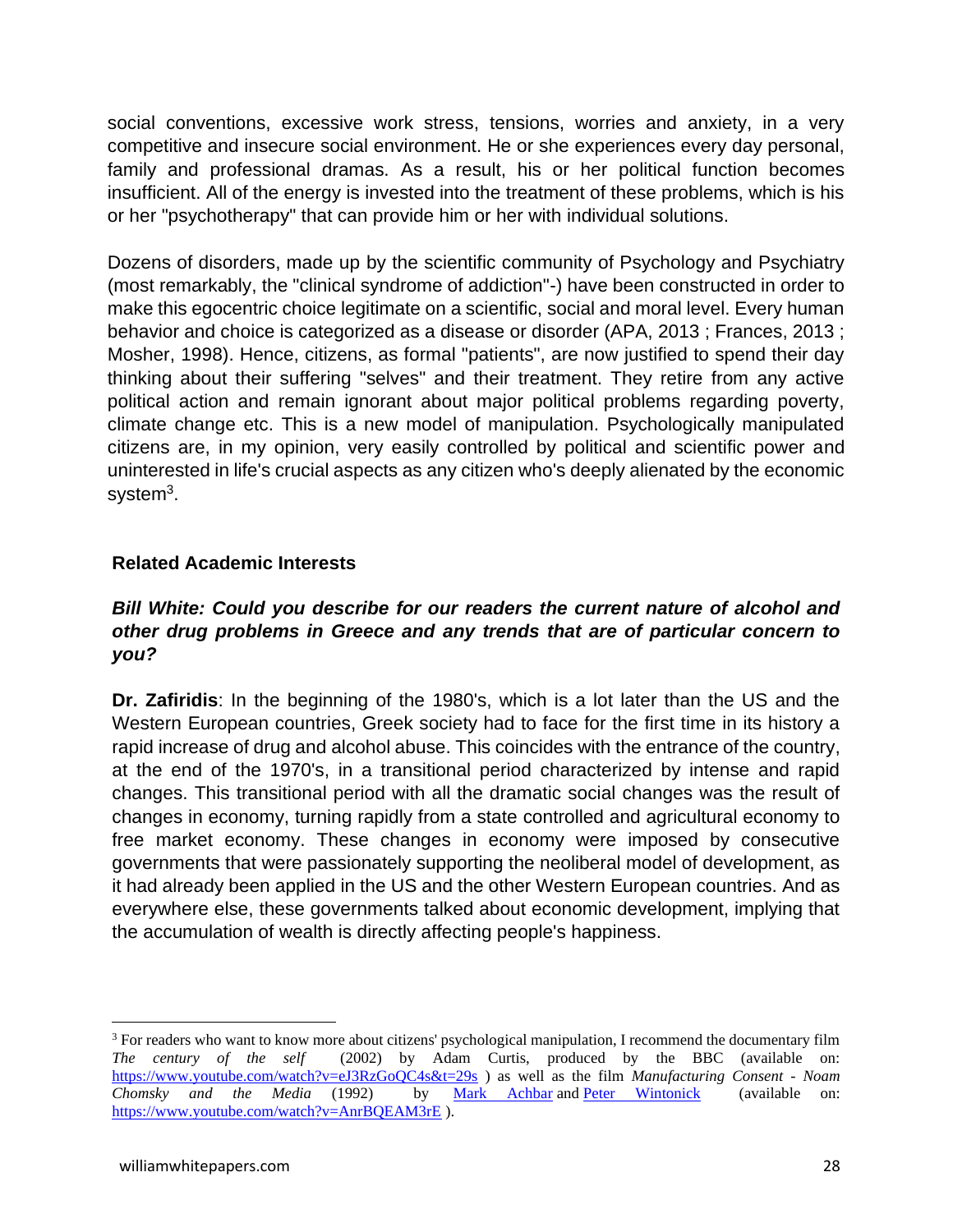They did manage to keep their promises. Greek people's income started to increase precipitously. Consumerist habits are observed among the majority of the country's population. Color TV appeared and progressively started to take its place in the center of every household. Its purpose was one and only: Destabilize traditional family relations in the house and reform young people based on new cultural models and values, undermining any will for critical thinking and resistance to the radical changes that were taking place.

The new lifestyle imposed new ethics. Along the expansion of all sorts of addictive behaviors, new trends emerged especially when it comes to alcohol abuse, which did not exist earlier. In the past, alcohol consumption and alcohol abuse was basically taking place in the context of family dinners, parties or reunions, which means that it was under social control. This means that alcohol abuse did not take the form of "lonely drinking" and it very rarely led to uncontrollable drinking and addiction. In the 1980's, phenomena such as youth alcoholism, third age alcoholism, lonely drinking and addiction to hard drugs appeared for the first time in Greece. I strongly believe that this new form of uncontrollable abuse and addiction behavior was related to the loneliness and alienation emerging in the 1980's, especially in the country's big cities.

It seemed as this was also the consequence of the internal immigration of populations from rural areas to urban centers, as well as a result of the new lifestyle which was unable to provide people's lives with meaning. It was the price to pay for the economic development that the free market had promised to bring to the Greek society. Rapid economic changes eroded social cohesion, as economic inequalities increased, and destroyed the welfare system. The internal immigration from rural to urban areas, not only destroyed small independent communities whose survival was based on cottage industry, but it also promoted unemployment, chaos and alienation in big urban centers. The communal spirit that existed in the Greek countryside and the cities' districts even during the 1970's, started to back away or disappear.

Values such as empathy and solidarity were replaced by the news values of the free market. According to these, individuals should only care about themselves, and live for themselves. The apotheosis of the "minimal self" as Christopher Lasch (1984) said, as a means to survive in adverse and psychologically repressive conditions. Faith to God or a greater purpose, or a better world, which gave people strength in order to deal with the harsh aspects of everyday life and resist injustice, were now replaced by the belief in infinite economic development. No one was supposed to be worried for the personal and ecological price for this choice. Constant economic development could ensure an immediate and easy fulfillment of all kinds of desires and false needs, promoted deliberately by publicity and the Media.

It is also important to mention that Greece's introduction into the free marker did not only lead to increasing misery and personal problems, such as addiction, but it also led to an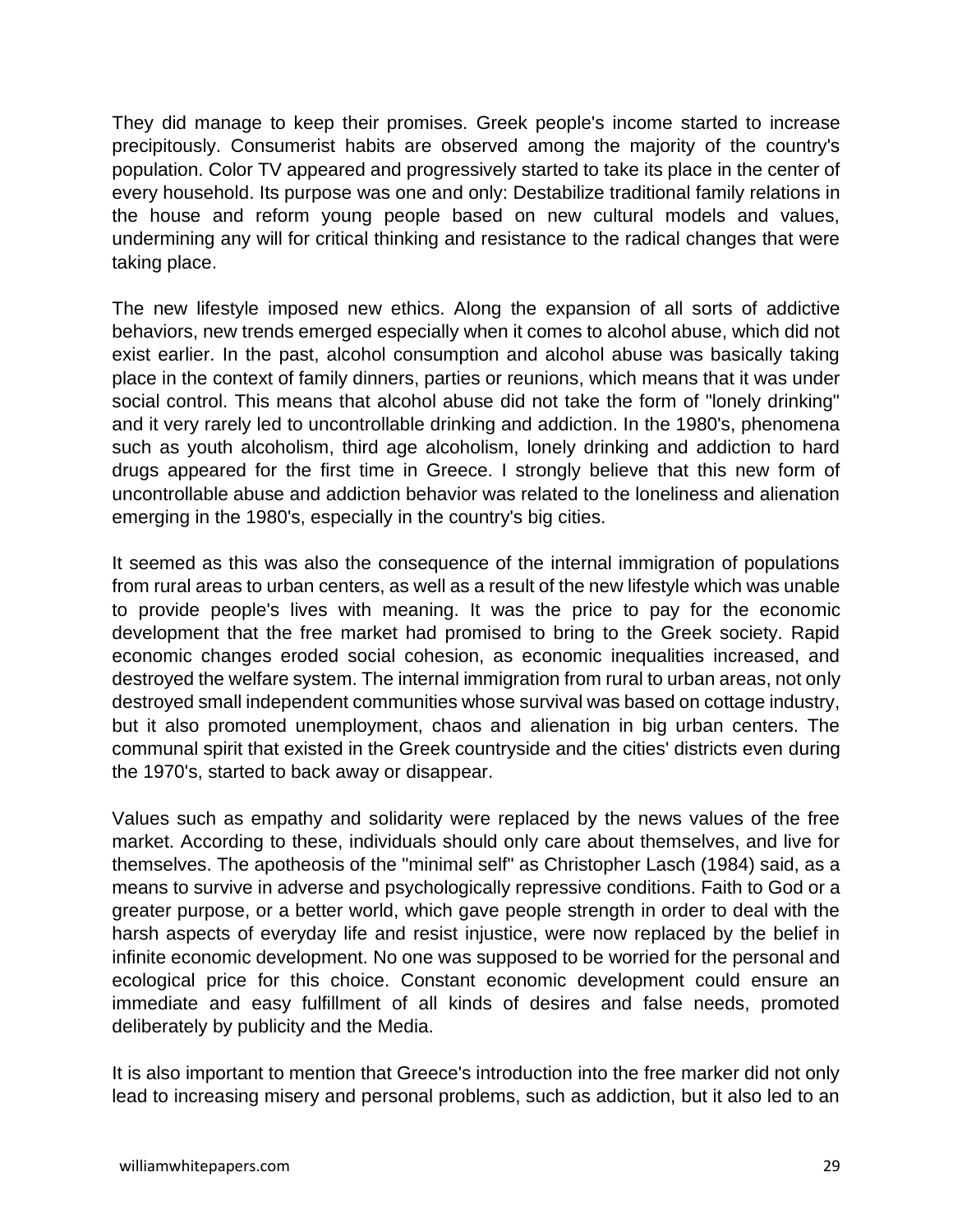unprecedented environmental destruction of a beautiful land. The religion of infinite economic growth did not help people find meaning in their lives. The new type of man, constructed by the new socio-economic environment in Greece, is a type of man that Philip Cushman (1990) named "the Empty Self". The Empty Self is soothed and made cohesive by becoming "filled up" with useless products promoted by publicity, and even psychiatric medication, alcohol, drugs, gambling, internet, publicity, lifestyle, worship organization, never ending pop psychotherapeutic sessions and anything else that the new technology and lifestyle could offer.

At the same time, the destruction of social cohesions and communal spirit deprived people from mechanisms of psychological support. Such mechanisms, like family, confession, religious rituals, neighborhood life, improvised creative street games, exchange economy based on solidarity, progressively started to disappear. From that moment on, addiction started to expand and psychological as well as psychiatric problems started to grow in the Greek society. The Greek society was not the only one to undergo the violent changes which were imposed by the free market economy and which led to uncontrollable addiction problems. Bruce Alexander, in *Globalization of Addiction* (2010) gives many historical examples that demonstrate that free market economy, when introduced into a society, leads to its destabilization and to a radical increase of the population of addicts.

## *Bill White: You said that the transition of the Greek society into the free market economy changed the traditional consumption and abuse of alcohol and drugs but also led to the increase of the number of addicts. Can you be more precise using numbers?*

**Dr. Zafiridis**: Of course. I will give you an important example. In ten years' time, from 1982 to 1992, the number of drug addicts increased up to ten times. This made both me and my Greek colleagues realize that if the causes of addiction were related to the personal biological and hereditary functions of individuals, this rapid increase of the number of addicts could not be explained and understood. So, from very early on, we started to investigate the relation that exists among: expansion of drug addiction, and addiction in general, socio-economic environment, its effects on the cultural structures and the consequences on the inner family atmosphere and people's every day habits.

## *Bill White: What are your scientific interests today?*

**Dr. Zafiridis**: Today I am mostly interested in helping addicts and their families acquire the right knowledge and techniques in order to form their own approach on self-help and mutual aid. I am mostly referring to addicts that do not feel that AA and NA can be helpful for them. Whatever initiative is taken by addicts themselves requires that health professionals remain strictly on the periphery of the venture. In my opinion, this must be the true role of mental health professionals, as it has been proven historically that we are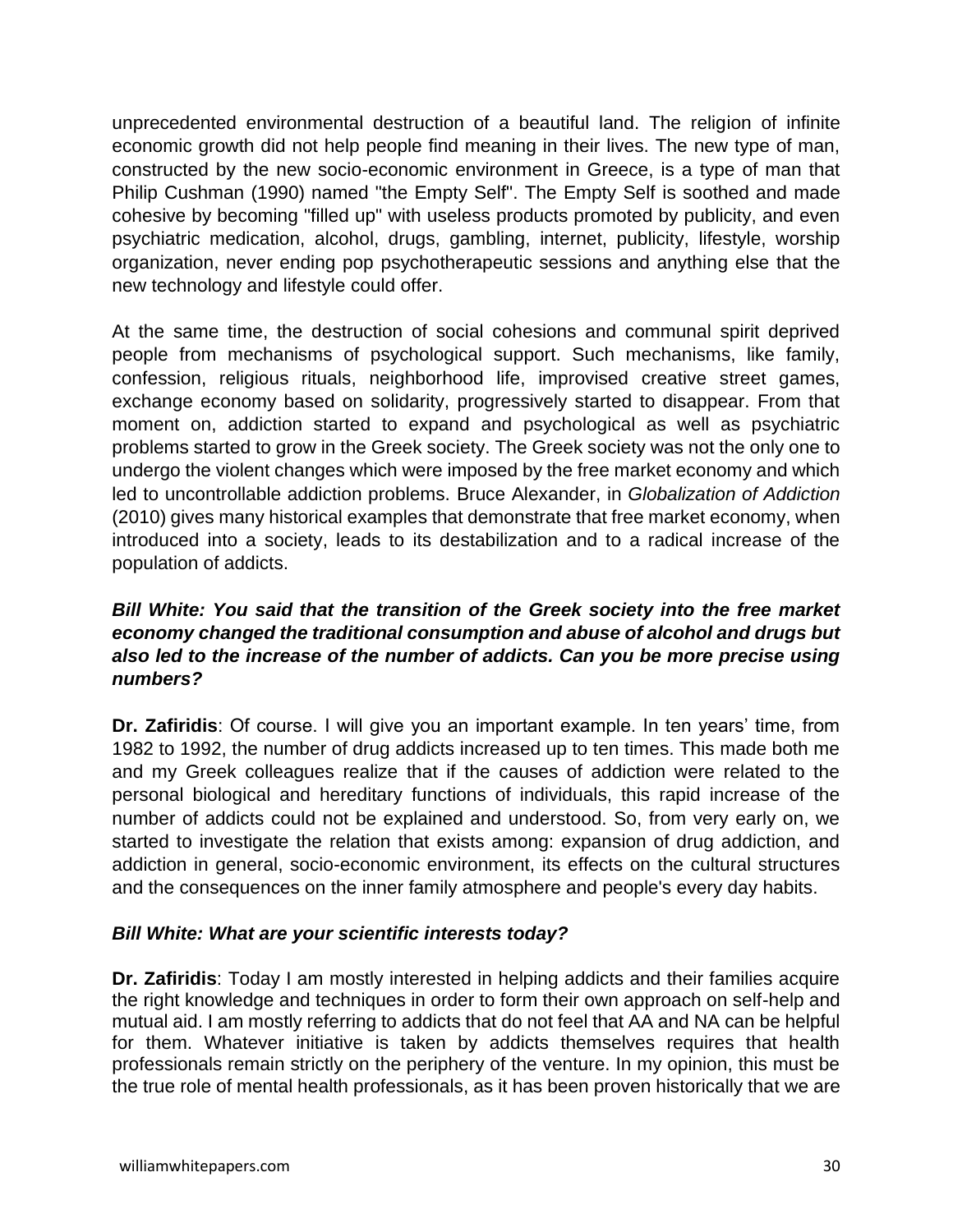all (with very few exceptions) completely unable to carry in the long run the burden of the treatment process.

A new mutual aid approach would make sense if it could move beyond the existing ones, improve them and fill in the gaps that exist. This means that the new approach should not reduce itself to the importance of recognizing personal responsibilities. It should encourage participants to look into their social responsibilities and confront a society which ignites addiction through the suffocating conditions and the existential frustrations it triggers. In other words, a new self-help approach, should proclaim social change, and not only personal change.

This is a very important element for self-consciousness, as the hostile and pressuring socio-economic environment is the main factor triggering relapse in addiction. These things have to be analyzed and understood by the people who are personally involved with the problem. Usually, ill citizens are not able to connect their personal problems to the general social and political problems. They are not able to understand personal as political and vice versa. This could only be achieved if citizens had a very good knowledge of the political and social mechanisms, and the ways that these mechanisms affect the development of their personal problems. If the citizens, who suffer and want to change their lives, can't make such a connection, then who do we expect to do so? Can it be the counselors/therapists, who have related people's existential problems with their bank accounts, or the politicians, who are also addicted to power, publicity and money?

#### *Bill White: Is that also the case with AA and NA?*

**Dr. Zafiridis**: Yes. This is maybe something that the AA and NA groups should be careful with. The main approach of the AA and NA groups implies that addiction is a purely personal problem that can be fully and profoundly treated, in absentia of any environmental conditions. This approach isn't simply wrong. It reveals a fundamental contradiction between their theory and their practice (Zafiridis, Lainas, 2012). The majority of these groups claim that addiction is a brain disease but treat it as a psychosocial and existential problem. The ignorance or frustration resulting in such a contradiction is bound to create problems in the future. I personally know members of ΝΑ/ΑΑ who claim that they suffer from a chronic relapsing disease but believe that their faith in God can help them treat it. Do they believe in miracles? This frustration is not a good sign for the future. I do not underestimate the importance of faith, but I believe that it's time for ΑΑ/ΝΑ selfhelp groups to understand that a big part of their success is due to the communal spirit cultivated within the groups and to the system of values that emerges from such a choice. Such values are solidarity and commitment to the development of human relationships. Both of the latter counteract de facto social deregulation and egocentricism, on which economic development in modern capitalistic societies is based. Anonymous self-help groups, whether they admit it or not, have a very specific position regarding current social and political issues. All they have to do is accept it and come to terms with it. This will allow them to resolve a series of internal contradictions and reduce their tendency towards sectarianism.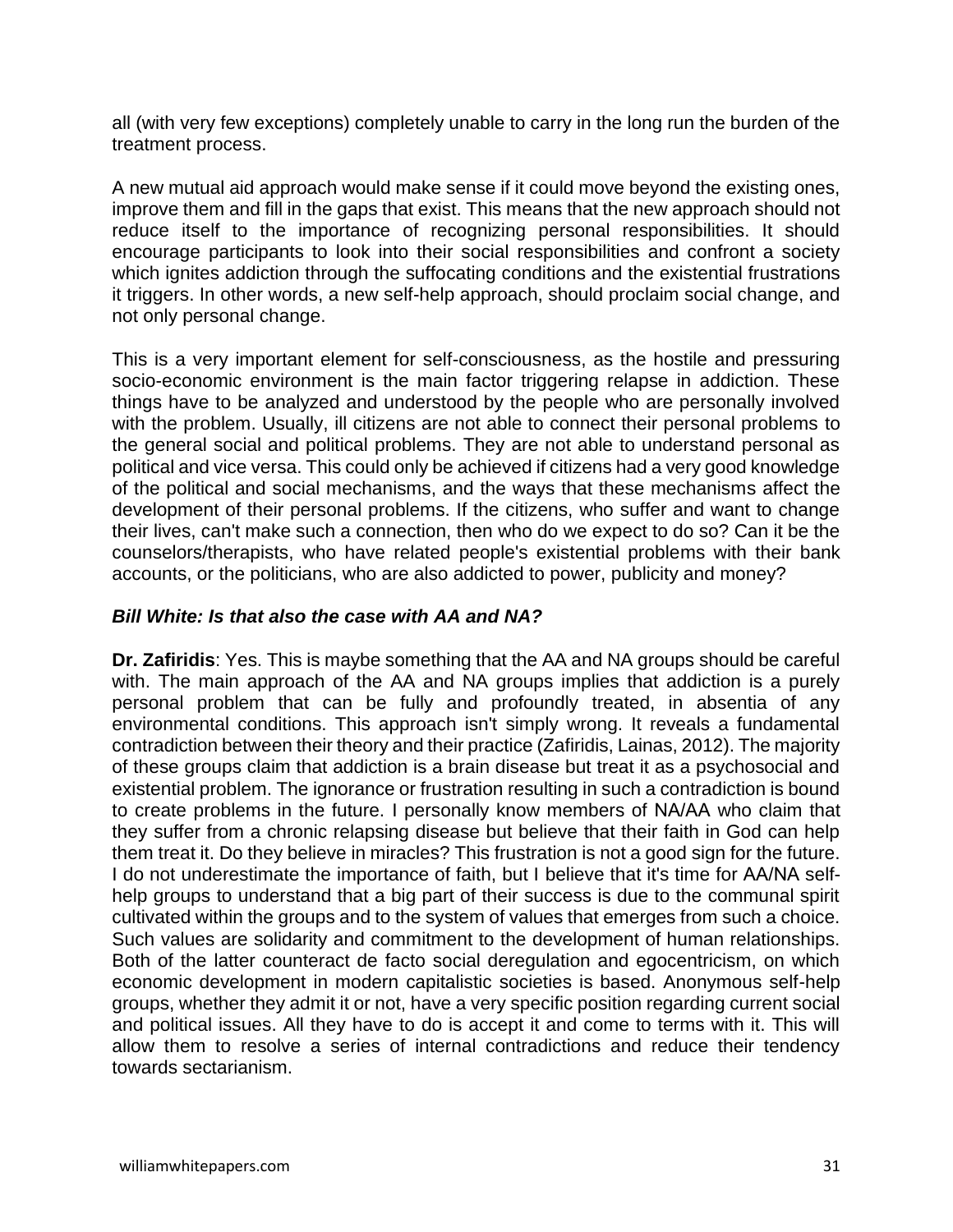#### *Bill White: You claimed that the ability of AA and NA groups to help addicts is mainly related to the development of a communal spirit and less related to the functional characteristics of these groups. Can you elaborate on this?*

**Dr. Zafiridis**: I have referred to my experience with the Greek NA/ΑΑ groups and my experience in the Therapeutic Communities. My experience showed that the only therapeutic thing in the TC, which promoted the addict's personal change, was the sociotherapy taking place within the Community. Sociotherapy, in one word, means refoundation of a human community. That is, solidary people with common purposes regarding personal development and change, and the creation of a communal spirit promoting these procedures. This is what comforted and "cured" addicts in reality. The focus of psychotherapy on various personal/psychological problems, that took place within established procedures on specific times in the Therapeutic Community, played a complementary role. My conclusion was that therapy/change in a Therapeutic Community can't be based on traditional therapeutic approaches. It's mainly related to the reframing of the addict by a cohesive social context with many creative opportunities. Hence, therapy, as defined by traditional therapeutic approaches, should not be the main objective of a rehabilitation program, or it's pointless and ineffective. The objective should be the development of a communal spirit in the group, which means healthy human relationships and bonds of safety and love. These can set the therapeutic potential of the members free (Rogers, 1980, 1977) and can encourage the development of true mutual support, challenging the necessity of all constructed psychotherapeutic techniques.

Whatever is included in my definition of sociotherapy, are in fact the secret tools of selfhelp groups. It's not just the belief in a higher power that helps, as many of the members might claim. Self-help groups, when they are not introvert in a problematic way, they can provide people with a new identity, a feeling of belonging, the ability to develop human bonds, mutual support, solidarity and communal values. If the AA and NA groups recognize and admit these "secret tools"- which contribute largely to the efficiency of the groups- this would be a political statement. For admitting that men feel better and deal profoundly with their problems in a coherent social context, while go ill in a deregulated free market society, is indeed a political statement.

#### *Bill White: What other academic and research interests do you have?*

**Dr. Zafiridis**: I have always been interested in the history of addiction. In the last years, I have been studying history more and more. I am convinced that many answers to the questions of the field of addiction can be found in the history of addiction. Bruce Alexander shares the same belief. For example, White (1998), in his book *Slaying the Dragon,* has shed light on many of my questions regarding this issue. I think that no one can have a full understanding of the ways in which addiction can be treated unless they've thoroughly read about the history of addiction and its therapeutic ventures. For every young professional in the field of addiction in need of a theoretical guide to the field, I recommend White's *Slaying the Dragon* and Bruce Alexander's (2010) *Globalization of Addiction.* I suggest these books based on my personal academic and teaching experience. Both of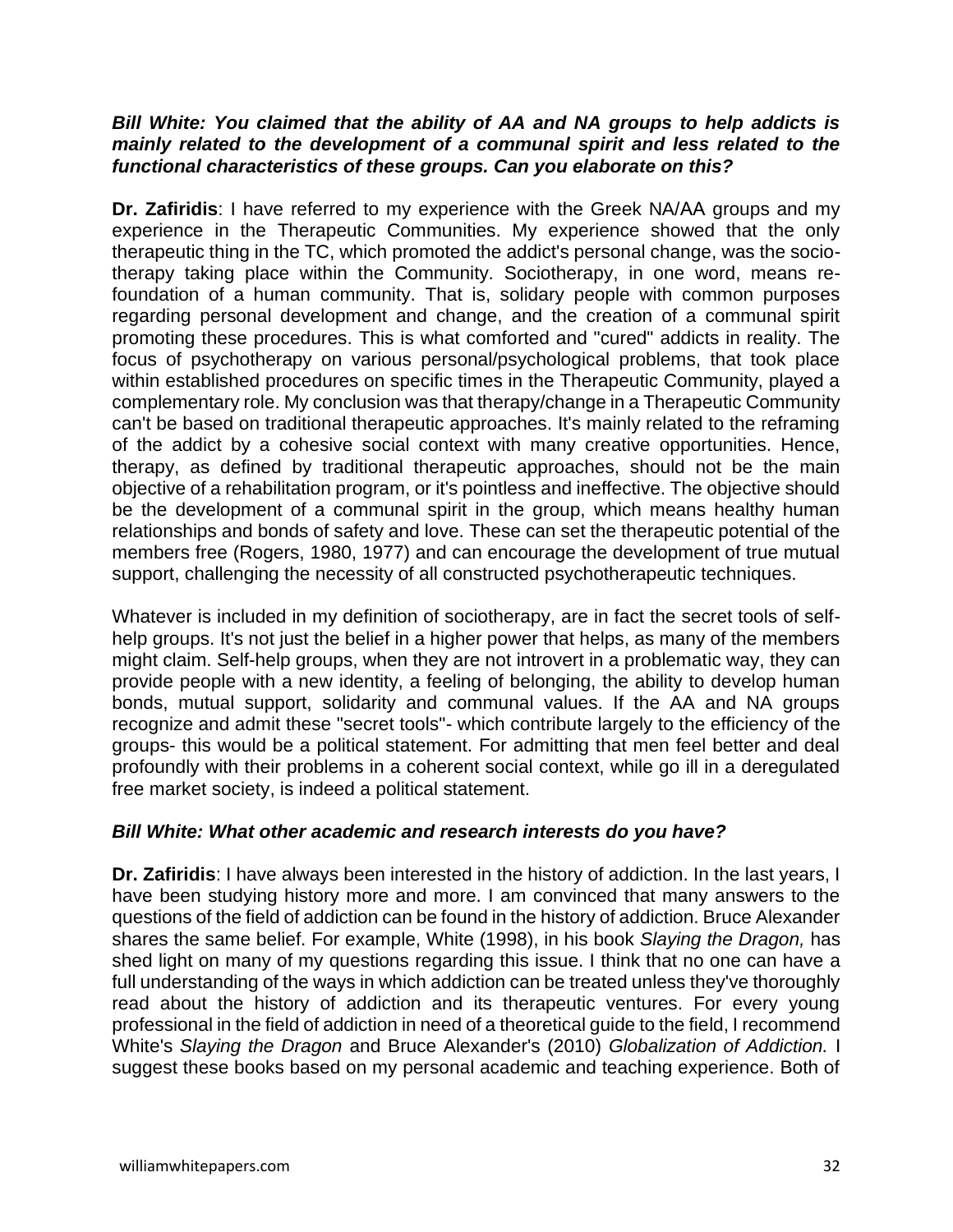them, along with *Diseasing of America* by Stanton Peele (1989), should be taught in every university that actually wishes for its students to understand the phenomenon of addiction.

I am also very interested in studying the phenomenon of Natural Recovery in Greece. That means that some drug addicts recover by themselves, without any obvious help from professionals and self-help groups. This phenomenon has been very well observed and is common among smokers. However, in the case of smoking, it's not hard to understand. Nicotine does not have any stronger psychoactive substances than Theophylline, which is found in tea. Yet, smoking can seriously affect people's health.

At the same time, there are many more everyday habits that have the same effects, or even worse, on our health. Working stress, for instance. Or bad driving, extreme sports, or horse riding (as David Nutt's research has recently claimed.) Nutt's (2009) research showed that horse riding is much more dangerous than the abuse of ecstasy. It's important to mention that Mr. Nutt was not honored with any award or special mention for his scientific work. To the contrary, he was fired from his position as Chair of the Advisory Committee on the Misuse of Drugs (ACMD) in the UK. It's easy to imagine what would happen to any researcher who dares to claim that working stress is equally, if not more, dangerous than smoking.

Smoking aside, it's important to remember that people have always had bad habits and have always been able to quit by themselves, especially when they realized the effects these had on their health. However, it was hard to imagine natural treatment from alcohol and drugs taking place so often. I've been working in the field of addictions since 1982. In the 1980s, this phenomenon was very rare. The slogan "once an addict, always an addict" reflected the reality of that period. From the mid- 1990s and on, however, the number of people recovering "naturally" progressively increased.

Today it is certain, even in Greece, that a large percentage of addicts manage to recover by themselves. The increasing number of cases of Natural Recovery, especially after 2000, has obliged me and my colleagues to investigate existing international research on that matter. This is how we came across published work on Natural Recovery of Klingemann & Sobell (2007), Robins (1993, 1974), Granfield & Cloud (1996), Waldorf & Biernacki (1981) among others. It was a pleasant surprise for it confirmed our observations in the Greek field of addictions. Natural Recovery from substance abuse was a turning point in the field of addiction, as it challenged all existing perspectives on the nature of this phenomenon. As a doctor, I can confirm that there is no "chronic relapsing disorder" that comes as a result of people's own will (with breakouts and attenuations that depend on their choices) and which can be treated by people themselves, depending on their social capital and some psychological support. The medical model of addiction can't be accepted if a growing number of people manage to recover by themselves. Natural Recovery thus challenges the medical model's claims. It obliges its supporters to accept, at least, that their claims fail to interpret the majority of addiction cases today.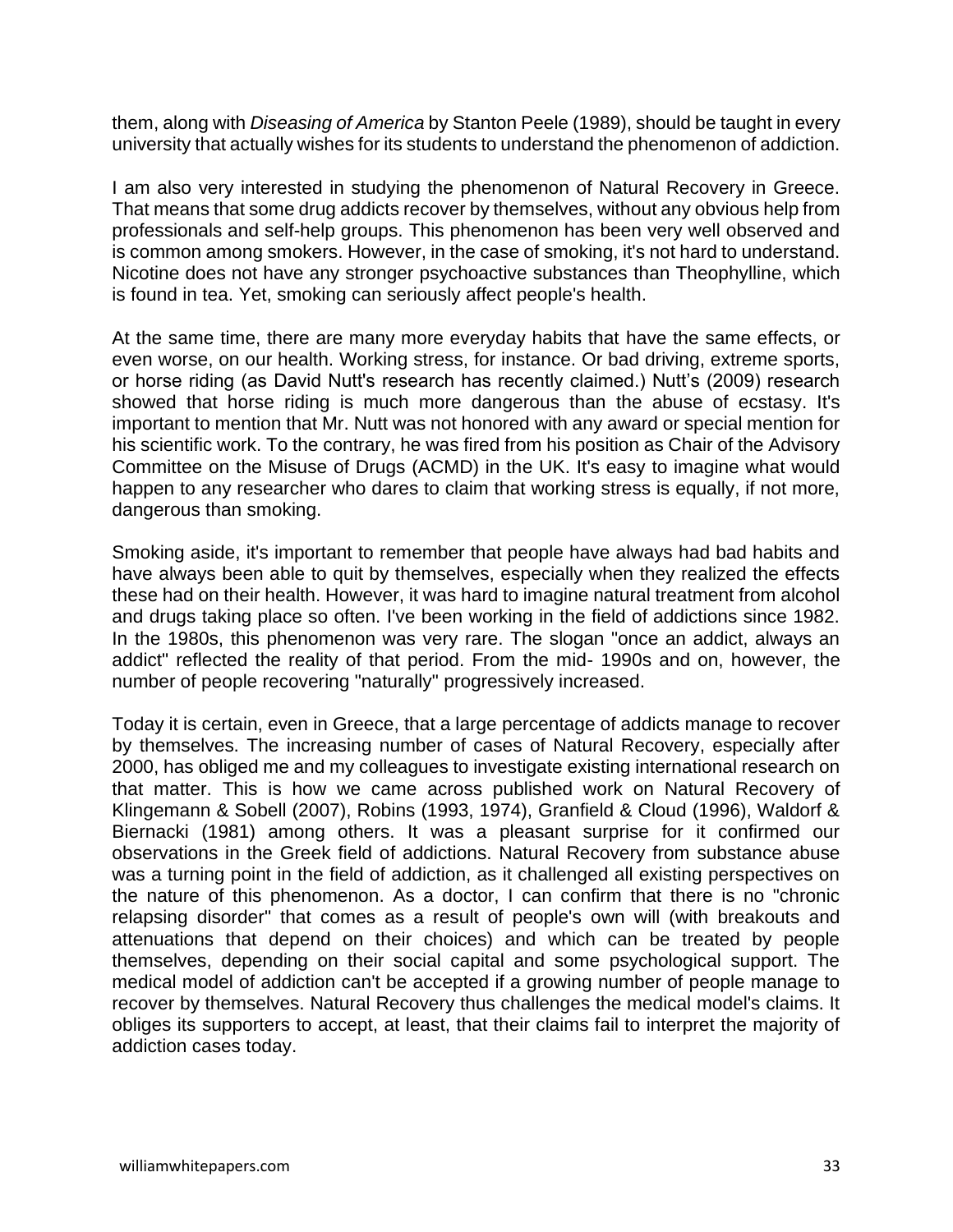#### *Bill White: Is Natural Recovery important because it disproves the medical interpretation of addiction, or are there more reasons?*

**Dr. Zafiridis**: There's one more important reason. I believe that the study of this phenomenon can lead to a deeper understanding of the nature of addiction and open the way to a substantial scientific dialogue between the two scientific camps that were created at the end of the 19th century: the supporters of the medical model on the one hand, and the supporters of the environmental model on the other. Natural Recovery can help the two sides realize that, under specific research circumstances, both models can lead to credible—albeit controversial—conclusions. This can happen when one side exclusively studies severely dysfunctional cases (mostly found on the street, in prison or in substitution or closed "dry" programs), while the other side focuses on socially-functional addicts, who are numerous but rarely found in such places. Robins (1993, p. 1051) has elaborated on this subject.

Allow me, at this point, to share an important observation I made when I worked in the Therapeutic Communities in Greece. As I have already mentioned, during the first years of the Therapeutic Communities in Greece, the majority of the addicts were moderately to severely dysfunctional. Most of these people had no motivation to treatment. They came to out-programs for various reasons such as lack of money; the need to detoxify for a short period of time; pressure from their family, the police or other addicts; or just the feeling that they had gotten really low. So our main objective was to help them create positive motivation so that they would stay and complete their treatment. This would happen in the Introduction Center, and later on in the Community. Most of the times we succeeded. However, about 35% of people rejected our work and moved out of the Community within the first couple of months. Some of them would come back at some other time and complete their treatment. All these things were normal, and came as no surprise in such a "dry" rehabilitation program.

What I want to share with you is that among the people who quit the program, there was another subcategory of people. In the little time I got to spend with them, I realized that not only did those people lack motivation for change but they were also behaving like zombies. They could not orient themselves in space and time. An experienced therapist could easily realize that these people lacked something more than just motivation. No one could communicate with them on any level whatsoever. The only conversations that could take place with them concerned "the dope," the sacredness of the ritual of getting a "fix," and the places and ways one could get hold of heroine. They had an ongoing, unabashed thirst for heroin. They dreamt of it every day and often would ejaculate with the thought of it. When they could not get hold of it, they would take whatever there was in front of them, like pills, or even inhale gas and adhesives. They looked like people with diabetes who depend on the next dose of their medicine. They were incapable of understanding the consequences of their choices. As a result, many of them would end up dying from overdose or from the side effects of excessive dosing. Most of the times, these people did not have a house, as they had no family or their family had kicked them out. None of them had ever worked. They slept in parks or under bridges. Prisons were like home to them. They could have easy access to drugs, especially if they started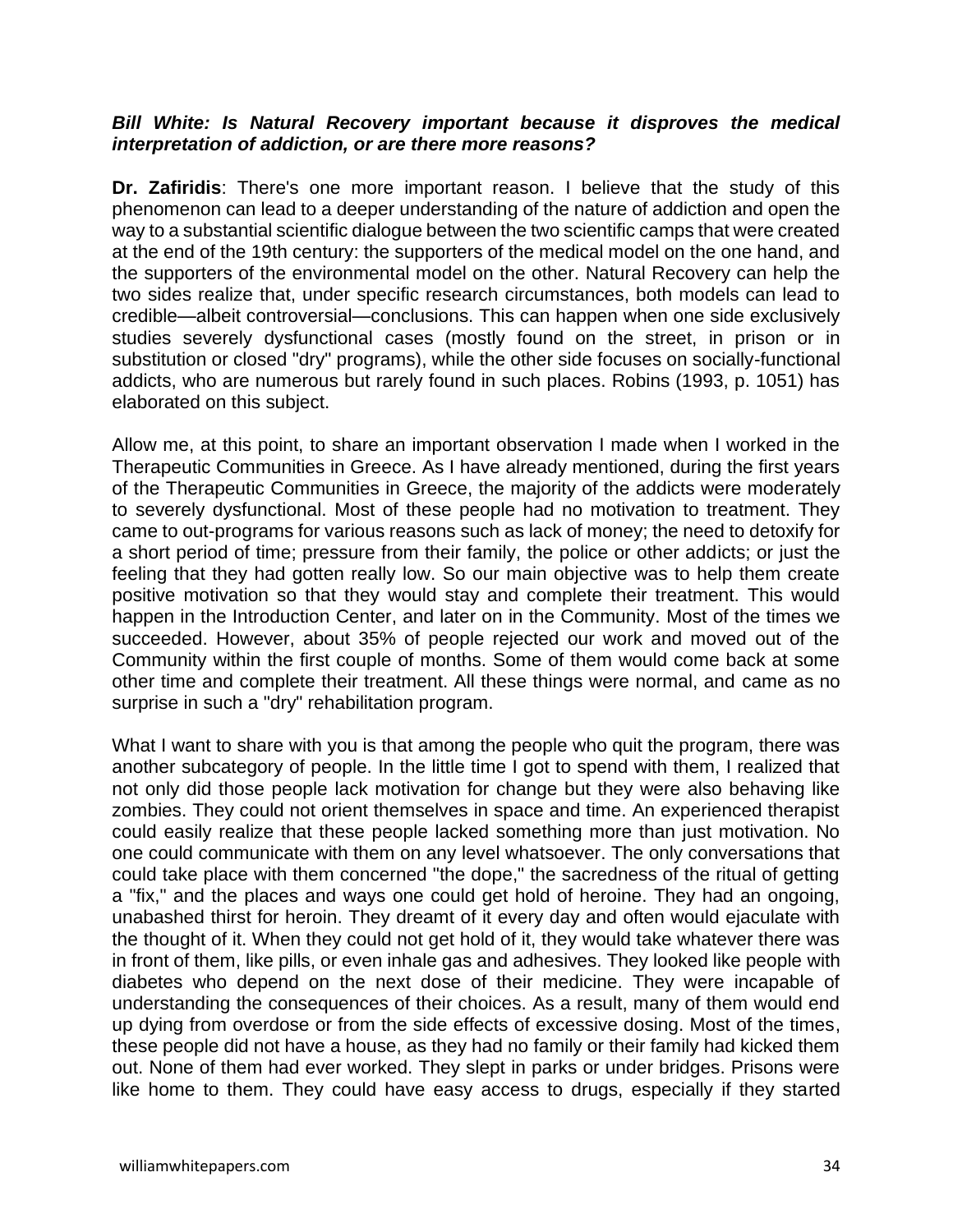"dating" some leader. Living in or out of a prison made no difference to them. The only thing that was important was whether they could get their next fix.

People like that were ideal suicide cases and ideal scapegoats for a shattered and hypocritical society. Their cognitive functions were degraded. It seemed as if they suffered from a true brain disorder, but I didn't know whether this predated their abuse of alcohol and barbiturates (which create irreversible brain damages) or if it was a result of such behavior. The clinical information we had did not allow a clear psychiatric diagnosis. And yet, I had the impression that some very serious disorder was there. Someone on the staff called those people "fried," and I think that we all silently accepted this label. If some supporters of the medical model diagnosed these people as having a chronic brain disorder, I would find it very hard to challenge them. Nevertheless, I would try to remind them that this type of excessive behavior concerned a very small percentage of the dysfunctional drug addicts at that time. This percentage is even smaller today, probably due to the significant increase in the total number of moderately dysfunctional and functional addicts. I would also remind myself, and everyone who supports psychosocial perspectives on addiction, that many of the "fried" addicts did not seem to be victims of despair as one meets in the working-class areas of large cities. I wanted to share this experience with you in order to show you that there is no single theory capable of encompassing every aspect of addiction, and to make you aware of the dangers that exist in such generalizations.

#### *Bill White: Let's come back to Natural Recovery. You said that a study of the phenomenon could lead to a better understanding of the causes of addiction. Can you elaborate?*

**Dr. Zafiridis**: I have a basic assumption to make regarding Natural Recovery and the various interpretations of the phenomenon. I will raise some issues and then make a proposal. The basic assumption concerns the causal link between three variables: social environment, psycho-pressuring circumstances and the expansion of addiction. This relation is supported by research in Sociology and History. Both scientific fields provide us with the following knowledge: first of all, when a psychoactive substance is introduced into a culture, the people who abuse it and become addicted to it, with whatever major risk this implies, are mainly people with serious psychological disorders. Their need to ease their unusually serious psychological pain is greater than their fear of any potential danger. In fact, anyone abusing socially accepted psychoactive substances does it for the exact same reasons. In reality, these people choose a form of self-therapy, making use of the psychoactive effects of some legal or illegal substances.

Such a choice regards a very small number of people in a cohesive and functional society and depends on the particularities of certain individuals. This explains why societies that knew about the psychoactive nature of some medicines and used them in rituals did not have any real addiction problems. A quintessential example is the Incas, before the 16th century. As the Empire was growing and people where living happily in a coherent and just socialist society, no problem of massive addiction was ever recorded. And yet, coca grew in people's gardens (Mortimer, 1901).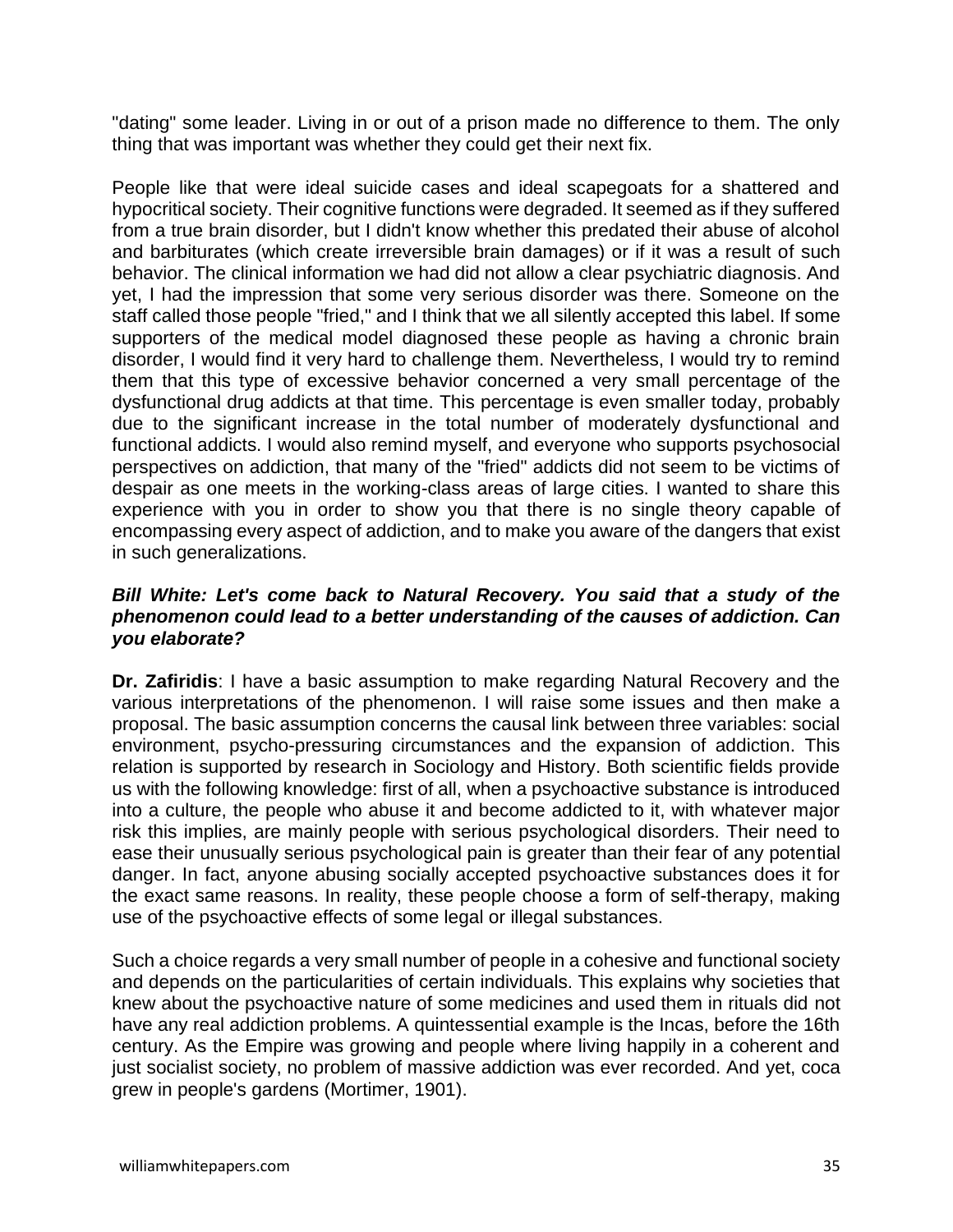The second historical and sociological fact is that, when the environment deteriorates, the psychological pressure increases and any type of addiction expands beyond control. This is what happened with the Incas after the destruction of their social structure at the hands of Spanish conquistadors (Naranjo, 1981). The same goes for Iran, after the imposition of the repressive theocratic regime (Madani et al., 2011 ; Mojtahed-Zadeh, 2007). And also in China, in the 19th century, with the crisis following the transition from an introverted economic regime to violent submission to western economy, imposed by western interests and in particular by the British East India Company, EIC (Courtwright, 2001 ; Brook & Wakabayashi, 2000). A similar situation was observed in the US and in post-war Europe with the establishment of free market economy. In Greece, this phenomenon developed more and more with the transition of the Greek economy to a free market system in the 1980s. Finally, Russia is the most recent and glaring example. After the fall of the Soviet regime and the country's entrance into free market economy, the levels of addiction jumped by 900% in a very short period of time (Csete, 2004) whereas alcohol abuse had doubled (Alexander, 2010).

All these examples allow us to conclude that an unpropitious environment, along with the psychological pressure it creates, is responsible for the uncontrolled spread of addictions. This relationship has been supported, in one way or another, by many field researchers. My proposal is that Natural Recovery should be added to these variables.

#### *Bill White: Can you elaborate on your proposal and the reasons why you think that Natural recovery should be added to the list of variables?*

**Dr. Zafiridis**: Sure. First of all, we should discuss whether Natural Recovery was as common in American society of the 1950s, meaning before the great expansion of addiction, as it is today. Let's then clarify that Natural Recovery concerned a very small number of addicts, which was also the case for Greece during the first years. If that's how things were, contemporary research shows a continuous increase of the phenomenon of Natural Recovery (reaching up to 71% of addicts) (Roizen, Cahalan & Shanks, 1978), so it's normal to associate the increase in Natural Recovery with the increase in addiction. This association allows us to add natural recovery to the three variables that I mentioned before.

So schematically, we have: Unpropitious social environment  $\rightarrow$  stressful circumstance  $\rightarrow$ expansion of addiction  $\rightarrow$  increased numbers of Natural Recovery. How can we study this association? Could it be that both the continuous expansion of addiction and the proportionally increasing number of addicts who quit drugs in the last years without any help can be interpreted by the change in addict profile? Could it be that the continuous rise in addictions is possible because it's no longer a condition that regards dysfunctional people, but rather a condition that's more and more common among functional people with sufficient social capital, who, however, suffer from stressful circumstances?

If this is the case, then this new type of addict—which represents, in my opinion, the majority of addicts today—can manage his or her addiction decently and recover by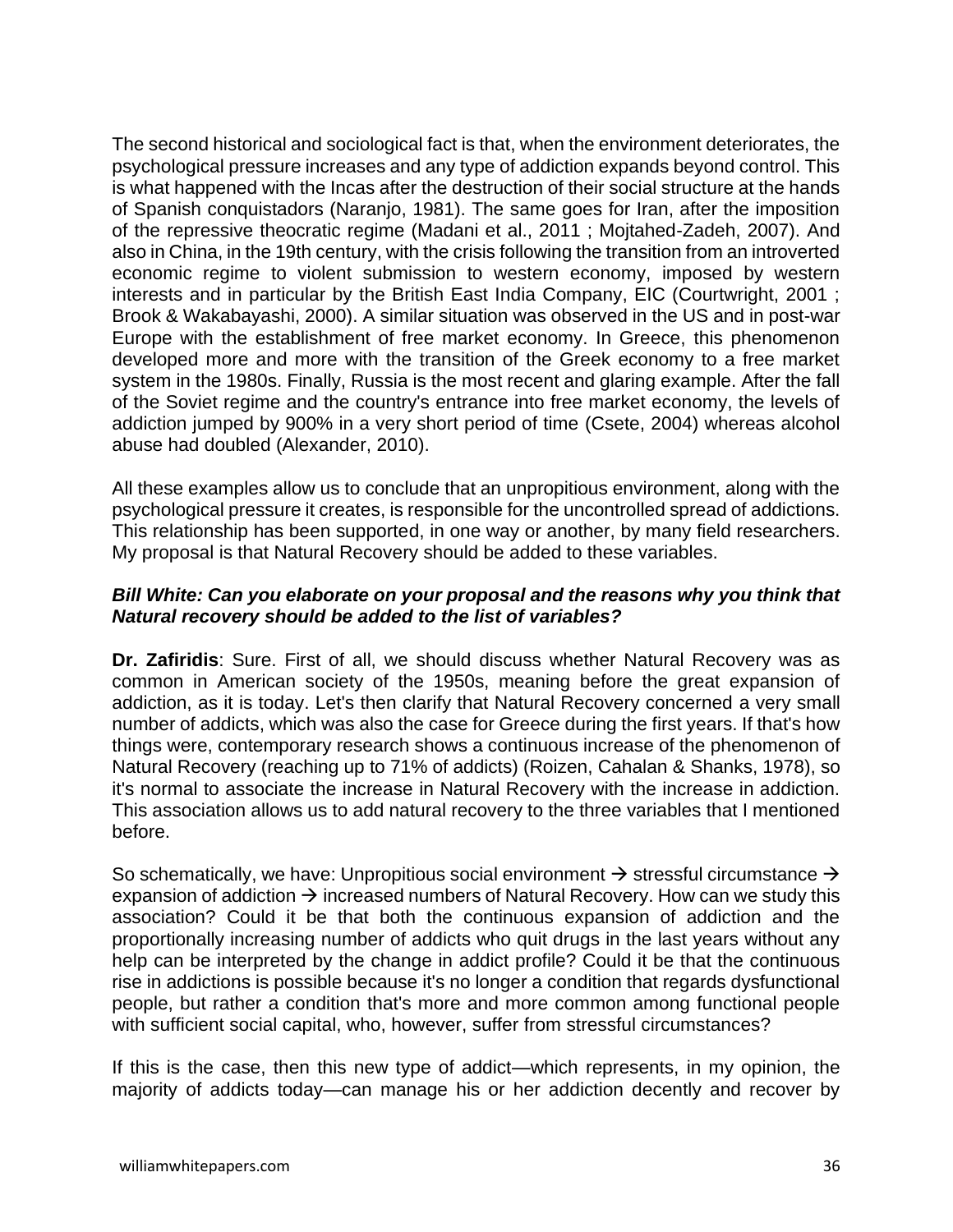themselves when they wish to. The earliest research on Natural Recovery was conducted by Robins (1974) on Vietnam War veterans. The soldiers in Vietnam were not part of a sample with brain, hereditary or severe psychological disorders. We could thus not explain the large number of American soldiers addicted to heroin. Quite the opposite; these soldiers represented a very healthy sample of the general population and were led to addiction because of the extreme circumstance of psychological pressure in a stressful environment, being war. People with sufficient social capital pre-addiction would probably have never become addicted had they not been exposed to the stressful environment. These people are also very likely to recover by themselves.

Looking into the evolution of addiction in Greece in the recent years, you can see that the number of addicts without serious psychological and family problems is proportional to the number of people that can recover without any professional help. Maybe we should accept the fact that Natural Recovery is more and more common when the causality of addiction is linked to stressful circumstances rather than personal and biological characteristics. And vice-versa: the more we come across the phenomenon of Natural Recovery, the more we should consider the role of stressful environmental circumstances. The more we incriminate these stressful circumstances, the more we should focus our research on socio-cultural environment as the source of human misery. And this would be no great discovery! Freud already did it in his work *Civilization and Its Discontents (Das Unbehagen in der Kultur)*, in 1930.

#### *Bill White: How might all of this lead to a mutual understanding among the different conflicting approaches?*

**Dr. Zafiridis**: All my experience and thoughts could potentially contribute to a mutual understanding between the two existing camps of addiction specialty. Maybe this could help the passionate supporters of *chronic relapsing brain disease* to understand that their theory can only interpret the condition of a very small number of addicts, but not explain new dimensions of this same phenomenon, such as Natural Recovery. However, the other camp might also have to admit an indisputable fact: although stressful circumstances are responsible for the vast increase of the number of addicts, we can't deny that a small number of addicts might have been led to addiction due to personal psychological particularities or even genetic and biochemical reasons. In my opinion, studying the socio-economic circumstances can help us interpret the massive nature of addiction in modern societies, but it can't explain why, in periods of happiness and prosperity, there are still a small number of dysfunctional addicts. To explain this, we are obliged to study people individually and investigate people's psychological standards over the course of their lives, their family environment, and even their biological and hereditary background.

Based on all of the above, I would like to suggest the use of both the medical and the psycho-social model, depending on the percentage of addicts represented in the specific society or group being studied. I will give you three different examples. In the first case, we've got a society where the total number of addicts is very small, <1% of the total population. In this case, it is totally normal to take the medical model seriously. We must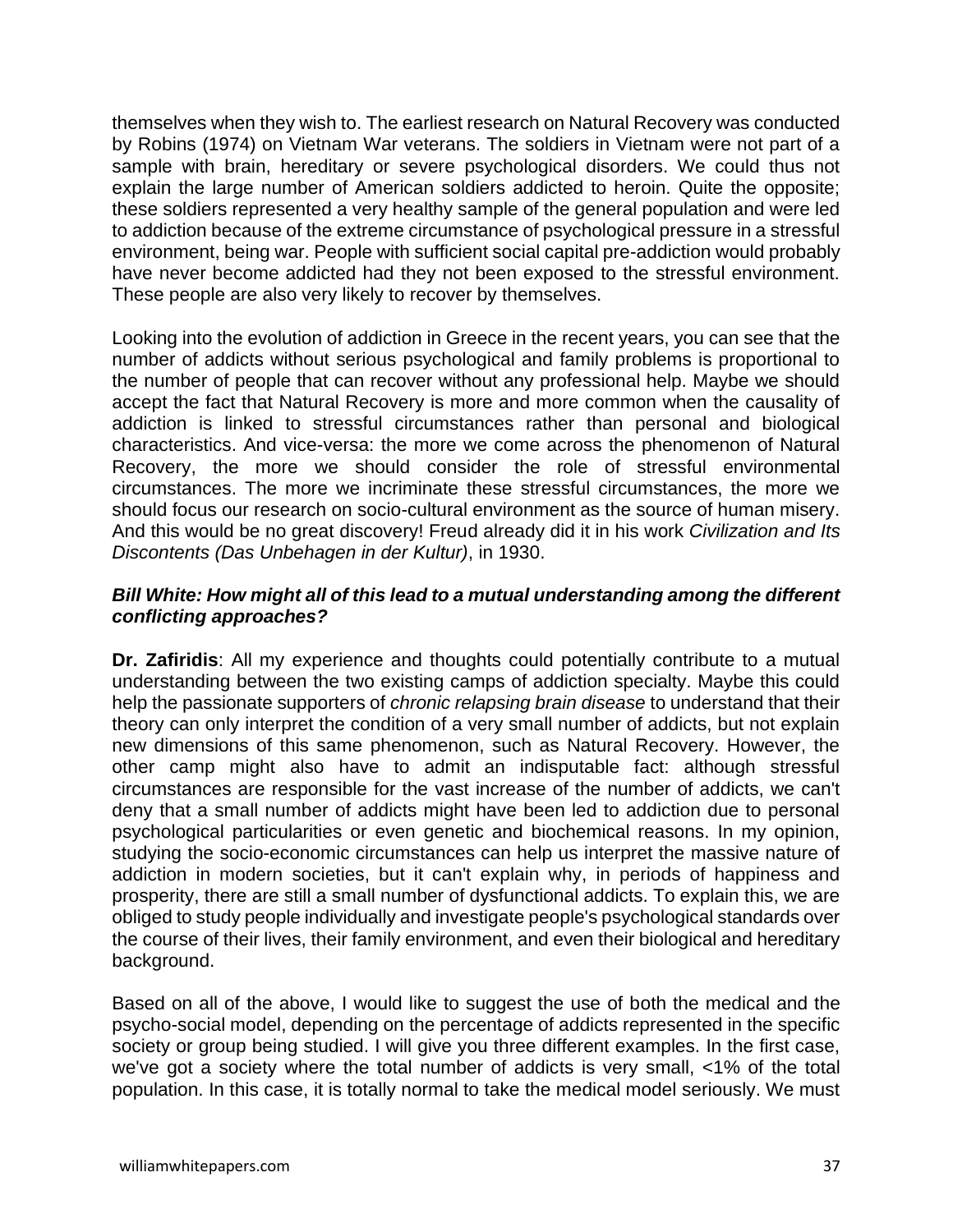also accept that the social environment is healthy enough with, a very low level of stressful conditions. As a result, we should be expecting very rare or zero cases of Natural Recovery.

In the second case, the number of all types of addicts is higher than 4%. In this case, we have to take into consideration the sociocultural theories of causality. We should accept that the social environment is dysfunctional and the levels of stressful circumstances are high. It is thus clear that in this case we no longer have to study individual cases of ill people who have no social capital, but rather an unhealthy environment that makes people fragile even when they have social capital. As a result, we expect high percentages of Natural Recovery.

Finally, when the percentage of addicts is somewhere in the middle, that is, around 2%, then both theories should be taken into account. All percentages mentioned here are absolutely hypothetical. Percentages have to be decided after thorough study.

#### *Bill White: What are your other scientific interests at present?*

**Dr. Zafiridis**: Lately I've been particularly interested in choice theories. More and more scientists in the field of addiction claim that addiction is a choice. I was very surprised that scientists such as Ole-Jørgen Skog, who used to interpret addiction through the medical model, have recently adapted the choice theory.

I do appreciate this researcher's scientific ethos. In an editorial in the journal *Addiction*  (Skog, 2000), he forthrightly analyzed the reasons behind his conversion. Such an example of scientific courage is very rare. Especially in the field of addictions, I only know one other—that of Dole and Nyswander. These two scientists wrote the article *Heroin Addiction: A Metabolic Disease* (1967), in which they claim that addiction to heroin is a metabolic disease, like diabetes. The first methadone substitution therapy programs in New York were based on this claim. A few years later, the same researchers said that methadone substitution therapy programs can help decrease criminality but can't provide therapy to the addicts (Dole, 1989; Dole & Nyswander, 1976). For a program to be therapeutic, they claimed, it needs to provide addicts with honor and hope. And they added: "The stupidity of thinking that just giving methadone will solve a complicated social problem seems to me beyond comprehension..." (Dole, 1989). It's important to remember that what distinguishes science from charlatanism is scientific ethos and scientific method. And let's not forget that many of the scientific theories that were developed during the Nazi regime, such as Aryan racial superiority, were based on the methodology of positivistic inductivism.

Back to the choice theory, I want to share some of my thoughts and questions. First of all, no one can deny that the use and abuse of drugs and alcohol is a choice. No serious man can believe that a supernatural power "throws" psychoactive substances into people's bodies or forcefully imposes the habit of gambling or internet addiction. The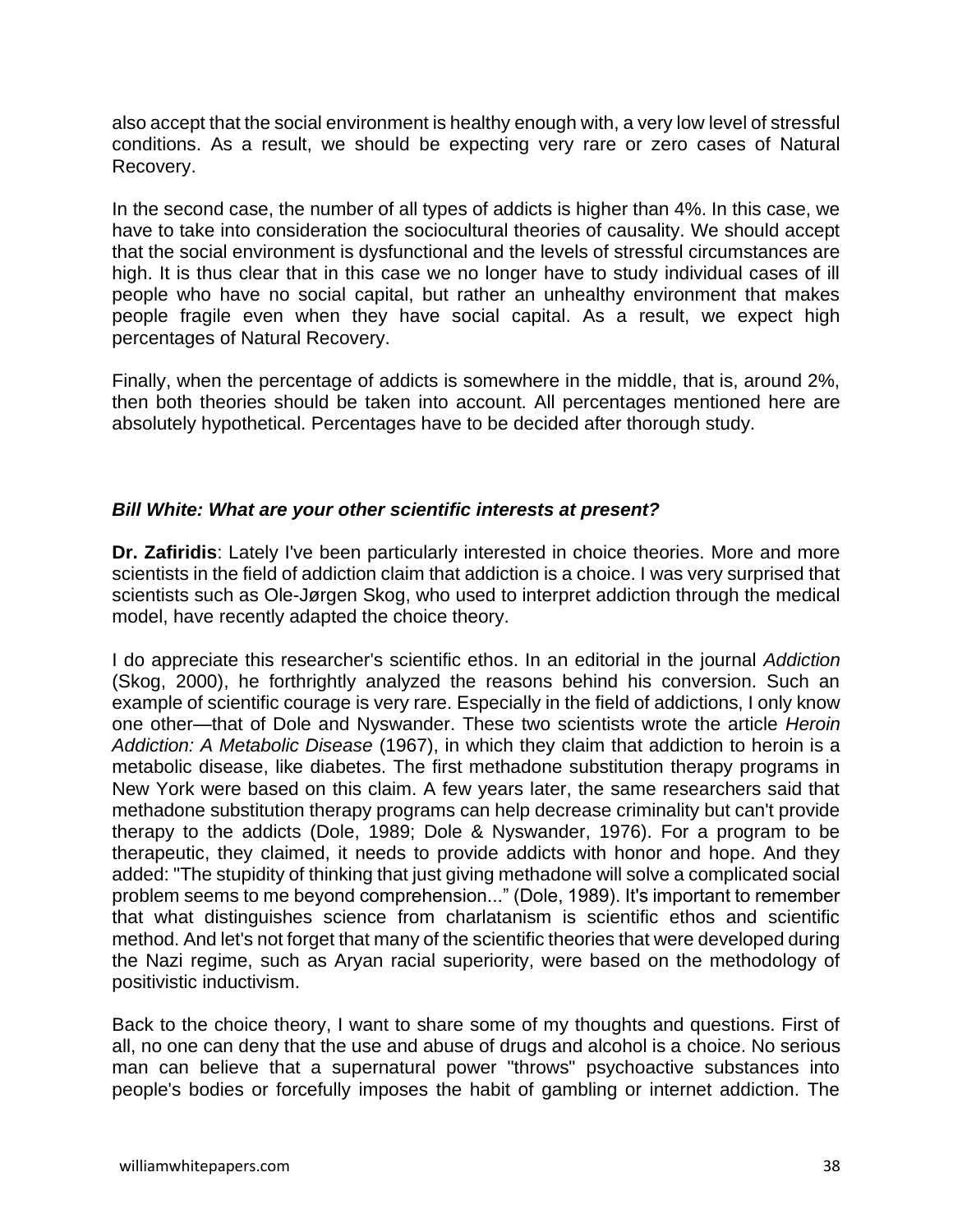subject's complicity is prerequisite to abuse and development of addiction. Choice is an important element in the development of addiction. Also taking from the research and arguments proposed Heather & Segal (2017), Heyman (2009), Schaler (2000), Davies (1997) I am absolutely convinced that addiction is a choice. However, this claim can't fully explain the vast expansion of addiction in modern societies.

Why do people "choose" addiction *en masse*, especially in these last decades, as they didn't 50 or 60 years ago? This is a question that choice theorists have not been concerned with up to the present day. If we accept Cushman's (1990) claim that people use addiction to fill the painful emptiness provoked by modern societies, we can still wonder why people don't choose to fight to change this society. And why did the working class, at the end of the 19th and the beginning of the 20th centuries, decide to shift to a socioeconomic environment that provoked such misery and pain? Why do people today still opt for false relief of their problems and personal frustrations instead of radical treatment? Why do they not choose to overcome their problems through self-awareness and personal or social change? Since when have people started to move back to passive behaviors, similar to those found in societies before The Enlightenment, expecting institutions and religion to provide solutions to their problems? How did medieval societies differ from today's society, where we expect personal and social problems to be magically resolved by scientists and politicians?

These are the questions I am trying to answer in my book. Here are some of my thoughts: according to Existential philosophy, a man is born absolutely free. There's nothing that can predetermine his destiny. He is born like a tabula rasa. His choices determine his destiny. Jean-Paul Sartre (1946), the godfather of existentialism, summarized this argument in one sentence: *Man* is fully responsible for *his* nature and *his choices*. His freedom to choose makes him responsible for his own life. Existential psychiatrist Victor Frankl (1959) has concluded, from his experience in a concentration camp during the Second World War, that a man can choose his behavior and attitude even under the harshest of circumstances. Rollo May (1966), Irvin Yalom's teacher and the founder of existential psychology, shares the same view. Also, Niko Kazatzakis' literary and philosophical works, which many therapists have used as the basis for their work, are broadly inspired by concepts such as freedom of choice and personal responsibility. Classic literature in general has always exalted freedom of choice. There's no doubt that men are always free to make choices, regardless of the circumstances. This is also a way to explain why some people who grow up in totally hostile family and social environments become drug addicts, and some not—and why the war in Vietnam did not result in every single American soldier becoming a heroin addict.

However, we have to accept that the majority of people are not able to choose freely and independently of their surroundings. Most people choose to live in harmony, consciously or unconsciously, with the dominant culture they're part of. Therefore, the choice of addiction is not as free as it seems. It is a choice imposed by the cultural structure of the existing sociopolitical system. From the beginning of the 20th century, capitalistic culture has been promoting bulimic consumption, passivity, ill self-obsession and self-satisfying needs, all as imposed by the media. This is the type of man who can serve the continuous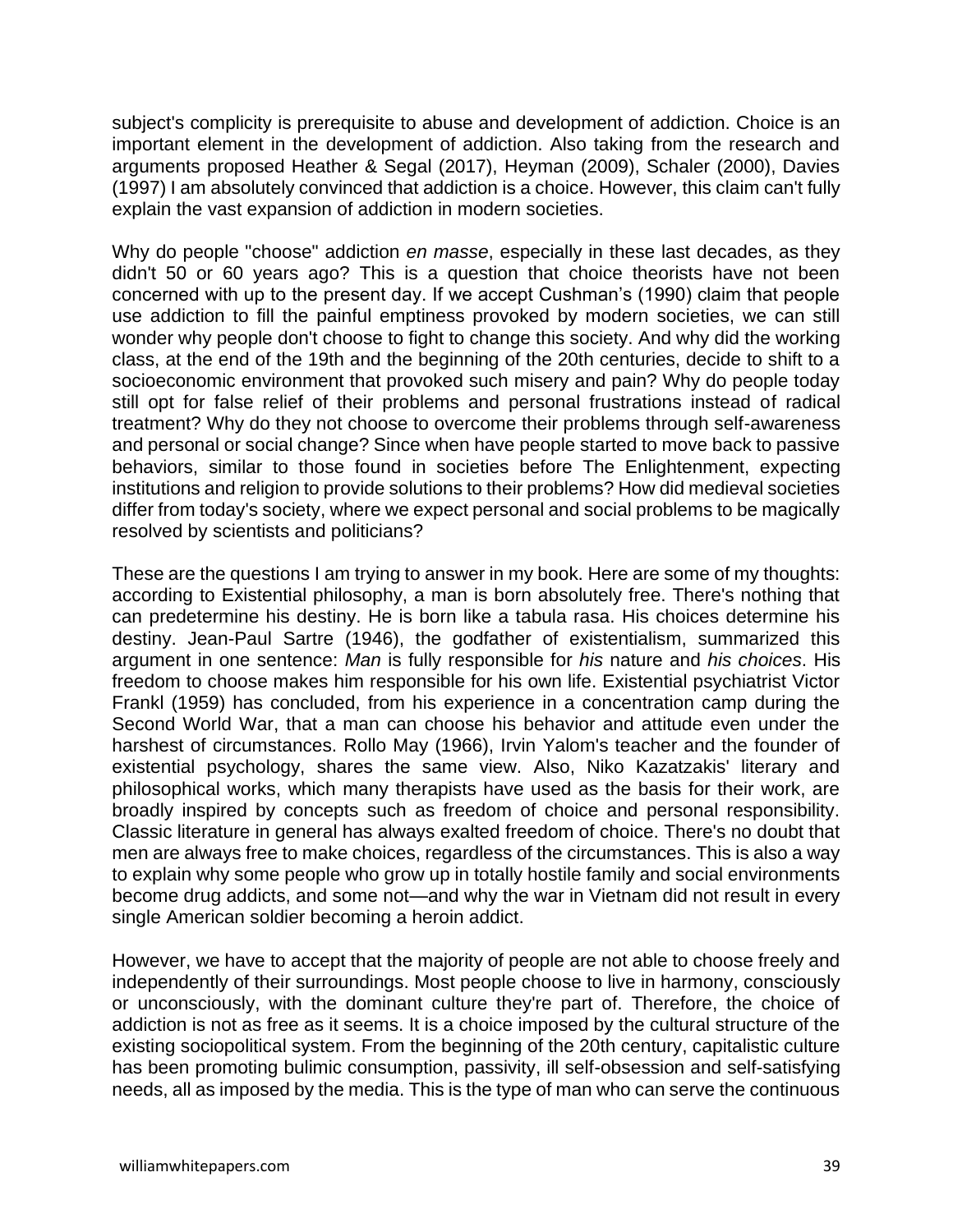increase of wealth for the privileged few on the planet. This culture is, in my opinion, the primary reason people routinely choose the easy path of drug, alcohol, gambling, internet, work, power, and money addiction—and compromise—instead of the hard road of personal and social change.

#### **Reflections on Addiction Treatment and Recovery Support in Greece**

#### *Bill White: What was the nature of treatment for addiction prior to the development of specialized addiction treatment / recovery support resources in Greece?*

**Dr. Zafiridis**: Before we launched our first "dry" therapeutic program in Greece in 1982, drug addicts were considered incurable and they were treated with very conventional treatment methods in psychiatric institutions. Therapy mostly consisted of psychiatric medication and electroshock. The situation changed radically after 1983. This was thanks to the first Therapeutic Community, ITHACA, and the other communities that followed after 1987. The role of these communities was a determining one, as they humanized therapy and provided the Greek society with cured addicts for the first time. Also, by changing dominant approaches to therapy, fewer and fewer addicts were taken into psychiatric institutions. So, in 1987, the state introduced a law prohibiting the hospitalization of addicts in public and private psychiatric institutions. However, the law was violated very often by private psychiatric clinics. These clinics, with the pretext of an underpinning psychiatric disorder, keep hospitalizing addicts to this day, often using similar violent methods of treatment.

When it comes to alcoholics, they would also get hospitalized in public psychiatric institutions and private clinics. Alcoholism was considered an illness and its treatment was thus a purely medical issue. There was only one unit in the whole of Greece, within the psychiatric institution of Athens, which provided specialized treatment for alcoholics, so to speak. The results were very disappointing. However, the open-minded director of the unit supported the creation of the first AA group in Greece, adjacent to the unit.

#### *Bill White: What were the major milestones in the history of specialized addiction treatment in Greece?*

**Dr. Zafiridis**: *I believe that the first major milestone was the launch of ITHACA in 1983.*  It was the first Therapeutic Community and the first treatment program in Greece. For me, this was a very important moment that had many benefits for both society and addicts. There are two reasons why ITHACA was so important: firstly, the successful completion of the addict's therapy/change. This radically changed the perception of addiction that Greek society had held up to that moment. As I've already said, addiction was considered an incurable, chronic, relapsing disease in Greece. Secondly, this accomplishment encouraged the state to adopt and support "dry" therapy. This was applied in practice 4 years later when, in 1987, the state positively evaluated the work of ITHACA and accepted my proposal for the creation of the independent Therapy Center for Dependent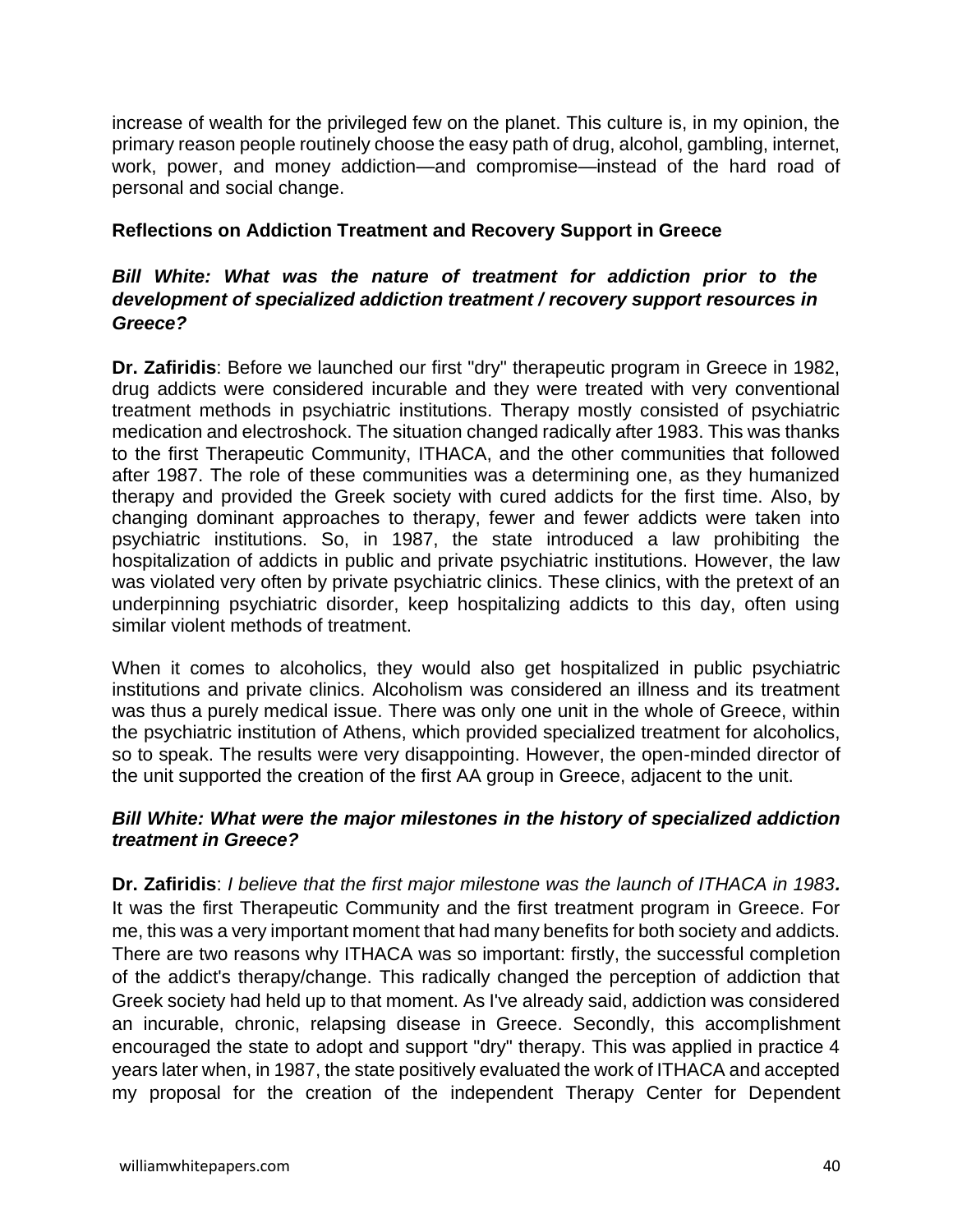Individuals, KETHEA. This organization aimed at the creation of multiple "dry" treatment programs all around Greece, and introduced many innovations for the time. The Board of Directors was not appointed by the Minister of Health—as is the case for most public organizations—but was elected through a General Assembly. This ensured independence from the state and other political interventions and interests.

Another important innovation was the actual General Assembly that elected the Board. According to the legislative act, the members of the General Assembly were: 1. The professional staff of all programs, 2. Former addicts who were in the stage of Social Rehabilitation, 3. Representatives of the families from each program and, finally, 4. Prominent citizens who had been members of the Board of Directors at least once. The latter were the only members of the General Assembly that were appointed for life. I believed that their participation was very important to the G.A. in order to avoid the development of a closed institutional sub-culture. For the same reason, professional staff and former addicts and their families were excluded from the Board of Directors.

Despite the fact that it was not a complete democratic procedure, as the candidate members of the Board were chosen by the Director and the members of the organization, and only elected by the G.A. this was the first time in Greece that service recipients of a public therapy organization, and their families, could hardly participate in its management. I was the director of KETHEA until 1995, when I resigned. Today KETHEA is the biggest therapy and rehabilitation centre for addicts in Greece, and one of the largest in Europe. The rapid development of KETHEA was for the most part due to the management skills of my successor.

Today, dozens of specialized "dry" treatment programs for all types of addiction in the Greek countryside are part of the greater KETHEA organization. Personally, I am very skeptical when it comes to the results of such large, centralized, bureaucratic organizations. The size of such organizations tends to make addicts depend on hierarchic power and forces them to constantly violate the humanistic and communal values that inspired their approach to therapy. I was equally skeptical even as the director of KETHEA. I had already said back then that as the organization grows, it loses its radical qualities and turns into a factory that produces recovery of dubious sustainability. This is why I had suggested the decentralization of KETHEA, around 1993, I believe. This meant that the huge Organization would be separated into independent administrative and financial parts, which would have a Therapeutic Community in the centre. So every one of the 6 Therapeutic Communities, which were then part of KETHEA, along with the Introduction Centers, social rehabilitation centers and all the activities they offered, would be independent structures with their own director and Board of Directors. These structures would be linked with a loose confederacy, but without losing their selfefficiency. The confederacy would be responsible for the coordination of actions, scientific feedback and research and would be managed by representatives of each independent structure. I also suggested the establishment of a maximum duration of work for the staff,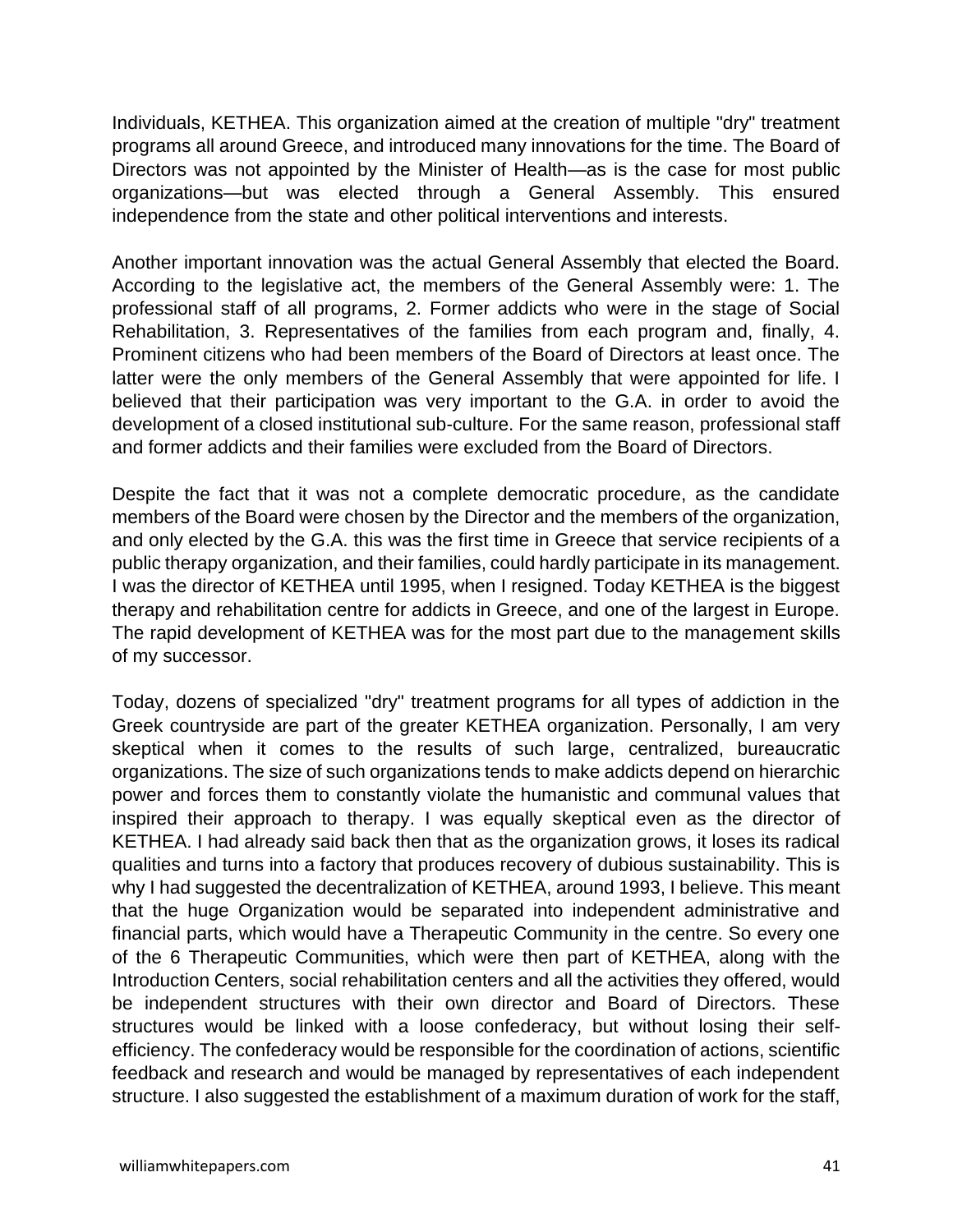which was 8-10 years. This would assure the radical character of our venture. After this time, the best members of the staff would stay in the structure as counselors and trainers for the new members of the staff.

These suggestions, which could define the future of the organization, provoked an organized reaction by a group of members who were drawn by corporate attitudes. These members were afraid that such policy would make the organization lose its political power and thus its capacity to demand funding. Most of all, however, they were afraid of the fact that they would potentially lose a job that was well paid and had a certain prestige within Greek society. Although the Board of Directors agreed to my reform proposals and encouraged me to fire the reacting members, I decided to resign. To justify my decision, I told the Board of Directors that radical ideas win or lose in people's hearts, and can't be imposed with administrative penalties. So I resigned in February 1995. I had already been leading the venture for 13 years. We started from scratch in 1983 and ended up with a big Organization, which by 1995 seemed to be already losing its effectiveness and turning into a bureaucratic institution. When I resigned, KETHEA had 6 Therapeutic Communities with 350 "dry" therapy positions and dozens of other support structures and specialized programs for addicts.

## *Bill White: You founded the first Therapeutic Community in Greece in 1983. Later on, in 1987, you founded KETHEA, from which you resigned, disappointed. Do you have bitter memories from the way things developed?*

**Dr. Zafiridis**: I do not have bitter memories regarding my resignation. The whole venture of the Therapeutic Communities and KETHEA was a pleasant journey. I gave all I could to the addicts but I also gained many things from them. This is how I see it. I was worried because I knew that I left a real time-bomb behind me: an enormous power in the hands of a bureaucratic mechanism. When I was the director of KETHEA, I warned people multiple times about the potential dangers. The majority of the staff did not agree with me. They thought that my thoughts were pessimistic and were the result of an extreme fatigue. Some of my colleagues had already been enjoying the power they had and this influenced their way of thinking. My consciousness is right because there was nothing else I could do considering the polarized circumstances at that period. I believe that the reforms I suggested in 1993-1994 should have been suggested already in 1990 or 1991. I was too late because some ill institutional mentalities had already been established in the meantime. I take responsibility for this mistake. However, I believe that the creation of this large-scale public organization was the second major milestone in the history of addiction therapy in Greece. This organization contributed in a determining way to the development of positive social representations of addicts and addiction.

## *Bill White: What were the other major milestones?*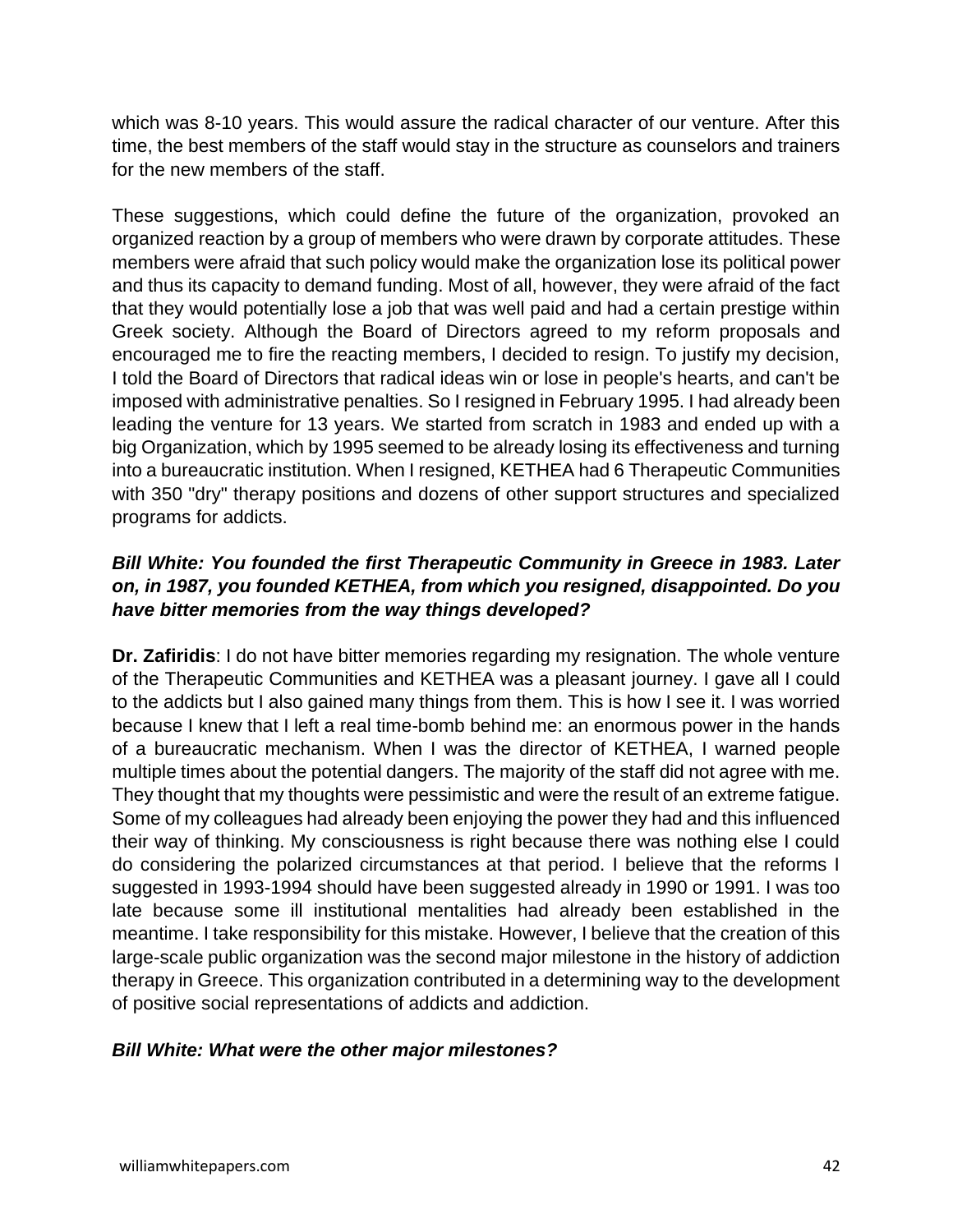**Dr. Zafiridis**: *A third major milestone in the evolution of addiction therapy in Greece was the foundation of OKANA (Greek Organization Against Drugs) by the state, with law passed on the parliament in 1994. This organization is closely supervised by the Greek Ministry of Health. The President and the Board of Directors are assigned directly by the Minister of Health.*

*The establishment act assigned OKANA three separate and incompatible functions. First, the supervision and coordination of all existing rehabilitation and therapy structures. Secondly, the distribution of substitution therapy such as methadone and buprenorphine. Thirdly, the creation, scientific supervision and control of prevention programs. When OKANA was created, I was still the director of KETHEA. As such, I was invited to sit in on meetings with political and administrative members of the Ministry of Health, regarding the organization and operation of this new structure.* 

*Since the very beginning, I thought that it was totally absurd that the Ministry wanted to assign the supervision of all therapy and prevention programs, as well as the distribution of drug substitutes, to OKANA. Even the name of the new structure, "Against Drugs," revealed its medical approach. This was confirmed by the fact that OKANA was responsible for substitution programs. How could an organization with scientific staff that supports the same medical approaches possibly supervise both "dry" and prevention programs based on non-medical approaches on addiction?* 

*I addressed this profound contradiction, which, if voluntary, was probably aimed at favoring Substitution programs as opposed to "dry" programs. I believed that all research, supervision and counseling responsibilities should be given to a different organization than the one distributing methadone. Otherwise, this would be an evidently biased choice in favor of medical approaches to addiction. I also claimed that if the state had to be responsible for substitution therapy, this implied the acceptance that there's a constant need for drugs by a certain amount of people on a daily basis. If this was the case, it would be better if these drugs, or even heroin, were prescribed by doctors, instead of having the state legitimizing their distribution. Banning drugs on one hand and promoting free prescription of opioids on the other revealed a great contradiction on behalf of the state, not to say hypocrisy.* 

*The new structure of OKANA aimed mainly at substitution therapy and support of medical approaches. It was thus scientifically inadequate for supervising "dry" and prevention programs. I still believe that behind the creation of OKANA lay a change in policy on behalf of the Ministry of Health. There was no more priority given to supporting "dry" therapy programs. On the contrary, substitution therapy programs were now the government's priority. That said, the medical model was henceforth the main political approach to the treatment of addiction.*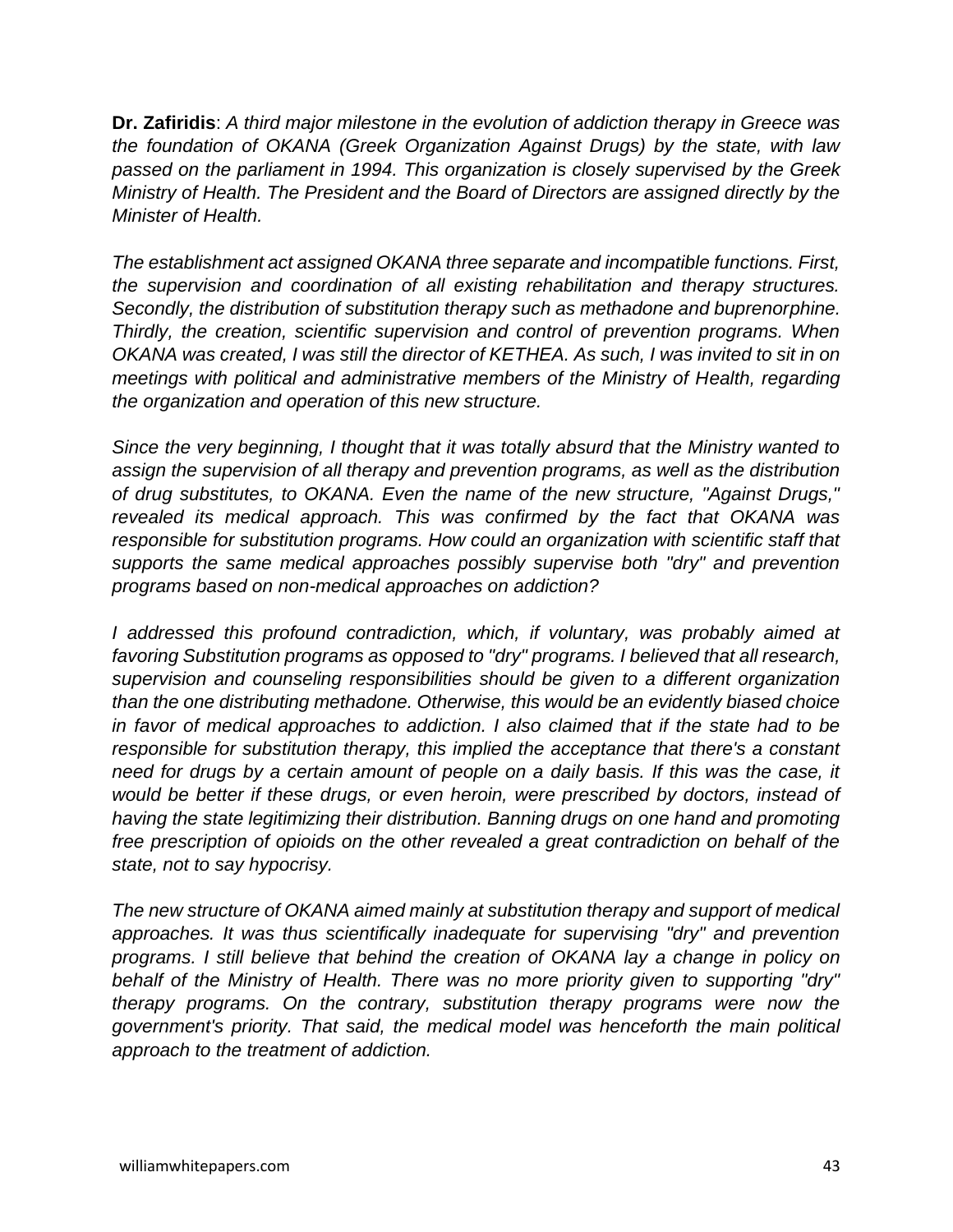*The Ministry decided not to directly reveal the change of policy but rather impose it in an indirect way through OKANA. In this way, there would be fewer reactions from the public, the majority of which supported "dry" therapy programs at the time. It was also more than certain that the creation of such a bureaucratic organization, with a heavy "warmongering" name and conflicting responsibilities, was encouraged by various political and academic interests.* 

*By the end of day, Greek society adopted and accepted substitution therapy programs with methadone and buprenorphine. The propagandistic discourse that OKANA supported in public was direct propaganda and thus influenced the opinion and mentality of Greek society when it comes to drugs. Indeed, the creation of substitution therapy programs was accompanied by a parallel revival of medical approaches to addiction. The spread of such an approach in society, which had been marginalized up to that moment, thanks to the successful results of the "dry" programs of the Therapeutic Communities, was not only due to the Ministry's change of policy. It was equally due to the fact that addicts, who participated in such substitution therapy programs, and their families, fully adopted the whole chronic relapsing brain disease claim. This obviously helped them justify their controversial choice.* 

*The fourth major milestone in the treatment of addiction was the great development of the AA and NA groups from 2000 onward. Their importance was major not only because they came to fill in a huge gap in therapy but mainly because they were the landmarks of a new era in the treatment of addiction in Greece. In other words, I believe that the future of therapy belongs to self-help groups, regardless of the critique one might make of some parts of their philosophy, or the degenerative elements in some of them.* 

*AA and NA groups have more therapeutic characteristics and possibilities of adaptation to new circumstances than any professional program could ever dream of. Their greatest advantage is their organization, inspired by anarchist ideals. By assuring the selfefficiency of every small group, inspired by the 12 Steps, these groups resist degenerating. The founders of AA and NA groups should be honored. This organizational concept protects the members from any sort of degenerative crisis. Even in cases when this might happen, members are fully responsible for their choices.* 

*Without a doubt, thanks to their decentralized* **<sup>4</sup>** *and "de-hierarchized"*<sup>5</sup> *function, the members are fully responsible for every development within the AA and NA groups. In professional programs, to the contrary, addicts depend on the directors and the staff of each therapy structure. In large centralized organizations with traditional hierarchy, bureaucratic turpitude generally starts from the directors, passes on rapidly to the staff and ends up affecting the users of the services themselves. Spreading this crisis to the professional staff and the members destroys holistic values such as safety, transparency,* 

<sup>4</sup> There's not an hierarchically higher center for decision-making.

<sup>&</sup>lt;sup>5</sup> No member of the group has the right to represent the group.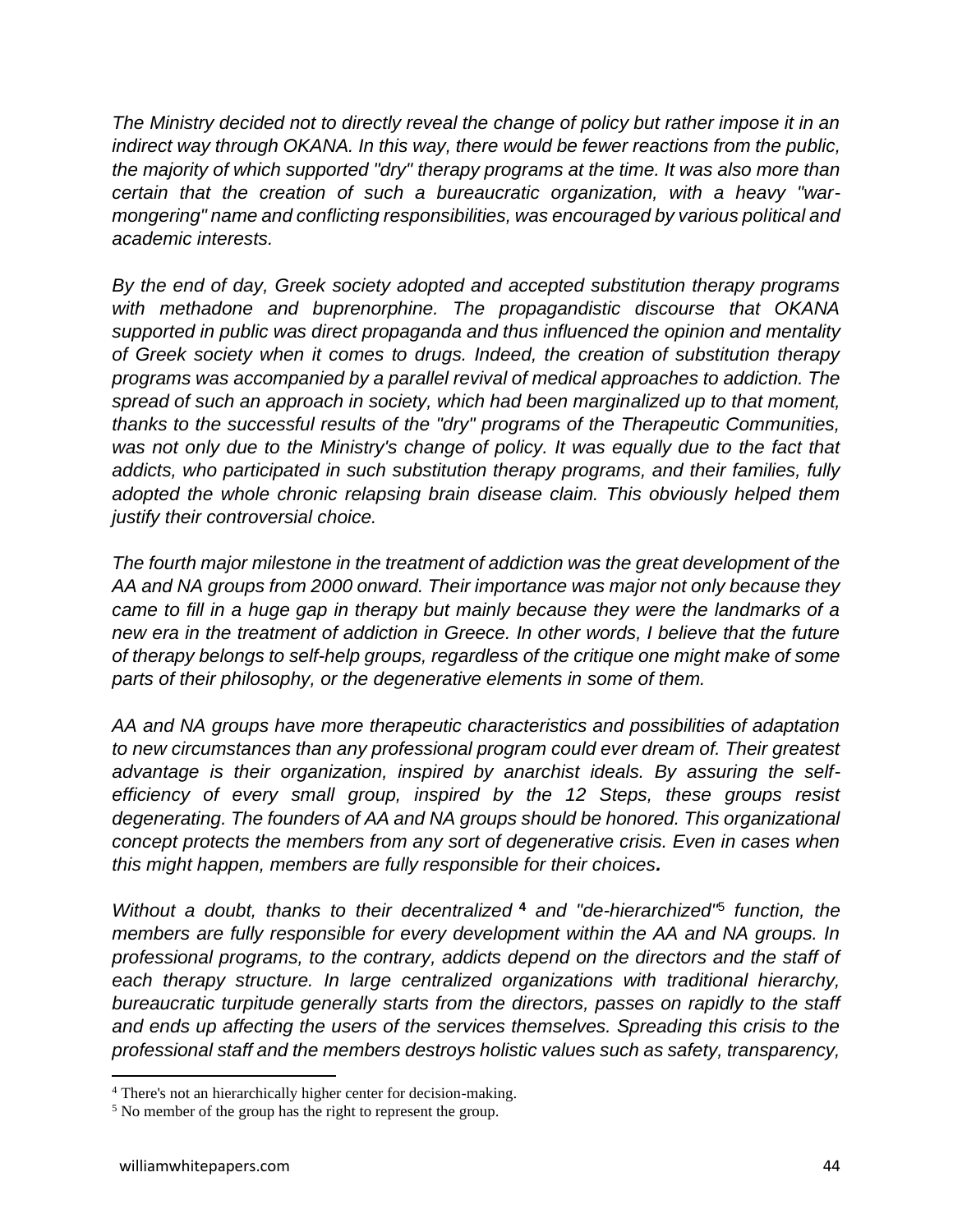*trust, and true mutual interest, which are essential to the addict's true personal change. Hence, change exists only in theory, while in practice therapy is focused on stopping the drug dosage and reducing the damage cause by the specific addictive behavior.*

*This symptom therapy ignores the whole causal structure of addiction and excludes it from the therapeutic procedure. Hence, relapse comes as no surprise. At the same time, programs pass on the degenerative phenomena, one to the other, horizontally, developing an irreversible degenerative culture within the Therapeutic Organization. You might ask me, "What's the difference, after all?", since degenerative culture can develop within both a large bureaucratic organization and within self-help groups. There is a huge difference. In the first case, a degenerative crisis can trigger, in the best case, a sort of maturity for the directors and the staff, but for the addicts the consequences will be disastrous, as the potential for treatment will be reduced. On the flipside, crisis within selfhelp groups can trigger maturity for these groups because their independence hampers the spread of degenerative behavior and the destruction of the whole movement. So, even a serious crisis within self-help groups can end up helping people who are fighting for their lives.*

## *Bill White: How would you characterize public opinion in Greece on addiction treatment and recovery?*

**Dr. Zafiridis**: *In my opinion, the dominant trend of the scientific community in Greece, as in other EU countries, is medically oriented. They believe that addiction is a chronic relapsing brain disease that can be biochemically explained and thus therapy should be based on medication. With the help of political power, the scientific community and the media, this idea has become popular among citizens. However, despite the fact that this is the official approach, people don't seem to be fully adopting it. On the surface, many addicts and their families seem to be supporting medical theories, but when they develop a true will to rehabilitate, they tend to opt for "dry" therapy programs. Maybe this is a Greek particularity. And maybe it's explained by the fact that in Greece, "dry" therapy programs such as Therapeutic Communities existed long before methadone. They "had the time" to help thousands of people. So they constructed a "dry" therapy culture on which the rapid development of AA and NA groups was based, although methadone programs' services are used by a far larger population of addicts, comparing to "dry" therapy programs.*

## *Bill White: Are there recovery advocacy organizations in Greece led by people in recovery? If so, why have not developed yet?*

**Dr. Zafiridis**: *In Greece, there are very few counseling and therapy organizations whose staff consists exclusively of former addicts. There are some private counseling centers that are created, organized and operated by members of NA. But these centers are not*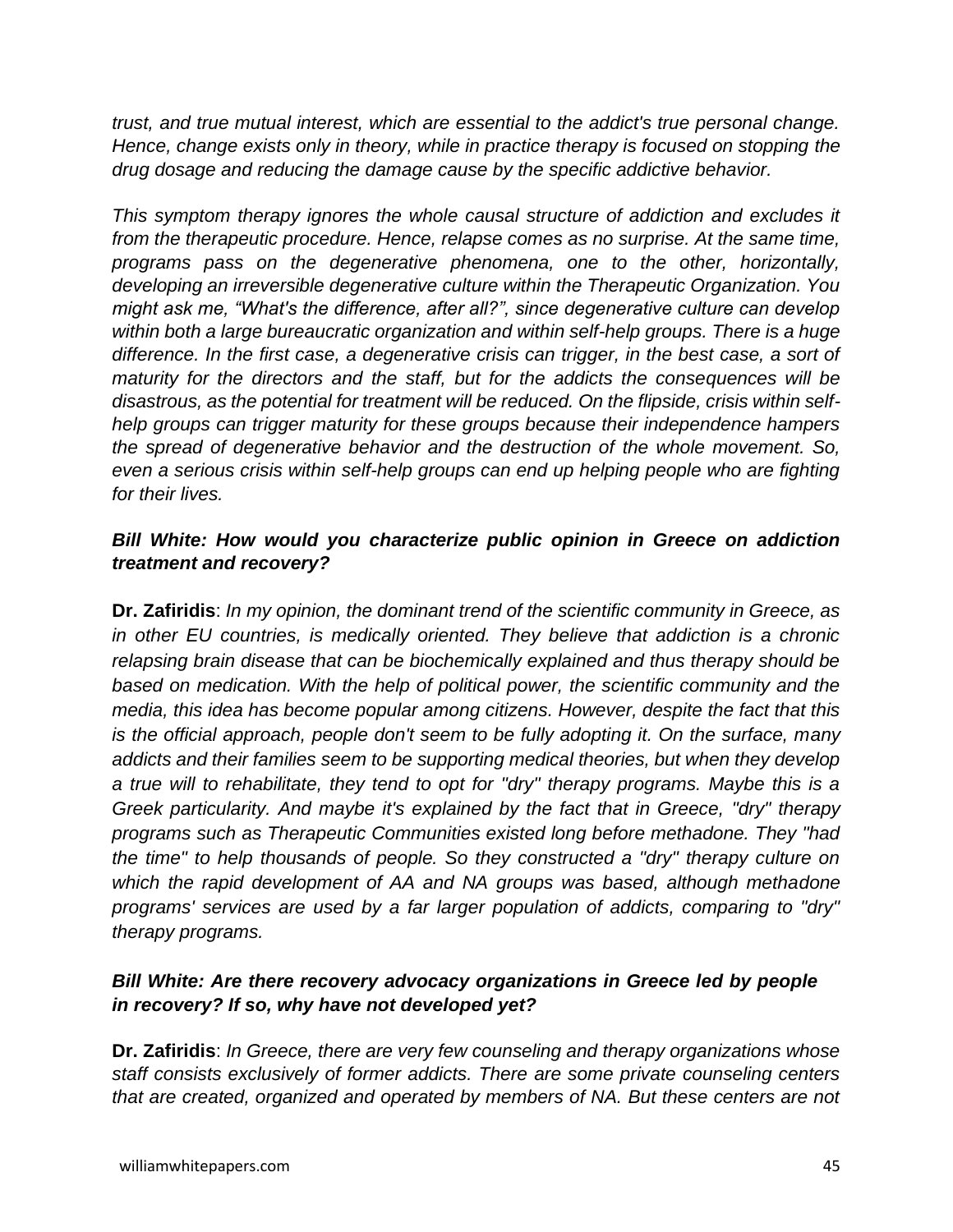*particularly popular because their services cost about four times the average salary in Greece today. All official "dry" therapy structures include a small number of former addicts.*

#### **Career Retrospective**

## *Bill White: What would you say were the major challenges you have faced in your work?*

**Dr. Zafiridis**: *The biggest challenge I had to face through all my years of fieldwork was to avoid abusing the trust of society, of the addicts and their families, for my own economic benefit or toward my own personal ambitions. I believe that this challenge concerns every therapist in addiction and every politician who deals with rehabilitation policies.*

#### *Bill White: In looking over your career to date, what do you feel best about?*

**Dr. Zafiridis**: I feel good about having seen the limits of therapeutic interventions early enough that I did not invest my professional and scientific work exclusively in "dry" therapy programs, as this would have narrowed my focus. To the contrary, I realized—without underestimating the importance of therapy—that the greatest importance lies in informing citizens about the true nature of the phenomenon. This is an essential condition for a long-term solution to the problem, and its key is personal and social change.

## *Bill White: What are some of the most important lessons you have learned in your work to date that might be helpful to others working in this area?*

**Dr. Zafiridis**: Above all, people working in addiction should not be certain about anything. They should not believe that only they know the truth and no one else does. This is a common trap for professionals working in addiction. We tend to forget that ddicts using the services of a specific therapy program are not necessarily representative of the total population of addicts. Hence, we tend to generalize. The second most important thing I learned is that people working in addiction should have very good knowledge of the history of addiction. It is impossible to understand and treat addition without knowing its history. Thirdly, professionals, or those working with professionals, who want to support addicts, should have true concern for their fellow human beings, empathize with their problems and have a vision of self-improvement, as well as a vision for a better and more just society.

These are rare values in our modern society but they are essential to the well-being of people, let alone to the therapy/change of addicts. I also believe that people with serious psychological problems and personal frustrations should not work in the field of addiction. Regardless of whether they are professionals or not, they cannot help addicts. Unconsciously, they will progressively make use of the space to satisfy their personal needs, psychological or practical, and there will be very little space left for the addicts.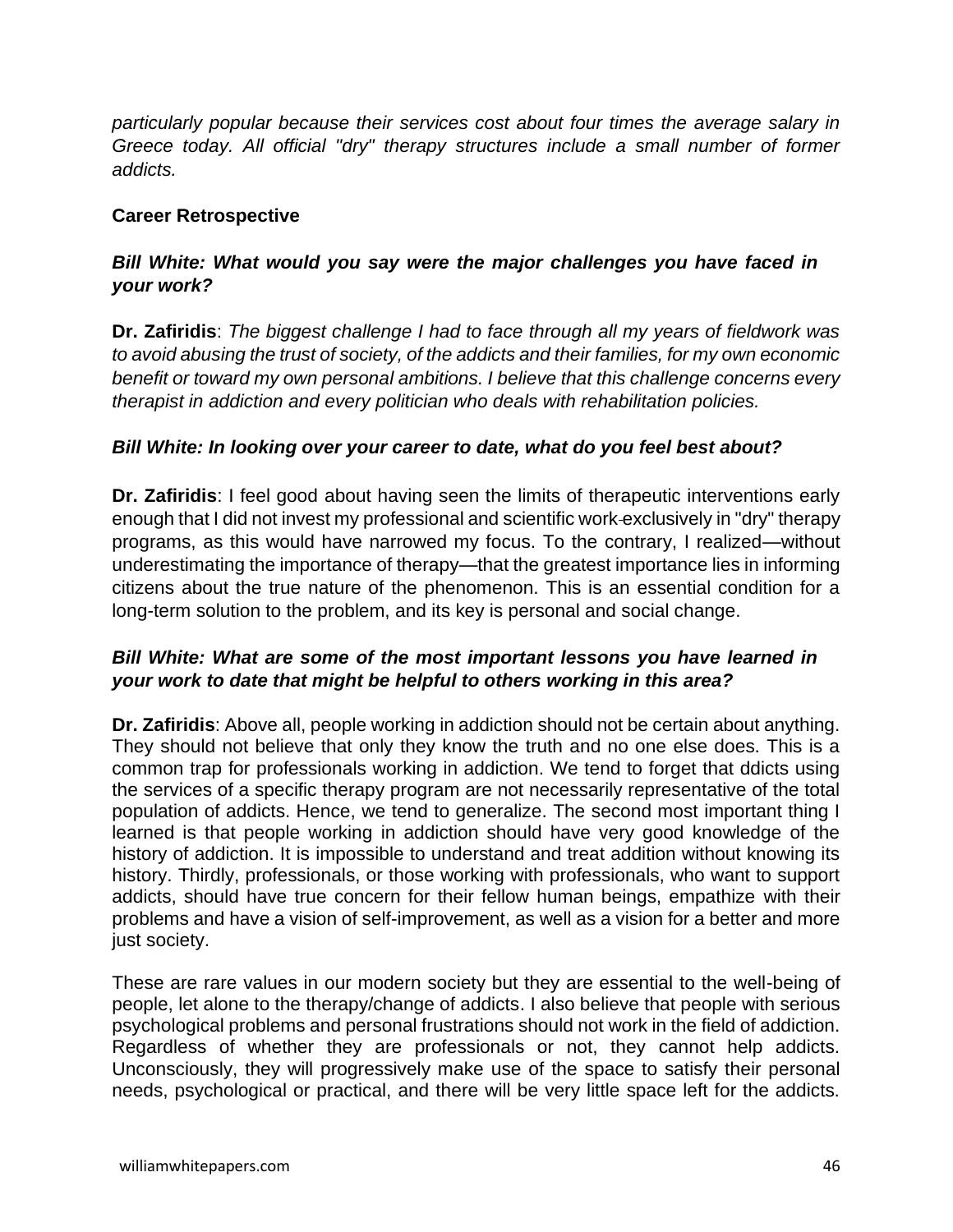This kind of therapist does not have "supplementary" empathy to give to their fellow human beings and they end up getting "addicted" themselves to the therapeutic procedure. This is a very bad example for recovering addicts.

When it comes to large therapeutic organizations and professionals who work in addictions, I believe that they should have many safeguards in order not to abuse the power and the trust given to them by society. All these organizations and their staff have a lot to learn from the 12 Steps and personal attitudes of many AA and NA group members. What I mean is the "humility" of many members, who "hide" what they offer to people behind their anonymity and the generally decentralized organization of the AA and NA groups.

## **REFERENCES**

Achbar, M. (1994). *Manufacturing consent: Noam Chomsky and the media: the companion book to the award-winning film by Peter Wintonick and Mark Achbar* (Vol. 207). Montreal: Black Rose Books Ltd.

Albee, G. W. (1998). Fifty years of clinical psychology: Selling our soul to the devil. *Applied & Preventive Psychology*, *7*(3), 189-194.

Alexander, B. (2010). *The globalization of addiction: A study in poverty of the spirit*. Oxford, UK: Oxford University Press.

Alexander, B. (2014). The Rise and Fall of the Official View of Addiction revised. Retrieved from [http://www.brucekalexander.com/articles-speeches/277-rise-and-fall-of-the-official-view-of](http://www.brucekalexander.com/articles-speeches/277-rise-and-fall-of-the-official-view-of-addiction-6)[addiction-6](http://www.brucekalexander.com/articles-speeches/277-rise-and-fall-of-the-official-view-of-addiction-6)

Alexander, B. K., Coambs, R. B., & Hadaway, P. F. (1978). The effect of housing and gender on morphine self-administration in rats. *Psychopharmacology*, *58*(2), 175-179.

Alexander, B. K., Hadaway, P., & Coambs, R. (1980). Rat park chronicle. *British Columbia medical journal*, *22*(2), 32-45.

Alexander, B.K., Beyerstein, B.L., Hadaway, P.F., and Coambs, R.B. (1981) "Effect of early and later colony housing on oral ingestion of morphine in rats," *Pharmacology Biochemistry and Behavior*, *15*(4), 571–576.

American Psychiatric Association. (2013). *Diagnostic and statistical manual of mental disorders (5th ed.)*. Arlington, VA: American Psychiatric Publishing.

Brook, T., & Wakabayashi, B. T. (2000). *Opium Regimes: China, Britain, and Japan, 1839-1952*. Berkeley: University of California Press.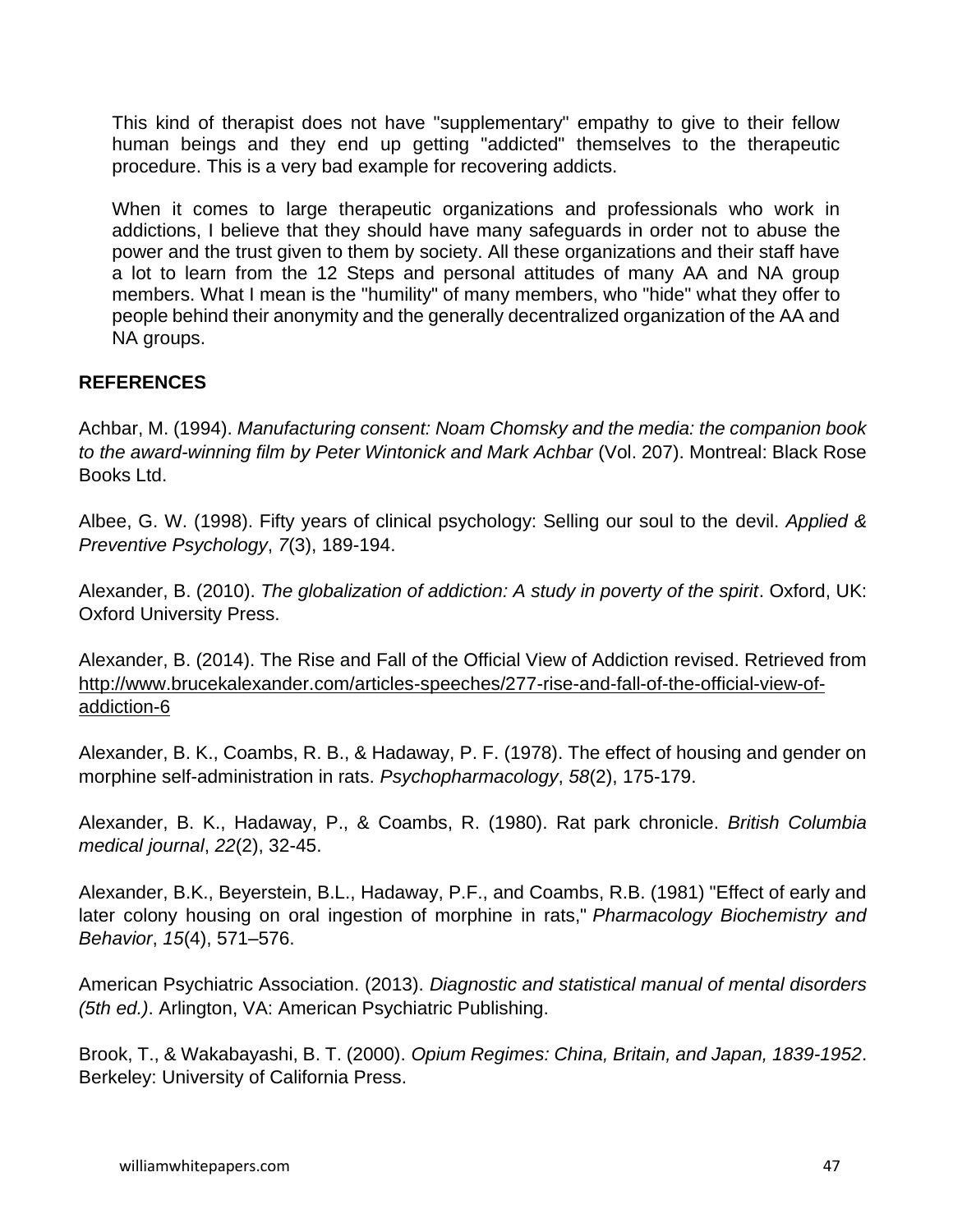[Cartwright, S. A.](https://en.wikipedia.org/wiki/Samuel_A._Cartwright) (1851). ["Report on the Diseases and Peculiarities of the Negro Race".](http://www.pbs.org/wgbh/aia/part4/4h3106t.html) *[DeBow's](https://en.wikipedia.org/wiki/DeBow%27s_Review)  [Review](https://en.wikipedia.org/wiki/DeBow%27s_Review)*. XI. Retrieved from<http://www.pbs.org/wgbh/aia/part4/4h3106t.html>

Castoriadis, C. (1996). *La montée de l'insignifiance*. *Les carrefours du labyrinthe IV.* Paris: Editions du Seuil.

Center for Behavioral Health Statistics and Quality. (2016). *Key substance use and mental health indicators in the United States: Results from the 2015 National Survey on Drug Use and Health*  (HHS Publication No. SMA 16-4984, NSDUH Series H-51). Retrieved from <http://www.samhsa.gov/data/>

Chalmers, A. F. (1976). *What is this thing called science?: An assessment of the nature and status of science and its methods*. Milton Keynes: Open Univ. P.

Courtwright, D. T. (2001). *Dark paradise: A history of opiate addiction in America*. Cambridge, Mass.: Harvard University Press.

Csete, J. (2004). Lessons not learned: Human rights abuses and HIV/AIDS in the Russian Federation. *Human Rights Watch*, *16* (5), 1-62.

Cushman, Ph. (1990). Why the self is empty: Toward a historically situated psychology. *American psychologist, 45*(5), 599.

Davies, J. B. (1997). *The myth of addiction*. Amsterdam: Harwood Academic.

Dole, V.P. (1989). Interview. In D. Courtwright, H. Joseph, and J. H. Des Jarlais, *Addicts who survived* (pp. 331-343). Knoxville, TN: The University of Tennessee Press.

Dole, V.P., & Nyswander, M.E. (1976). Methadone maintenance treatment: A ten year perspective. *Journal of the American Medical Association*, *235*(19), 2117-2119.

Dole, V.P., & Nyswander, M.E. (1967). Heroin addiction—a metabolic disease. *Archives of internal medicine, 120*(1), 19-24.

Fingarette, H. (1988). *Heavy drinking: The myth of alcoholism as a disease*. Berkeley: University of California Press.

Ford, G. G. (1996). An existential model for promoting life change Confronting the disease concept. *Journal of Substance Abuse Treatment*, *13*(2), 151-158.

Foucault, M. (1965). *Madness and civilization: A history of insanity in the age of reason*. New York: Pantheon Books.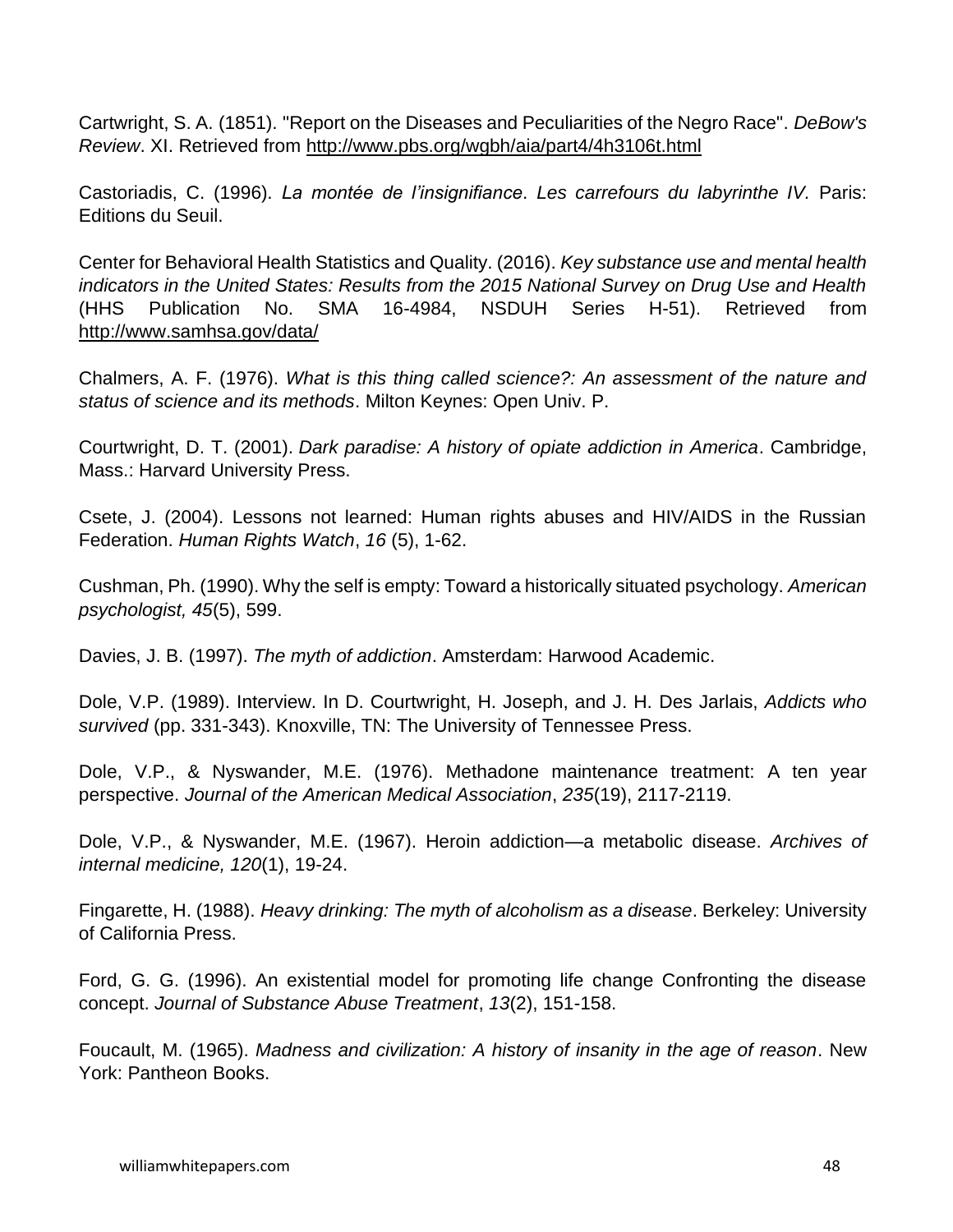Frances, A. (2013). *Saving normal: An insider's revolt against out-of-control psychiatric diagnosis, DSM-5, Big Pharma, and the medicalization of ordinary life*. New York, NY: William Morrow.

Frankl, V. E. (1959). *Man's search for meaning: An introduction to logotherapy*. New York: Simon & Schuster.

Freire, P. (1970) *Pedagogy of the oppressed.* New York: Herder and Herder.

Freud, S. (1930). *Das unbehagen in der kultur*. Wien: Internationaler psychoanalytischer Verlag.

Fromm, E. (1942). *The fear of freedom*. London: Routledge & Kegan Paul.

Granfield, R., & Cloud, W. (1996). The elephant that no one sees: Natural recovery among middle-class addicts. *Journal of Drug Issues*, *26*(1), 45-61.

Granfield, R., & Cloud, W. (2001). Social context and "natural recovery": The role of social capital in the resolution of drug-associated problems. *Substance use & misuse*, *36*(11), 1543-1570

Hart, C. L. (2017). Viewing addiction as a brain disease promotes social injustice. *Nature Human Behaviour*, *1*, 0055.

Heather, N., & Segal, G. (Eds.). (2017). *Addiction and choice: rethinking the relationship*. New York: Oxford University Press.

Helvétius C. (1773). *De l'homme, de ses facultés intellectuelles et de son éducation*, Londres: Société Typographique.

Heyman, G. M. (2009). *Addiction: A disorder of choice*. Cambridge, Mass.: Harvard University Press.

Ioannidis, J. P. (2011). An epidemic of false claims. *Scientific American*, *304*(6), 16-16.

Ioannidis, J. P. (2016). Why most clinical research is not useful. *PLoS Med*, *13*(6), e1002049.

International Opium Commission. (1910). *Opium problem: message from the President of the United States transmitting from the Secretary of State a report on the International Opium Commission and on the opium problem as seen within the United States and its possessions.* Washington: U.S. G.P.O.

Jacoby, R. (1975). *Social amnesia: A critique of conformist psychology from Adler to Laing* (Vol. 528). Boston: Beacon Pr.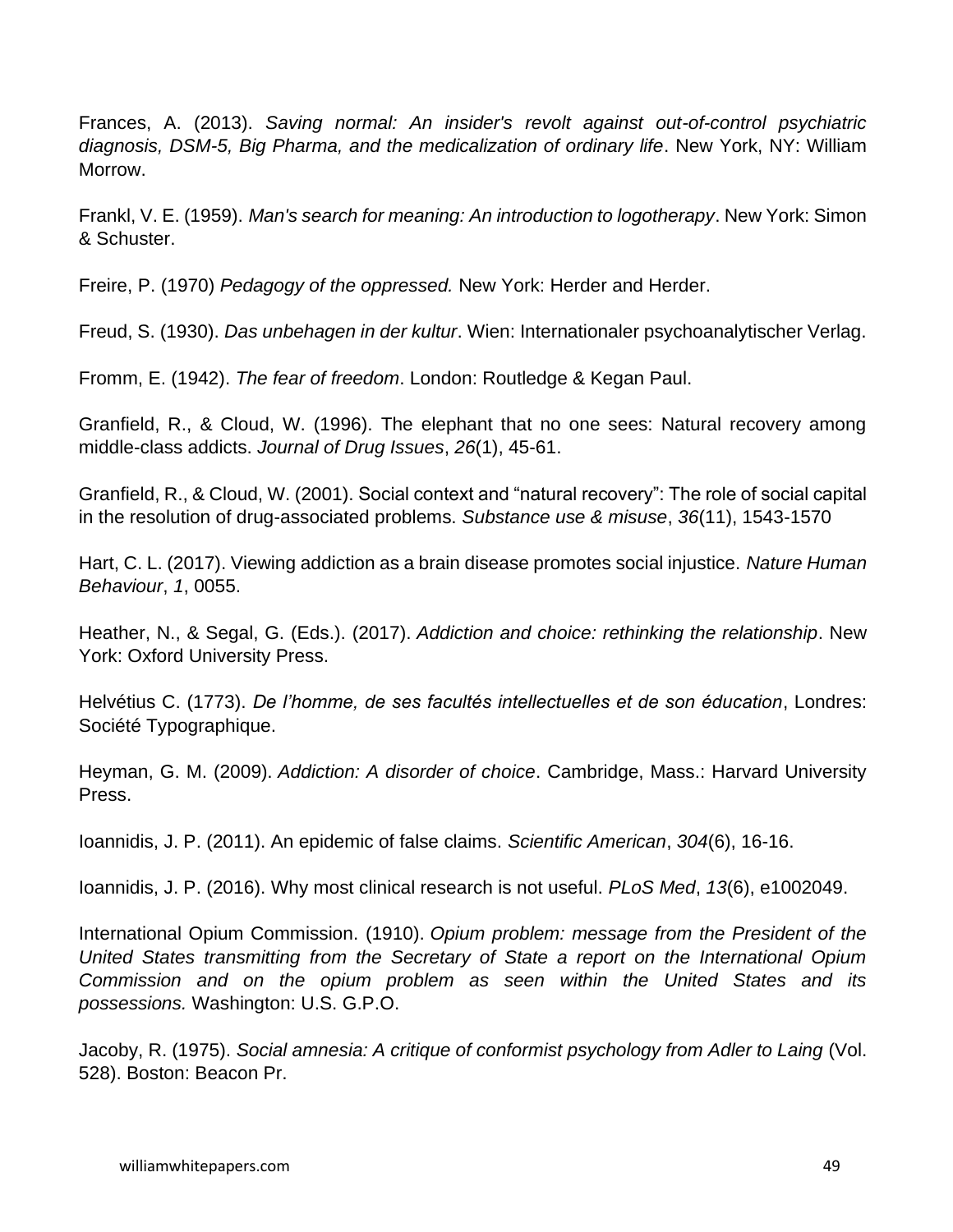Klingemann, H., & Carter-Sobell, L. (Eds.). (2007). *Promoting Self-Change From Addictive Behaviors: Practical Implications for Policy, Prevention, and Treatment*. New York: Springer Science & Business Media.

Kuhn, T. S. (1962). *The structure of scientific revolutions.* Chicago: The University of Chicago.

Lamrani, S. (2014). Cuba's Health Care System: A Model for the World. *The Huffington Post.*  Retrieved from: [http://www.huffingtonpost.com/salim-lamrani/cubas-health-care-system-](http://www.huffingtonpost.com/salim-lamrani/cubas-health-care-system-_b_5649968.html) [\\_b\\_5649968.html.](http://www.huffingtonpost.com/salim-lamrani/cubas-health-care-system-_b_5649968.html)

Lasch, C. (1984). *The Minimal Self: Psychic Survival in Troubled Times*. New York: W.W. Norton.

Madani, S., Akbari, A., Ali Mohammadi, M., Hassan Rafiey, A., Setareh Foroozan, A., & Shiani, M. (2011). Drug management in Iran: A periodical schema. *Addiction Research & Theory*, *19*(2), 112-120.

May, R. (1966). *Love and will*. New York: Norton.

Mojtahed-Zadeh, P. (2007). *Boundary Politics and International Boundaries of Iran: A Study of the Origin, Evolution, and Implications of the Boundaries of Modern Iran with Its 15 Neighbors in the Middle East, the Persian Gulf, the Caucasus, the Caspian Sea, Central Asia and West Asia by a Number of Renowned Experts in the Field*. Boca Raton, Florida: Universal-Publishers.

Mortimer, W. G. (1901). *Peru: History of coca," the divine plant" of the Incas*. New York: Vail.

Mosher, L.R. (1998). *Letter of Resignation from the American Psychiatric Association to Rodrigo Munoz, President of the American Psychiatric Association*. Retrieved from: [www.peter-lehmann](http://www.peter-lehmann-publishing.com/articles/mosher/resign.htm)[publishing.com/articles/mosher/resign.htm](http://www.peter-lehmann-publishing.com/articles/mosher/resign.htm)

Musto, D. F. (1999). *The American disease: Origins of narcotic control*. New York: Oxford University Press.

Naranjo, P. (1981) Social function of coca in pre-Columbian America. *Journal of ethnopharmacology, 3*(2-3), 161-172.

Navarro, V. (2002) Neoliberalism, "globalization", unemployment, inequalities and the welfare state. In: V. Navarro (ed.), *The political economy of social inequalities. Consequences for health and quality of life.* Amityville, NY: Baywood.

Navarro, V. (2004). The world health situation. *International Journal of Health Services*, *34*(1), 1- 10.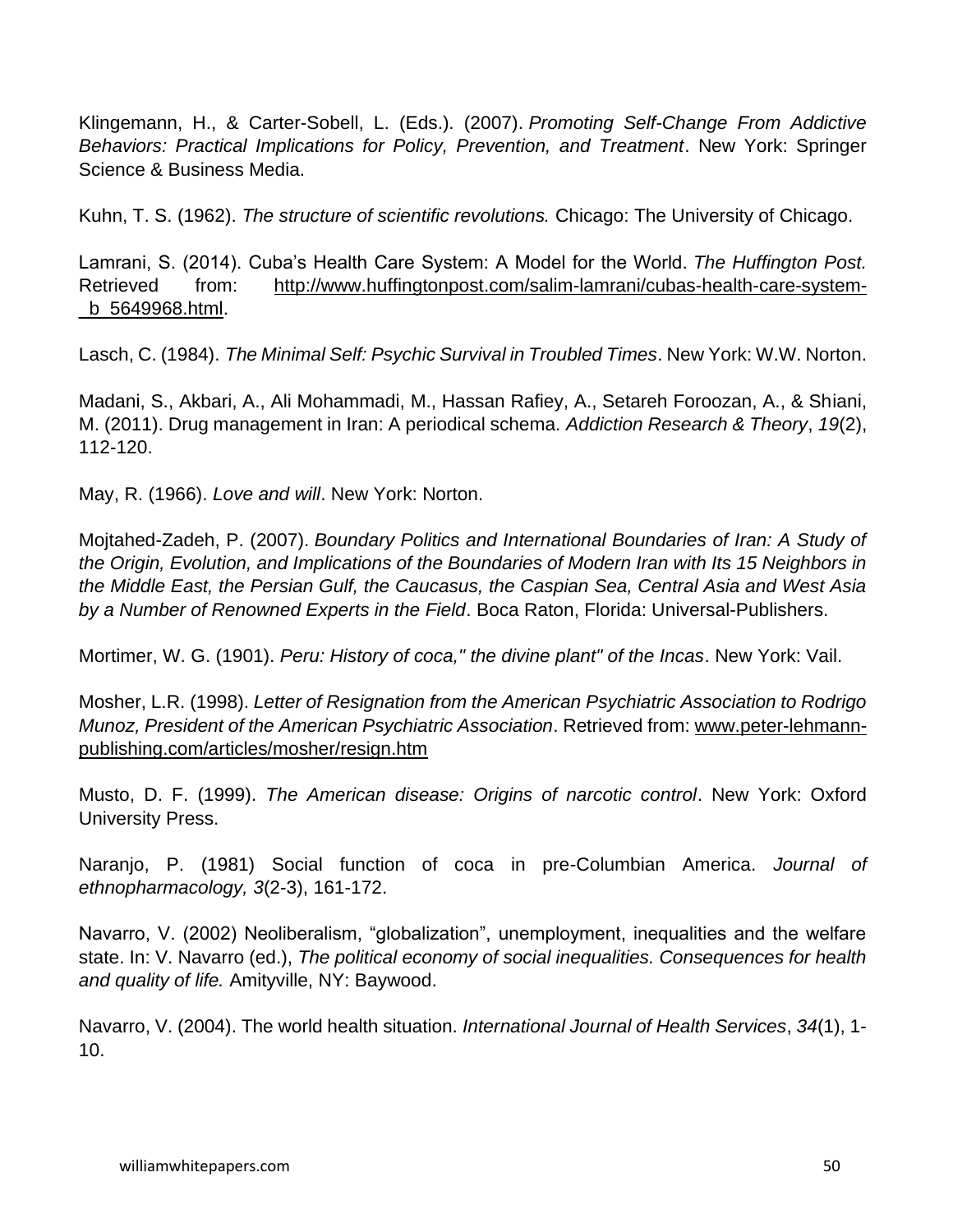Nutt, D. J. (2009). Equasy–An overlooked addiction with implications for the current debate on drug harms. *Journal of Psychopharmacology*, *23*(1), 3-5.

Peele, S. (1989). *Diseasing of America: Addiction treatment out of control.* Lexington, Mass. : Lexington Books.

Peele, S. (1990). Addiction as a cultural concept. *Annals of the New York Academy of Sciences*, *602*(1), 205-220.

Prilleltensky, I., & Nelson, G. (2002). *Doing psychology critically: Making a difference in diverse settings*. New York: Palgrave Macmillan.

Reinarman, C. (2005). Addiction as accomplishment: The discursive construction of disease. *Addiction Research & Theory*, *13*(4), 307-320.

Robins, L. N. (1974). *The Vietnam drug user returns: Final report, September 1973.* Washington: For sale by the Supt. of Docs., U.S. Govt. Print. Off.

Robins, L.N. (1993). Vietnam veterans' rapid recovery from heroin addiction: a fluke or normal expectation? *Addiction, 88*(8), 1041-1054.

Rogers, C. (1977). *Carl Rogers on personal power: Inner strength and its revolutionary impact*. New York: Delacorte.

Rogers, C. (1980). *A Way of Being*. Boston: Houghton Mifflin Company.

Roizen, R., Cahalan, D., & Shanks, R. (1978). "Spontaneous remission" among untreated problem drinkers. In D.B. Kandel (Ed.), *Longitudinal Research on Drug Use* (pp. 197-221). Washington, DC: Hemisphere.

Sarason, S. B. (1981). An asocial psychology and a misdirected clinical psychology. *American Psychologist, 36*(8), 827.

Sartre, J.-P. (1946). *L'existentialisme est un humanisme.* Paris: Nagel.

Satel, S., & Lilienfeld, S. O. (2013). *Brainwashed: The seductive appeal of mindless neuroscience.* New York: Basic Books.

Schaler, J. A. (2000). *Addiction is a Choice*. Chicago, Ill: Open Court Publishing.

Skog, O. J. (2000). Editorial: Addicts' Choice. *Addiction. 95*(9): 1309-1314.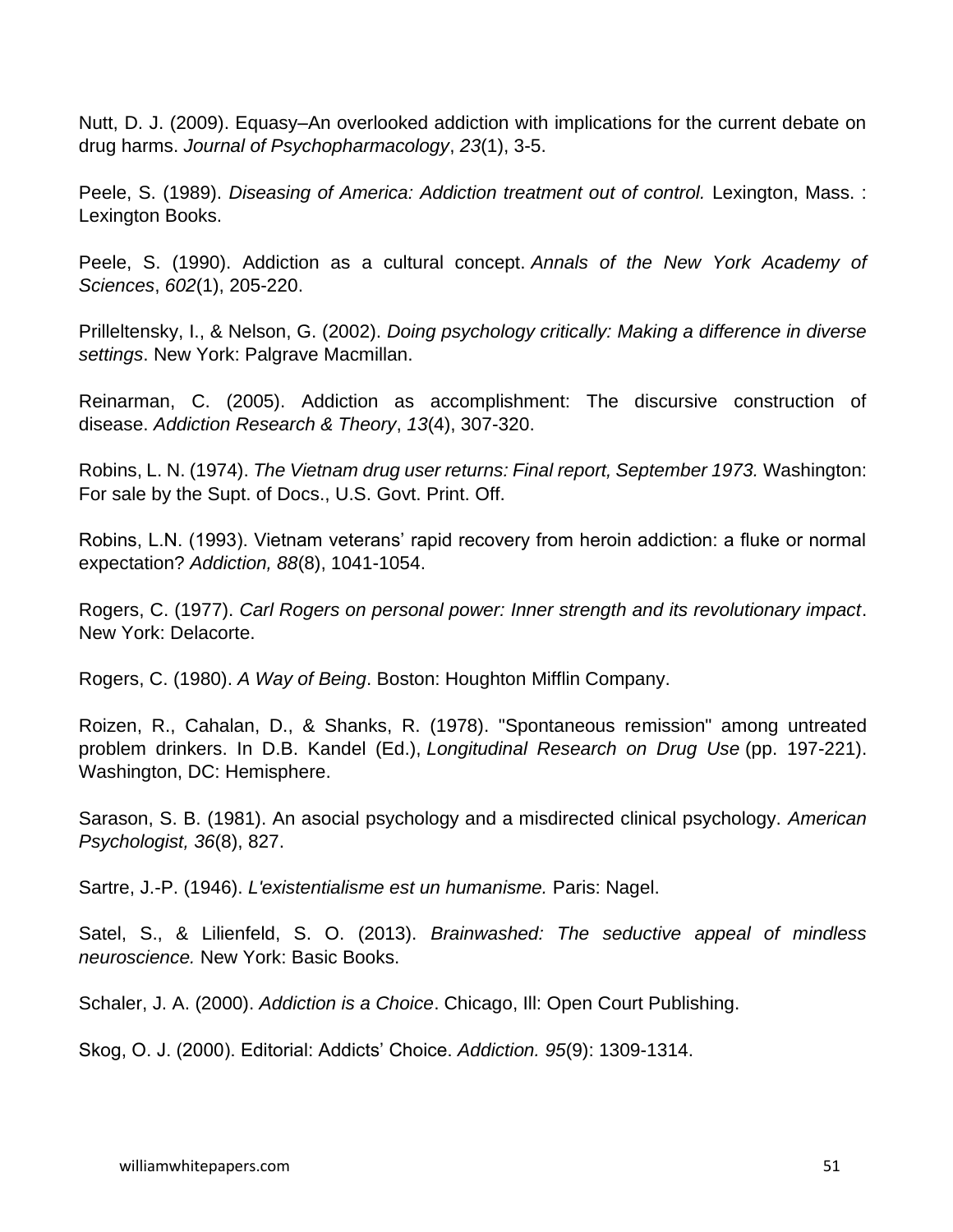Spiegel, J. M., & Yassi, A. (2004). Lessons from the margins of globalization: appreciating the Cuban health paradox. *Journal of public health policy*, *25*(1), 85-110.

Szasz, T. S. (1970). *The Manufacture of Madness: A Comparative Study of the Inquisition and the Mental Health Movement*. New York: Harper & Row.

UNODC (2011) *Non medical use of prescription drugs-Policy direction issues. Discussion Paper.* New York: English, Publishing and Library Section, United Nations Office at Vienna.

Waldorf, D., & Biernacki, P. (1981). The natural recovery from opiate addiction: Some preliminary findings. *Journal of Drug Issues*, *11*(1), 61-74.

White, W. L. (1998). *Slaying the dragon: The history of addiction treatment and recovery in America.* Bloomington, IL: Chestnut Health Systems/Lighthouse Institute.

Wilkinson, R. G. (1996). *Unhealthy societies: the afflictions of inequality*. New York: Routledge.

Wilkinson, R. G. (2005). *The impact of inequality: how to make sick societies healthier*. New York: Routledge.

Wilkinson, R. G. & Pickett, K. E. (2010). *The spirit level: why greater equality makes societies stronger*. New York: Bloomsbury Press.

Zafiridis, Ph. (1990). Third generation of therapeutic communities. In *KETHEA (Ed.), Know Thyself.* Proceedings of the 13th World Conference of Therapeutic Communities (pp. 74-81). Athens: KETHEA.

Zafiridis, Ph. (1991, April). Die Dritte Generation von Therapeutische Gemeinschaften: Entwicklung Eines Neuen Modells. *Seminarveranstaltung mit Dr.med. Phoebus Zafiridis, Athen.* Sozialpsychiatrischer Dienst der Psychiatrischen Universitätsklinik Zürich. Zürich. 18-19/4/1991.

Zafiridis, Ph. (1993, May). Policies Related to Treatment and Prevention Services carried out by KETHEA*. "Europe Against Drug Abuse".* European Conference on Rehabilitation and Drug Policy. Stockholm. 23-27/5/1993.

Zafiridis, Ph. (2009). *Addictions and Society: Therapeutic Communities, Self Help Groups* (pp. 108-155). Athens: Kedros Publications [In Greek].

Zafiridis, Ph. (2011). The SYNANON Self Help Organization and its Contribution to the Understanding and Treatment of Addiction. *Therapeutic Communities*, *32*(2), 125–141.

Zafiridis, Ph., Lainas, S. (2012). Alcoholics and narcotics anonymous: A radical movement under threat. *Addiction Research and Theory, 20*(2), 93-104.